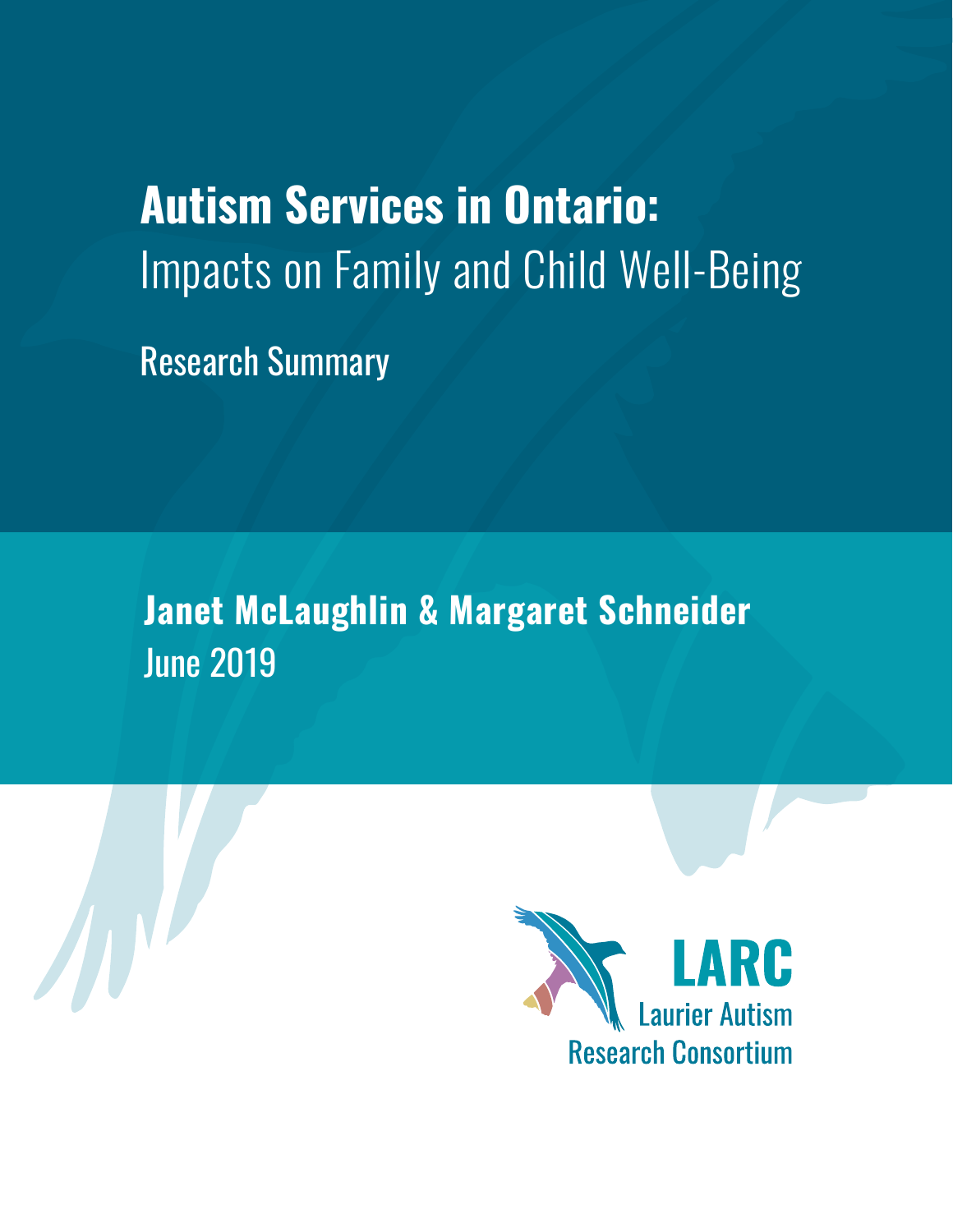## **CITATION**

To use this data, please cite: Janet McLaughlin and Margaret Schneider, Autism Services in Ontario: Impacts on Family and Child Well-Being, Research Summary, Laurier Autism Research Consortium, June 2019.

## **ACKNOWLEDGEMENTS**

The authors gratefully acknowledge the hundreds of parents and caregivers who took time out of their busy lives to complete the survey and/or the interviews that informed these findings. Funding for the study was provided by internal grants through Wilfrid Laurier University.

Autism Ontario provided supplemental support, including knowledge translation funds to allow for the design costs of the report.

Research Assistants and Laurier students Abigail Belleth, Allison Chen, Nicholas Denomey, Rachel Dobbs, Carlos Felipe Centelles García, Alycia Guile, Bridget Livingstone, and Melissa Norley aided with survey building, interviews, transcription, literature review and data analysis. Many groups and individuals assisted us by reviewing early drafts of the survey and distributing it.

We wish to especially thank Autism Ontario, Ontario Autism Coalition, and the KidsAbility Autism Program for distributing the survey.

A number of community stakeholders and clinical experts also contributed their time, expertise and insight to strengthen the development of this project and/ or review its recommendations. These include: Nicole Bardikoff, Louis Busch, Scott Corbett, Nancy Defina-Marchese, Sharon Gabison, Stephen Gentles, Anne Jovanovic, Laura Kirby-McIntosh, Julie Koudys, Mike Moffatt, and Margaret Spoelstra.

**The final contents, and any errors are the responsibility of the authors alone.** 

## **ABOUT THE AUTHORS**

**Janet McLaughlin** is an Associate Professor of Health Studies at Wilfrid Laurier University (WLU) and the mother of a child with autism. She researches and teaches in the areas of health policy and health care, social determinants of health, and autism policy.

**Margaret Schneider** is an Associate Professor in the Department of Kinesiology & Physical Education at WLU. She previously worked as a support worker to families of children with ASD, and teaches and researches in the areas of disability, caregiving and adapted physical activity.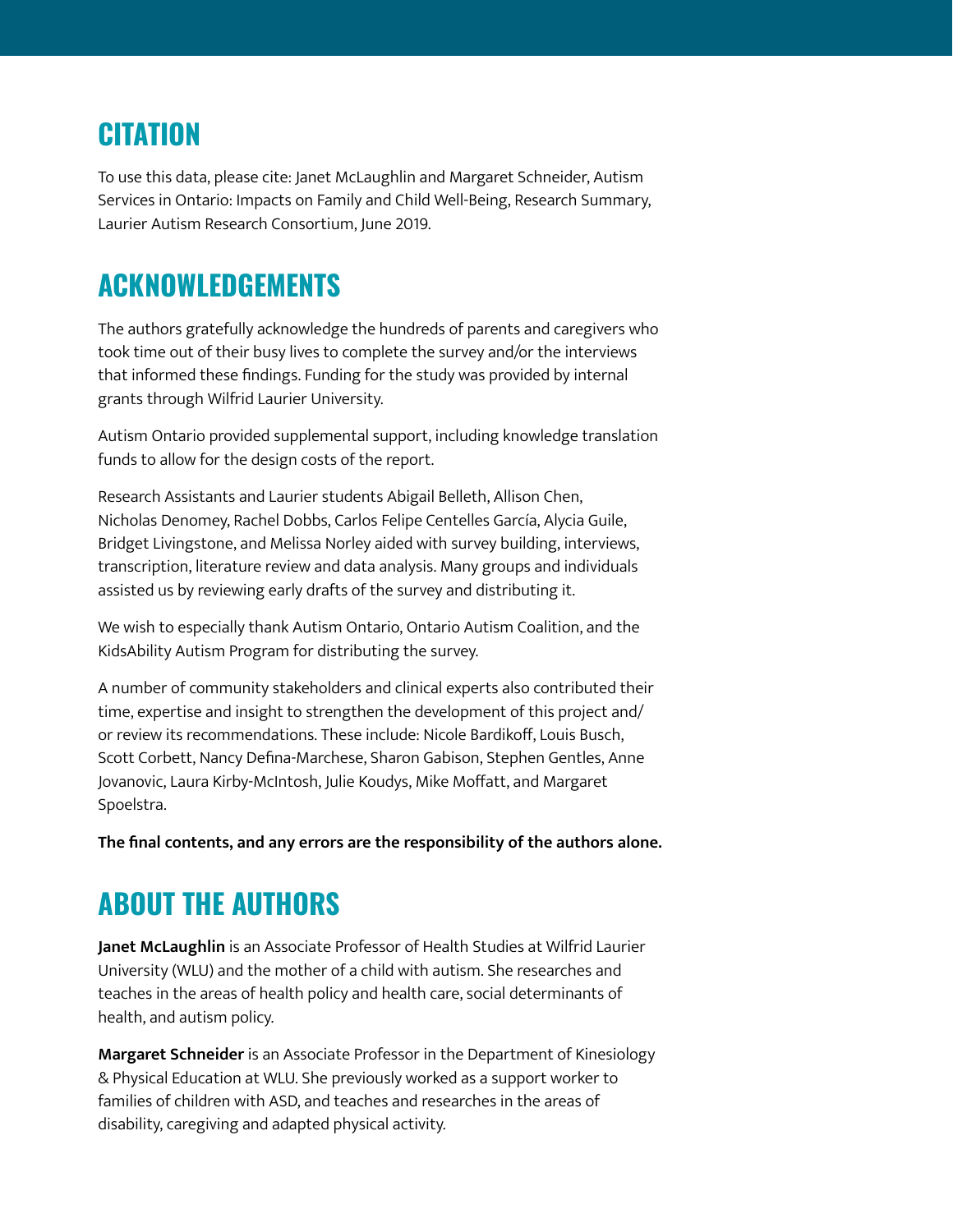## **CONTENTS**

| Ш.       |     |
|----------|-----|
| III. -   |     |
| $IV_{-}$ | .20 |
|          |     |
|          |     |
|          |     |
|          |     |
|          |     |
|          |     |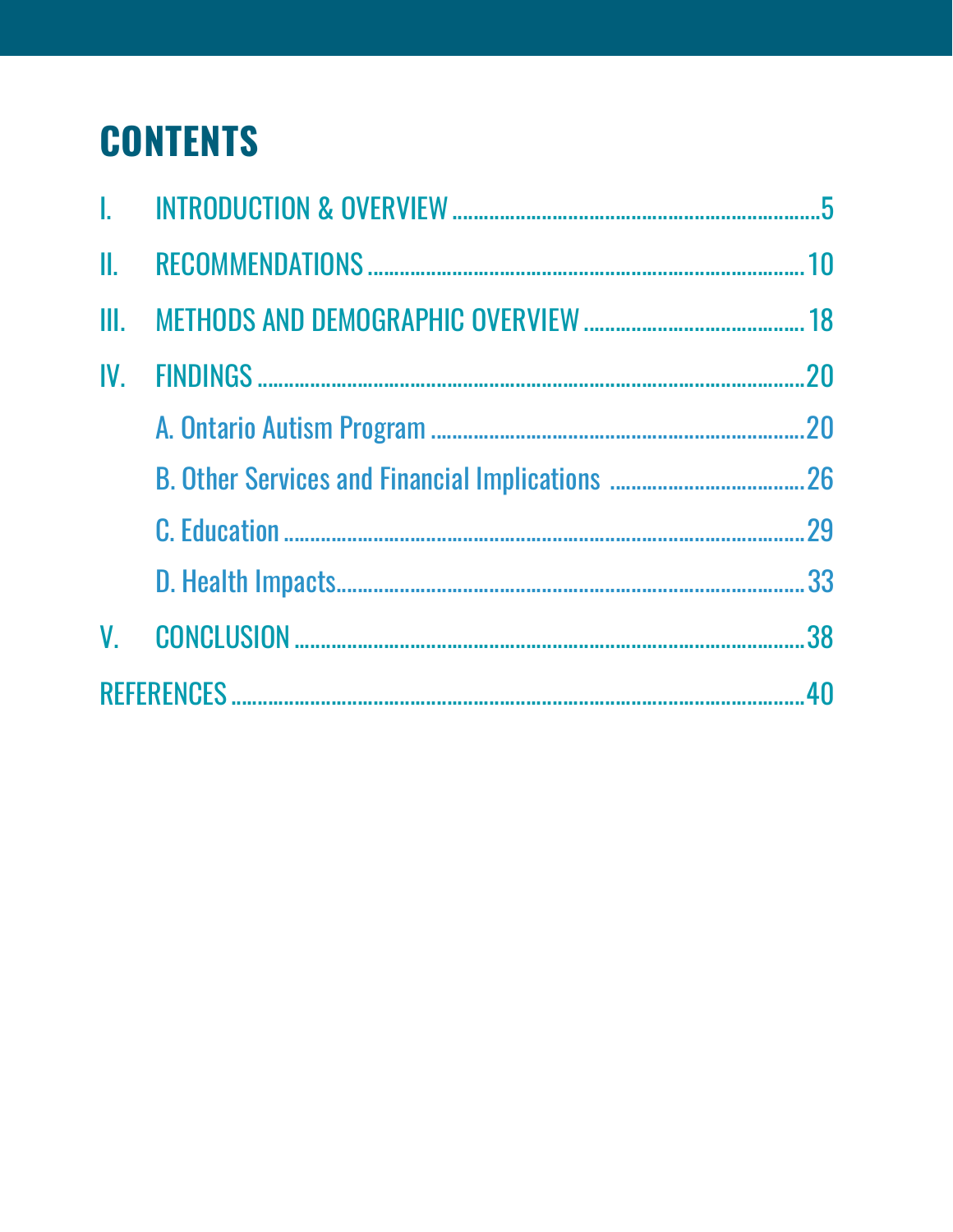## List of Acronyms

- **AAC**  Augmentative and Alternative Communication **ABA** – Applied Behaviour Analysis **ADHD** – Attention Deficit Hyperactivity Disorder **AIP** – Autism Intervention Program **ASD** – Autism Spectrum Disorder
- **BCBA**  Board Certified Behaviour Analyst
- **BCBA-D** –Board Certified Behaviour Analyst-Doctoral
- **CASDA**  Canadian Autism Spectrum Disorder Association
- **CCAC**  Community Care Access Centres
- **DFO**  Direct Funding Option
- **DSO**  Direct Service Option
- **EA**  Educational Assistant
- **ESL**  English as a second language
- **IBI**  Intensive Behavioural Intervention
- **IEP**  Individual Education Plan
- **IPRC**  Identification, Placement, and Review Committee
- **OAP**  Ontario Autism Program
- **OT**  Occupational Therapy
- **PPM 140** Policy/Program Memorandum No. 140
- **SES**  Socioeconomic Status
- **SLP**  Speech and Language Pathology
- **SSAH**  Special Services at Home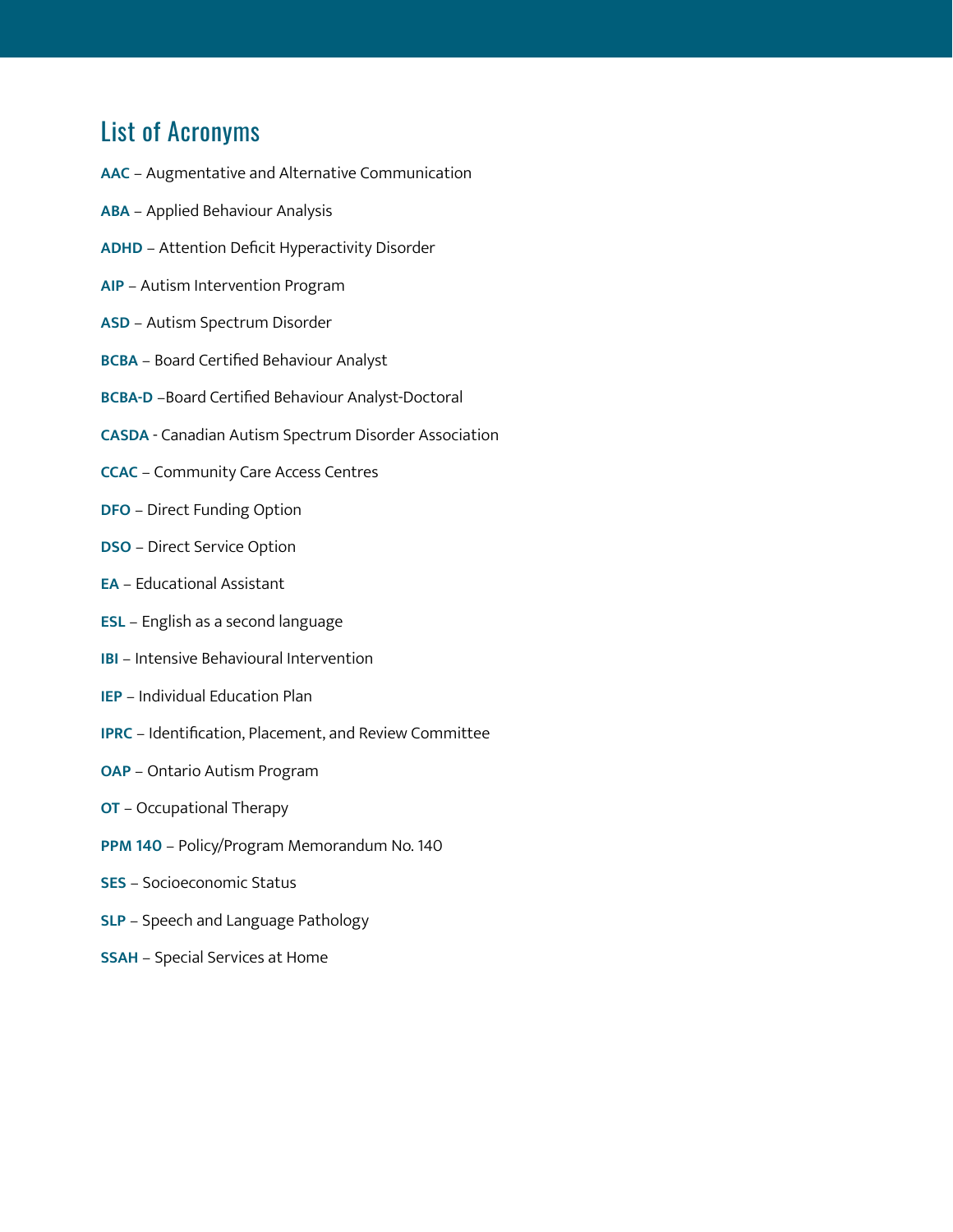# <span id="page-4-0"></span>**I. INTRODUCTION & OVERVIEW**

This report provides a summary of key findings and recommendations from a survey with Ontario families who have children or youth with autism conducted in the summer of 2018.

The purpose of this study was to explore the impacts of autism policy and any barriers and facilitators to accessing private and publicly funded services (including those provided within the education system) in Ontario for children and youth with autism spectrum disorder (ASD), in a climate of limited capacity resources.

This study occurred when the Ontario Autism Program (OAP), as devised by the former Liberal Government, had been in place for approximately one year but was still in a period of transition. Surveyed families would have encountered a range of service delivery offerings, including the former Autism Intervention Program (AIP)/Intensive

Behavioural Intervention (IBI), limited blocks of Applied Behaviour Analysis (ABA), and/ or the OAP, while others had not yet received services.  $\sqrt{N'}$  Survey findings, particularly regarding

experiences accessing services, must be read with this diverse range of experiences in mind.

After considering all of the findings this research summary provides basic, point-form data that summarizes the key findings of the study for the

The purpose of this study was to explore the impacts of autism policy and any barriers and facilitators to accessing services in Ontario.

## **Given that the Ontario Government has been in an ongoing process of evaluating and redesigning its services, our study aimed to:**

- 1. Identify any barriers and facilitators experienced by families when accessing services, including OAP, education and others
- 2. Explore how barriers and outcomes may differ based on social determinants of health, diagnostic factors and other variables
- 3. Understand impacts on family health and well-being
- 4. Make recommendations for the development of policy that is evidence-based and reflective of the specific needs of those families affected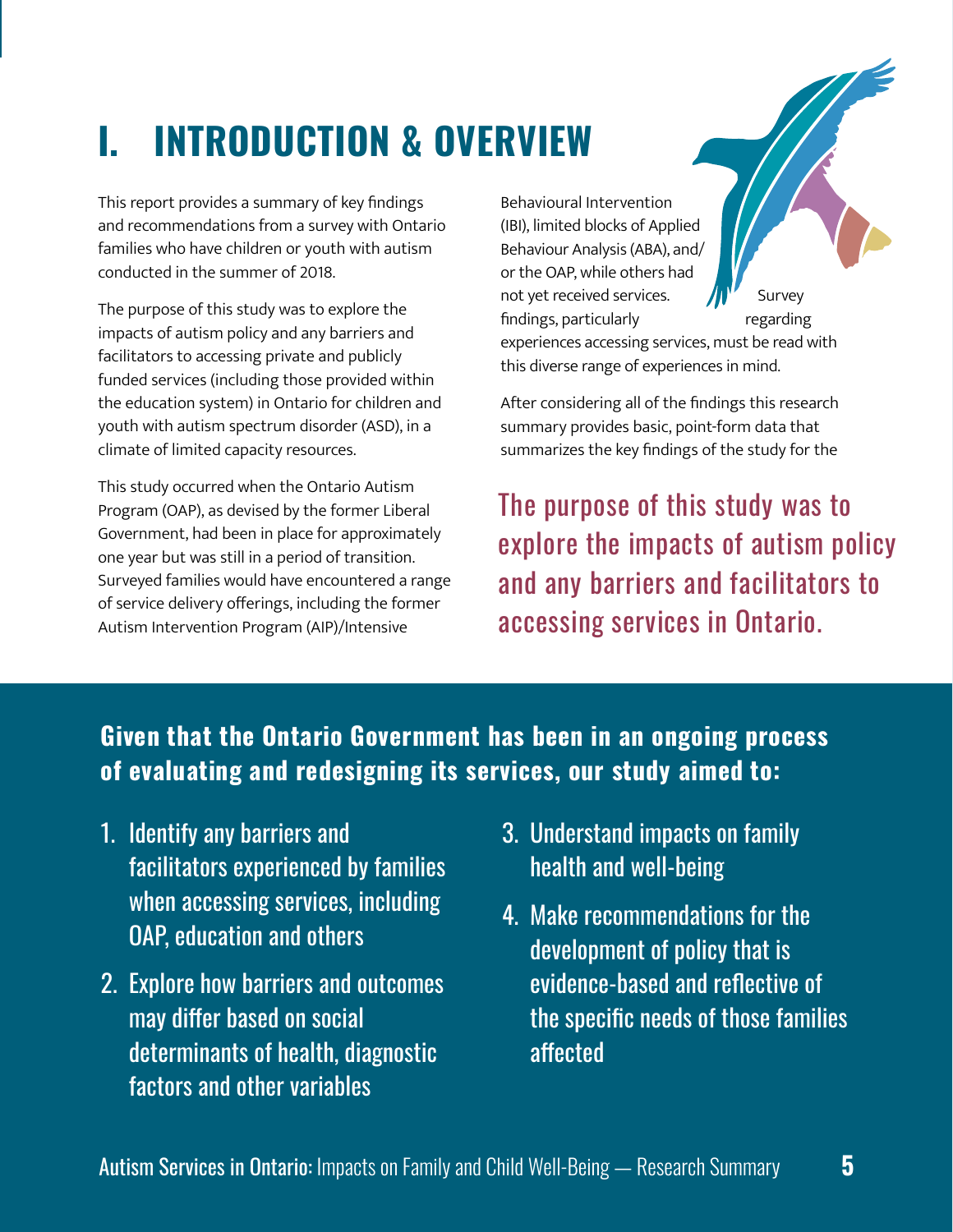immediate use of participants, policymakers, and the public. It highlights significant quantitative (statistical) findings, summarizes the most common themes in open-ended responses, provides a sample of demonstrative quotes from participants and highlights key recommendations from participants and the researchers.

The report first provides a list of overarching key recommendations to holistically address the needs of families identified in the research. It then gives an overview of methods and the demographic profile of those surveyed and provides key findings and recommendations (as suggested by both the respondents and the researchers) for the current Ontario Autism Program.

This is followed by an examination of other services, including diagnosis, and financial implications of paying for services for families. Next, the report highlights areas of challenge in the education system. In the final section, physical, mental and emotional health impacts of service challenges are explained. This includes an examination of the time families spend navigating services and advocating for their children, and how investing time, energy and money in these activities impacts their personal and professional lives and it identifies the different implications for men and women.

## Our key recommendation is that the Ontario Government devise an OAP that responds to the individual clinical needs of each child.

The key conclusion from examining these various aspects of caregivers' lives is that autism families in Ontario, as elsewhere, are struggling to manage with a vast amount of stress, financial and other demands in their lives related directly

to insufficient supports for their children. Better access to meaningful services and supports for their children, including high quality education, therapy and respite services, would not only benefit their child or youth with autism, but also the entire family unit.

## **BUILDING A NEEDS-BASED, MULTI-PRONGED ONTARIO AUTISM STRATEGY**

## Why a Needs-Based Therapy Program Makes Sense and is Fiscally Responsible

The following recommendations outline a model to address the needs of all children and youth with autism that draws on wrap-around supports from Ontario's Ministries of Health, Education, and Social Services as well as other levels of government. The model builds on the findings of the research presented below, and integrates feedback from community stakeholders, expert clinical reviewers and evidence-based research.

Our key recommendation is that the Ontario Government devise an OAP that responds to the individual clinical needs of each child.

Such an OAP would not include arbitrary caps or cutoffs, since these would be antithetical to an evidence-based clinical approach<sup>1</sup>, but, like Ontario's health and education systems, it would aim to be fiscally prudent and responsible so as to ensure continued sustainability and inclusion of all children and youth with autism in Ontario.

The guiding premise is that **the high cost of investing properly in autism supports and therapies for children and youth is not only the right thing to do, but it is offset by much lower**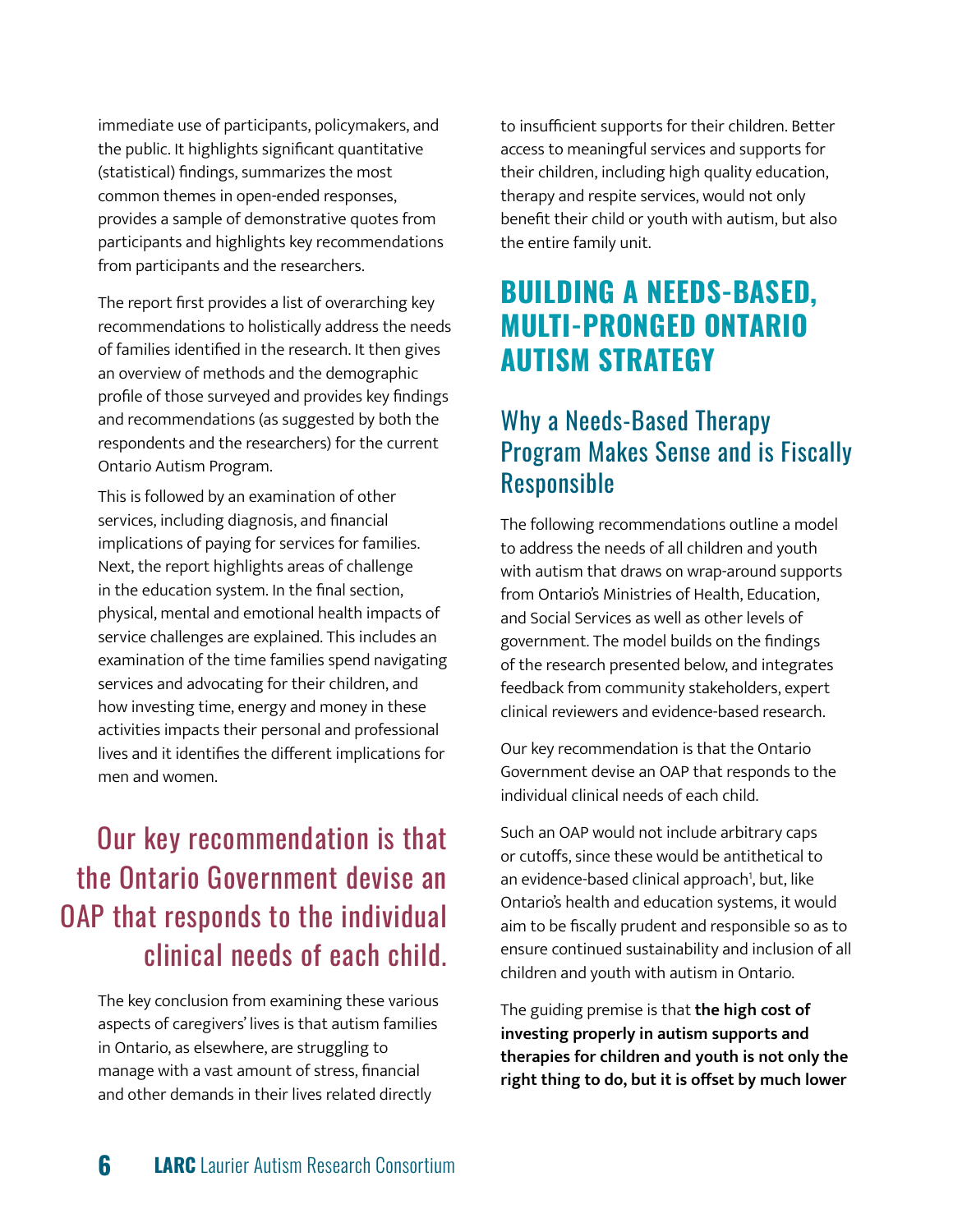#### **costs for public services throughout childhood and into adulthood.**

A recent University of Calgary report estimates that it costs \$5.5 million over a lifetime to care for an autistic person requiring constant support in Canada. Much of this financial burden falls squarely on Canadian families. As the report makes clear, "Lifelong family caregiving is extremely stressful and can be financially devastating. Families often suffer the emotional, social and financial consequences."<sup>2</sup>

Given the high cost of delivering effective, individualized, evidence-based autism interventions<sup>3</sup>, it is important that Ontario invest now in shouldering this burden over the long-term so that the Ontario children who need this help are able to access it across the spectrum of need.

We believe that an Ontario Autism Program should not sacrifice clinical service quality and outcomes to fiscal pressures. Furthermore we believe that Ontario's foundational principles on this issue should be that access to autism therapy is a basic need and it is possible to ensure that public dollars are targeted towards the most cost-effective treatments and supports without forgoing standards, as we do in health care and public education.

Numerous studies have shown that when young children receive appropriate therapeutic intervention it is a long-run public cost-savings to education, health, social and other public services, as well as an amelioration of the children's quality of life (Chasson, Harris, & Neely, 2007; McClean, Grey, & McCracken, 2007; Peters-Scheffer, Didden, Korzilius, & Matson, 2012).4

Early intensive behavioural intervention, more specifically, can improve children's scores on IQ testing, their ability to speak and understand what others are saying, and perform typical day-to-day tasks that, prior to therapy, were

beyond their ability and not likely to be learned in time (Peters-Scheffer et al., 2011). Other forms of comprehensive ABA<sup>5</sup> and complementary therapies are often the only way in which some children and youth at the high needs ("severe") end of the spectrum are able to learn the key skills, such as toileting, eating a diverse diet, basic communication, safety, and self-help skills, that they will need in life to have even the most basic levels of independence, dignity, health and wellbeing.<sup>6</sup>

Providing needs-based services not only benefits children, however. As our research suggests, doing so also improves the physical health, mental health, well-being and productivity of their families and unpaid caregivers. In order to provide essential supports in the absence of adequate public programming, many of them have had to quit or downgrade their jobs, or work part-time. By enabling parents to return to the workforce, Ontario can maximize its tax-base as well as its return on investment for the education and training received by its citizens. In so doing, Ontario will also be acting to increase the health and well-being of children and their families.

### Assessing Demand for OAP Services

It is critical to understand the clinical needs of children and youth in order to assess the amount of money a needs-based program would cost and in order to design a system that is fiscally sustainable. Without access to OAP data, it is impossible to know the profile and needs of children receiving or waiting for OAP services.

The first step in any modelling should be to carefully assess this data and understand the scope of clinical need and the nature of the variance across this population. In the absence of this data, we drew on other available sources to provide some reasonable starting points for assumptions.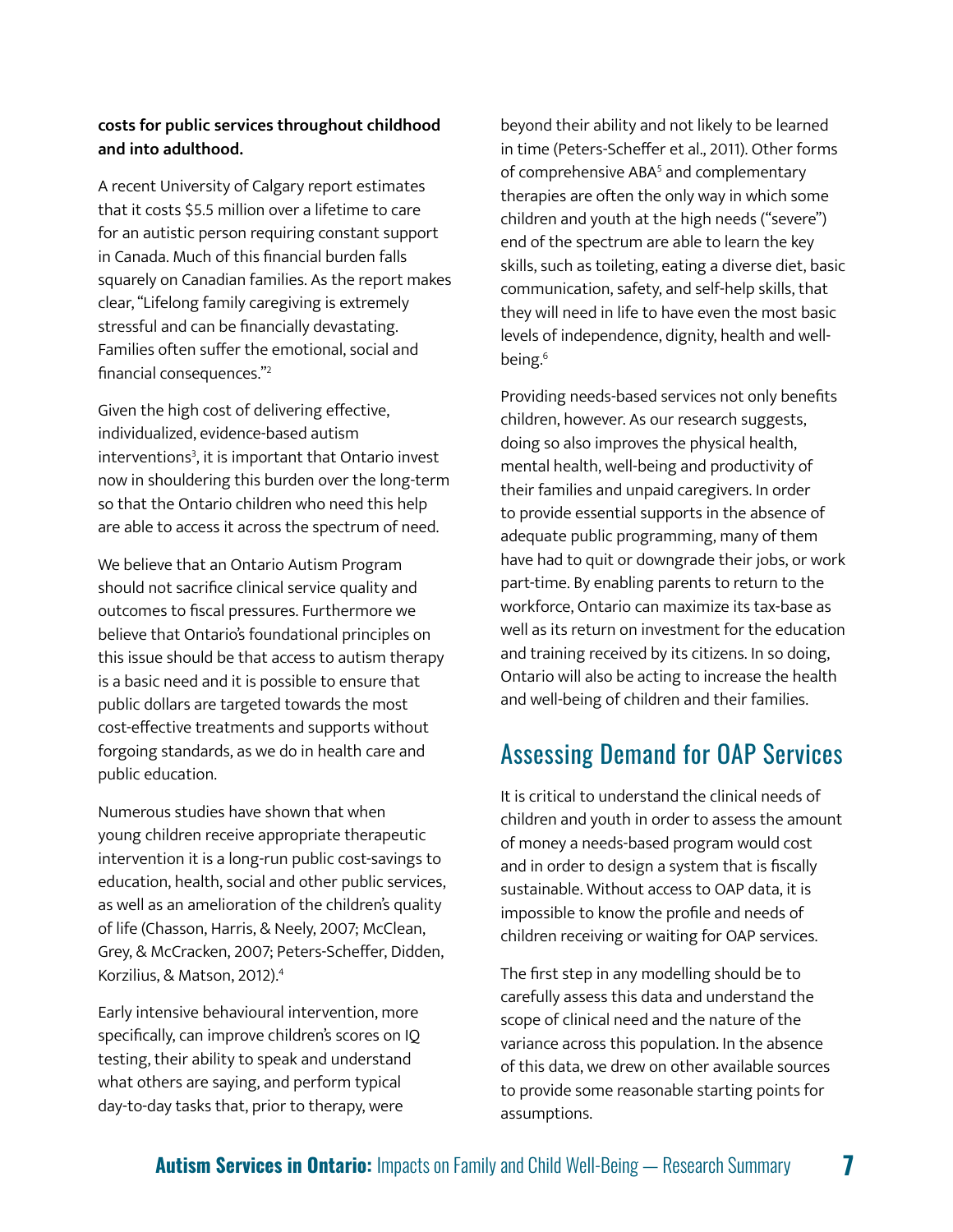There may be concerns that eliminating caps will mean the system is unsustainable. This is understandable if we believe that every child was likely to require an intensive therapy program and/or if intensive therapy programs were neverending. Importantly, however, most children with autism never require intensive therapy and most of those who do only require it for a relatively short period of time. It is fair to say, however, that most children may benefit from a range of therapeutic interventions including targeted programs, such as social skills or life skills groups, OT, SLP support, or focused ABA, which are significantly less expensive.

In Missouri, where families are allowed to claim up to \$46,000 per year in a needs-based autism therapy system with regulated ABA professionals, the average annual claim is just US \$4,800.7 As another point of comparison, a 2015 investigation revealed that under the former Ontario autism programming, which was divided between a more comprehensive "IBI" program called the Autism Intervention Program (AIP), and focused ABA programs, e.g. sessions for two hours a week, called the ABA Services and Supports, 2,192 children were waiting for IBI services while 13,966 were waiting for ABA services.<sup>8</sup>

This means that 14% of waitlisted children were deemed eligible for intensive behavioural services, while 86% were deemed eligible for the much less expensive focused ABA services (e.g. two hours/ week or group-based ABA).

Although the range of needs is much more complex and fluid than these two previous programs allowed (e.g. many families indicated this former program with two hours a week in short blocks was not sufficient to meet their children's goals), this breakdown still provides insight into the likely share of Ontario children requiring intensive versus focused treatment.

Based on these data, less than one in six Ontario children who have autism is likely to require intensive intervention.

Participants in our research also indicated that the average weekly hours of ABA received (at the maximum level provided, as these hours fluctuated over time) in the former needs-based OAP was 13 hours. (By comparison, comprehensive ABA is typically delivered at an intensity of 25 to 40 hours per week.) An average of 13 hours per week suggests that, even in a needs-based program lacking caps, most children do not require intensive supports.

Moreover, it is generally expected that, after receiving a period of intensive therapy, the need for the same level of intensity will ebb over time as children reach their therapeutic goals and as their day increasingly includes other child-appropriate activities, such as school and community-based programming. The length of time to reach these goals will vary by child (e.g. 1-5 years), but intensive therapy programs are designed to be time-limited and to fade the need for continuous support so that the child may enjoy increased independence and be able to continue to learn in different ways and in other environments.

To this end, a child's clinical needs and responsiveness to therapy are two factors that influence the duration of therapy.<sup>9</sup> In a needsbased system, children's clinical needs should be regularly re-evaluated (e.g. every six months) with the expectation that the level of intensity (i.e. number of hours per week) will fluctuate as their needs change but, generally, will diminish over time as skills and core competencies are developed, key deficits are remediated, and children are able to integrate into appropriately supportive educational settings.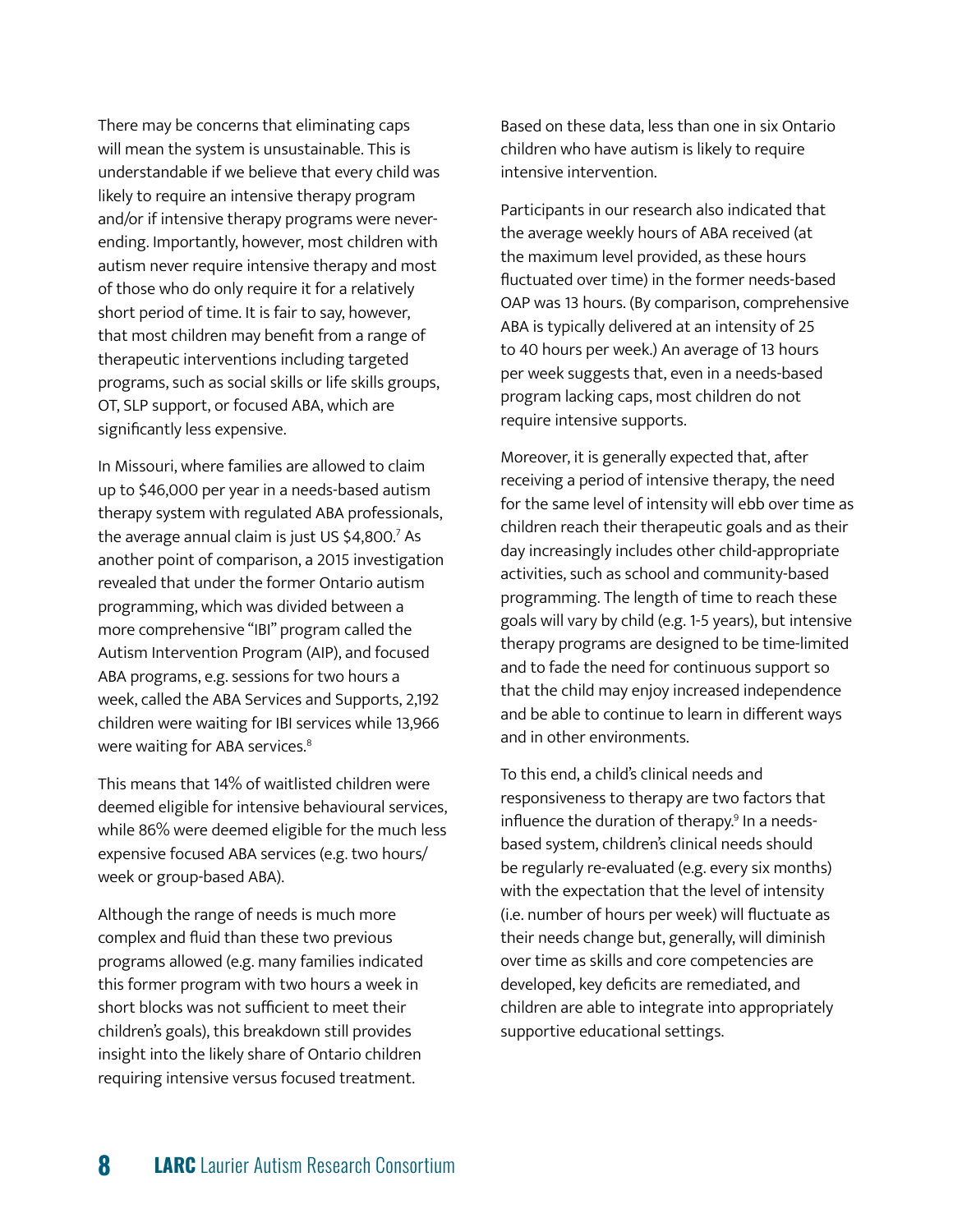Regulation of ABA as a profession, with careful monitoring of adherence to established clinical guidelines,<sup>10</sup> will be important to ensuring consistent, ethical, and clinically efficacious treatment programs. Treatment plans that fall outside of the normal expectations could be reviewed by an independent clinician or body to ensure adherence to guidelines.

In our research sample, 58.4% had either received behavioural services in the past and had been discharged, or were in OAP service at the time of our survey (32.7% had received AIP (IBI) and/or ABA services in the past and 25.7% were currently in the OAP). Of the remaining 41.6% who had never received government-funded behavioural services, 57% were on the OAP wait list; 8% were awaiting intake; 5% were previously denied service; 19% had never applied for service; and 11% aged out of services. **Only 23.7% of our sample was both on the OAP waitlist AND had never received past service** .

In short, **the demand for intensive services may be much lower than imagined**. However, until more Board Certified Behavior Analysts (BCBA) and other therapists are trained, in the short-term if everyone has full access to funding for needed therapies without caps it is still likely that there will not be sufficient properly trained service providers to meet the demand of all potential clients.

As a way of balancing the limited number of therapists and available public funding with the clinical needs of children with autism — and to provide families with wrap-around, interministerial supports — we propose the following model to support children and youth with autism. This model could also be adapted as appropriate for children with other disabilities.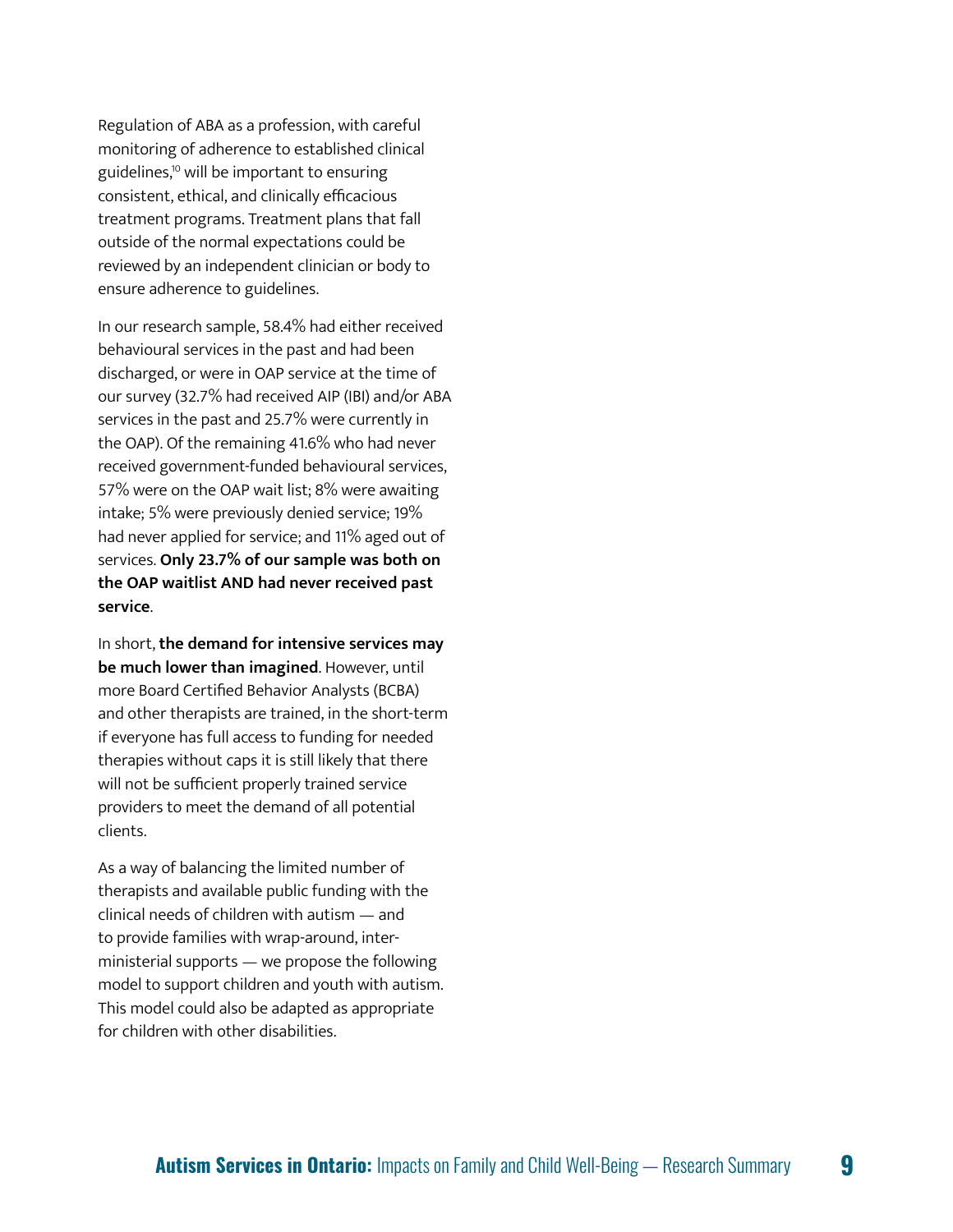## <span id="page-9-0"></span>**II. RECOMMENDATIONS**

**OUR OVERARCHING RECOMMENDATION** is to invest wisely and sufficiently in each key area of service — early diagnosis, respite, therapies, AAC where required, and education — rather than diminishing any one of them by combining funding envelopes, while working collaboratively across silos to better integrate these services and create seamless supports for children and their families.

**BASED ON OUR FINDINGS,** we believe one of the factors driving up OAP costs has been the insufficient programming for respite and education. If these other programs received sufficient support, demand for more costly individual OAP services would likely decline, as children could be more readily and safely integrated across other domains once their therapeutic goals are achieved. This is why a strategy that sufficiently supports all of these areas can ultimately be more cost-effective as well as more responsive to children's diverse and ever-changing needs.

**THE KEY TO SUPPORTING ALL CHILDREN** with autism in an evidence and needs-based system within the available budget is to find ways to make the OAP more fiscally responsible, including wrap-around meaningful supports in the health and education systems; providing children with the exact amount of therapy they clinically require (no more and no less) without conflating additional non-therapeutic services, such as respite and technology, into the budget; and ensuring the services provided are done so ethically and at reasonable rates through further regulation and standardization.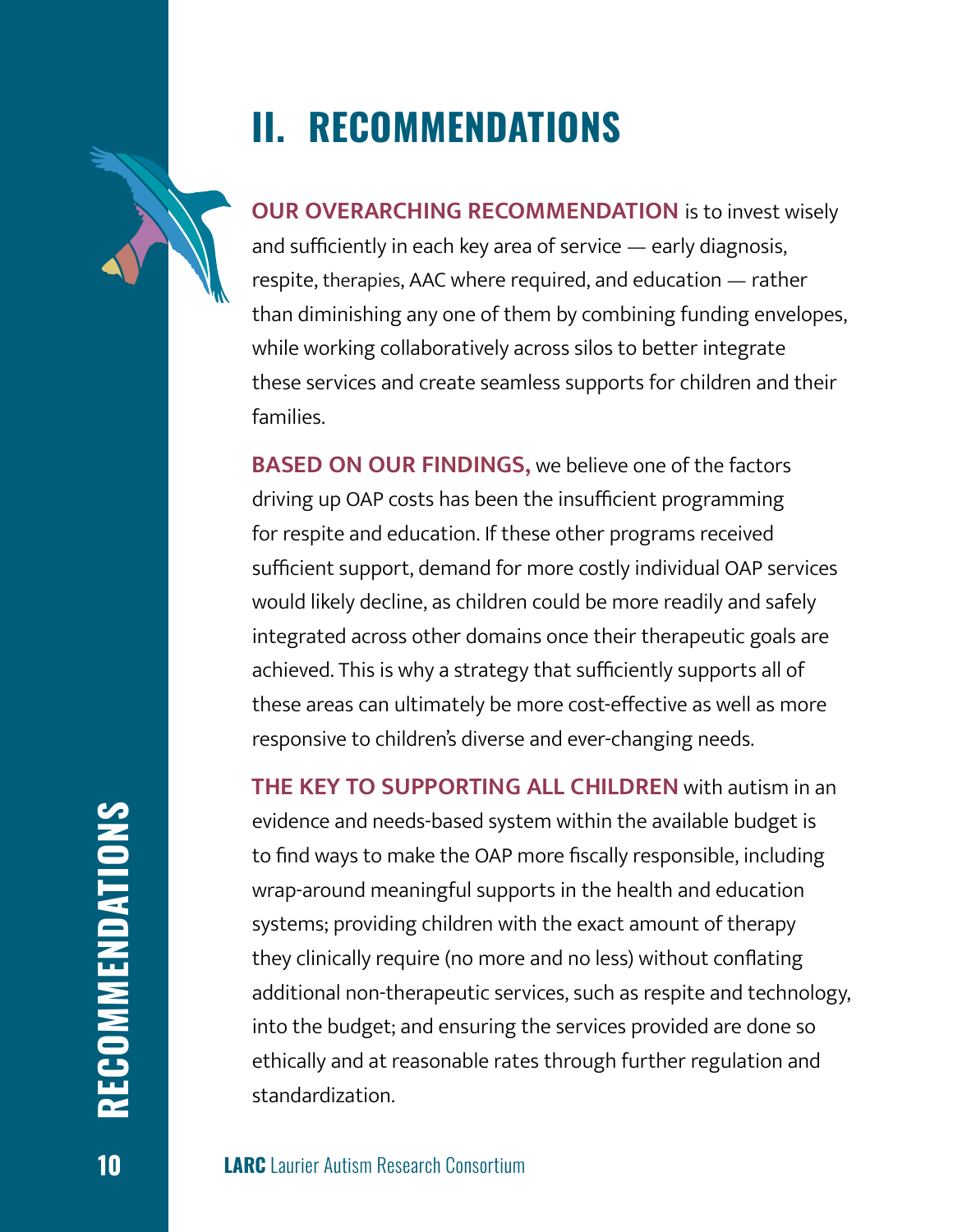#### **Figure 1:** Road Map to Ontario Needs-Based Autism Services

**Diagnosis**

Diagnosis without delay, with expanded options (e.g. direct payment to psychologists).

**Early Intervention Without Delay** Families gain access to immediate services as recommended by clinicians. Providers bill the government directly at a standard rate. ABA providers are regulated. No arbitrary caps.

**School Supports**

Once ready for school, children receive majority of supports by properly trained staff/therapists in schools, with additional afterschool supports and therapies available as needed.

## **1. DIAGNOSIS**

Early diagnosis is important to maximize the chances of obtaining early intervention. As our research demonstrates, many families are paying over \$2,500 out-of-pocket to private psychologists in order to obtain a diagnosis early and move on to treatment, creating a two-tiered system as well as inequity in outcomes. The costs for receiving an autism diagnosis whether attained through a diagnostic hub, pediatrician, or a qualified private psychologist should be covered by the government. This expansion of funding options will shorten wait times for assessment and diagnosis and act to further support the government's current investment in front-line diagnostics. Family doctors could refer patients suspected of autism to qualified pediatric specialists or psychologists. The clinician should, then, be able to bill the government directly.

Parents with private insurance plans, which cover psychology and other services, can use these first with the government paying any difference. Parents without private plans should be fully covered by the government. In either scenario parents should not have to pay out-of-pocket to receive diagnostic and other health services for their children, especially as even short wait times for diagnosis and treatment can impact directly on each child's therapeutic outcomes. Upon clinical confirmation of signs of autism and/or diagnosis, parents should be referred to appropriate health professionals who can further support their needs.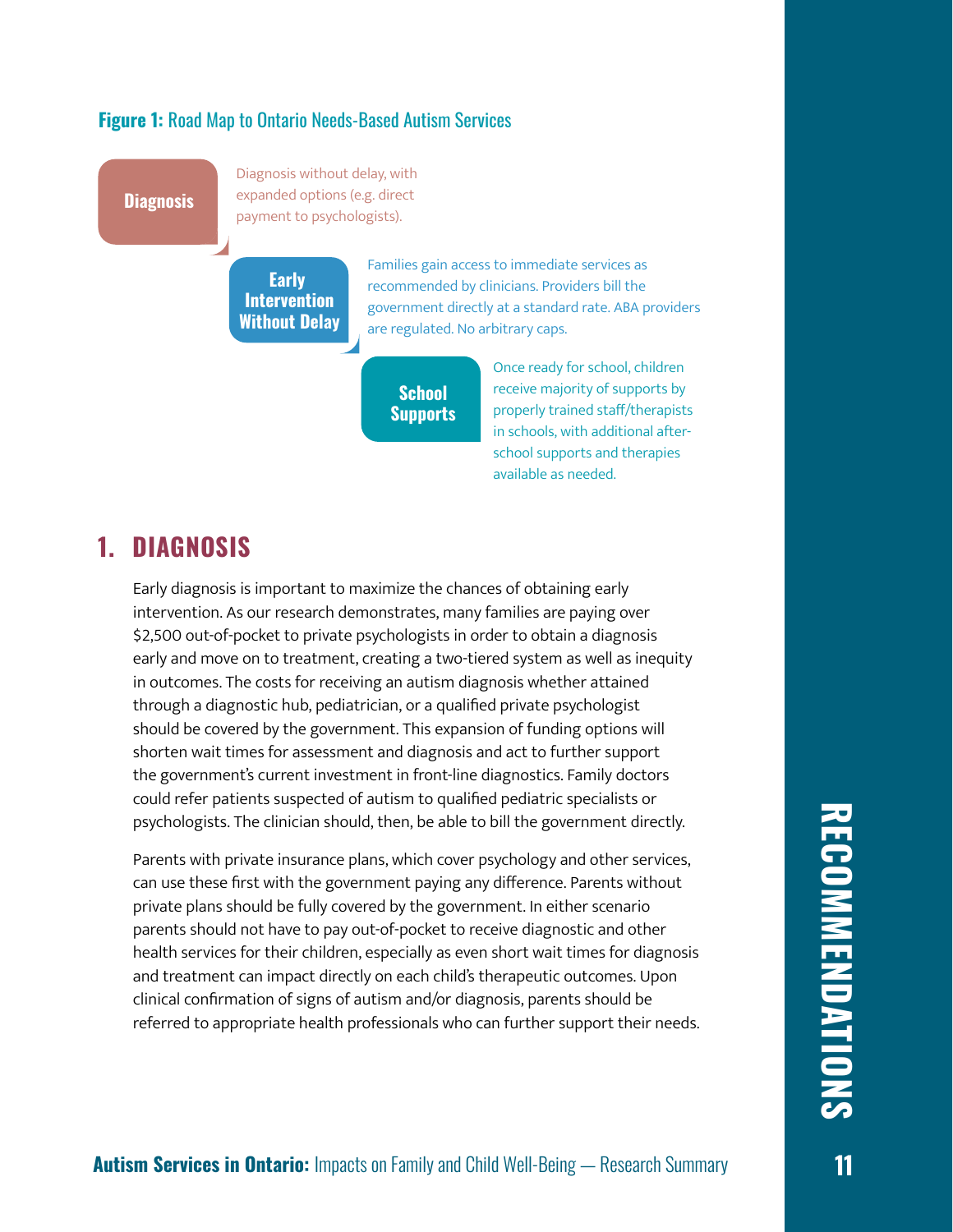## **2. REGULATION OF ABA PROFESSIONALS**

To ensure ethical and standard treatment of clients, ABA therapists (BCBAs, BCBA-Ds) should become regulated health professionals under the Regulated Health Professions Act, which includes the establishment of a regulatory college. "Health regulatory colleges are responsible for ensuring that regulated health professionals provide health services in a safe, professional and ethical manner. This includes, among other things, setting standards of practice for the profession and investigating complaints about members of the profession and, where appropriate, disciplining them."<sup>11</sup> Oversight mechanisms should work to protect the public and ensure ethical practices, such as complaint mechanisms and standards for billing practices, including protection against over-billing.

## **3. DIRECT BILLING TO REGULATED HEALTH PROFESSIONALS FOR ALL NEEDED SERVICES WITHOUT ARBITRARY WAIT TIMES**

 The OAP should cover only evidence-based services from regulated health professionals, such as ABA, SLP, OT, psychology and social work (for those who need counselling or navigation supports) without caps or restrictions, based on qualified clinician recommendations.

The precise therapies funded could be determined by an interdisciplinary expert committee that takes into account the best available evidence and families' diverse needs and experiences. In addition to direct treatment, supervision and programming hours, family training to ensure generalization of skills should be included in potential billable hours. Ideally, these evidence-based, regulated services would move under OHIP, through the Ministry of Health. Regardless of the ministry and funding program, there should not be a wait list to be eligible to receive funding for needed therapies at the appropriate level of intervention, as determined by a clinician and with the parents'/primary caregivers' consent. If a regulated health provider/clinician deems a child needs therapy, they should provide an immediate referral to a specialist in the field. The provider should then bill the government, who reimburses them directly, as currently occurs in OHIP.

The burden of upfront payment and receipt reimbursement should not be placed on parents/caregivers, most of whom are already overburdened and some of whom may not have disposable income, strong English/French skills, and/or financial or bureaucratic literacy to successfully navigate these systems for their children. To further maximize OAP budget dollars for all families, families with private insurance for any of these services could first maximize these benefits before utilizing government funds, but, crucially, no family should be forced to pay out-of-pocket expenses due to their insurance access or lack thereof.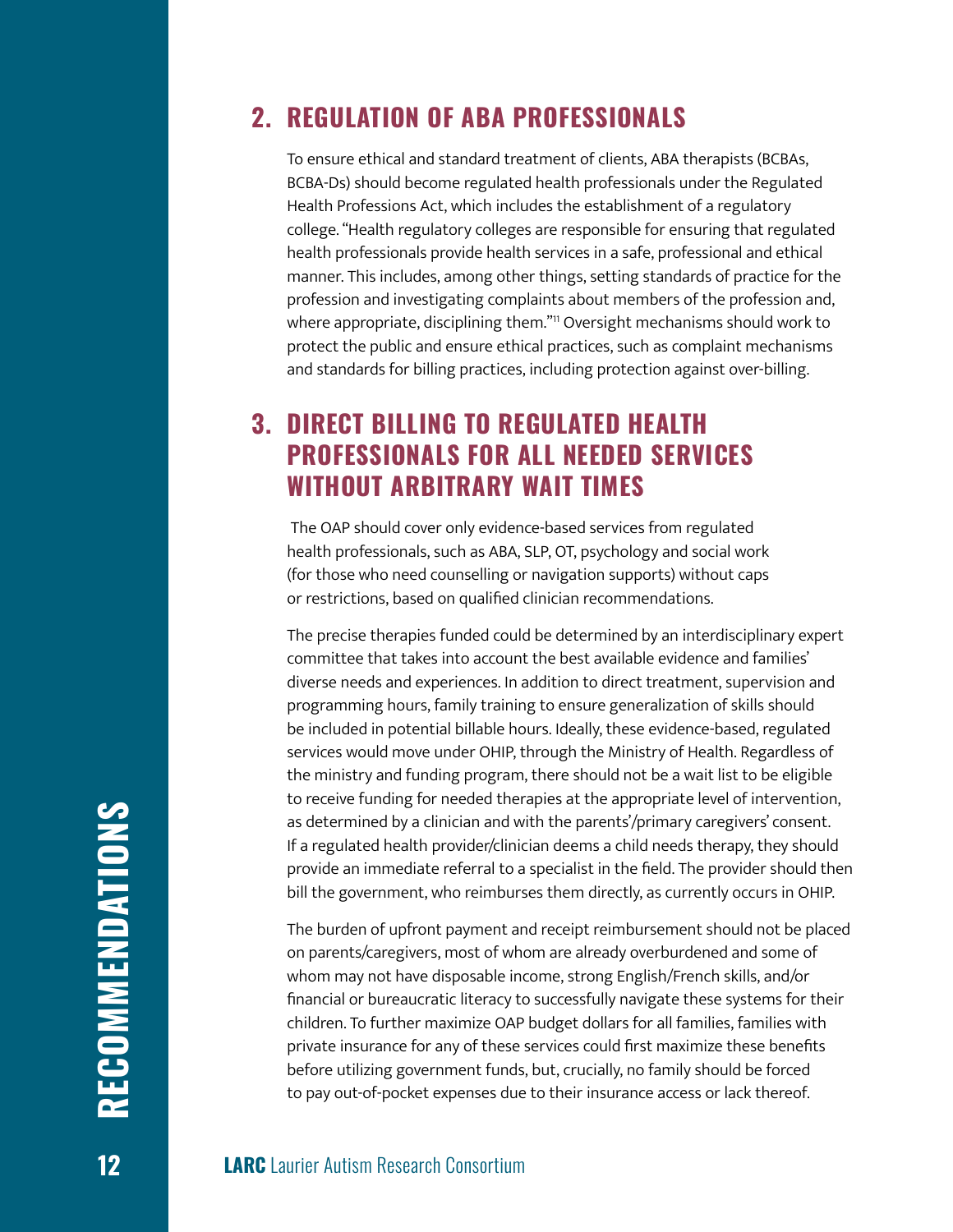## **4. STANDARD RATE FOR SERVICES**

Children who require therapy (any combination of approved services, e.g. ABA, SLP, OT, psychology) should receive it without delay, either through a directly funded government-to-provider OAP, or through OHIP cards if the program changes ministries. Currently, reported charges for ABA therapy range from \$39 to over \$100 per hour. Payment discrepancies have long existed, as noted in the Auditor General's report, which found that fees were 66% higher on average in the former DSO program than the former DFO program (Auditor General, 2013). Services should be provided at a standard rate negotiated between providers and the government. The rate should balance cost efficiency with fair wages to attract and retain high quality therapists and account for adequate supervision, supplies, rent, geographic region, etc. Services could be provided through private clinics, through government-funded treatment centres or through private home- or community-based supervised programming, but there should be greater standardization between the costs. This would help to improve consistency in treatment and the efficient use of funds to enable the maximum number of children to benefit from therapy. Additional funding could be provided to government-run treatment centres or grants made available for the specific goal of running targeted programs to ensure inclusion of vulnerable or under-served clients (e.g. Indigenous, refugee, low socioeconomic status, rural/remote, non-English speaking, recent immigrant), as is done for health care services in Ontario's Community Health Centres.

## **5. NO ARBITRARY CAPS ON HOURS**

Governments must work to balance the competing demands of wait list reduction (serving all children who need therapy as quickly as possible) with children receiving therapy at clinically recommended intensity and duration. Doing so will help to increase the likelihood that children who undergo therapy will make meaningful, long-term gains.<sup>12</sup> To ensure therapy effectiveness, there should be no artificial caps on hours based on age, family income or severity level. In order to ensure more children can receive supports among a limited number of providers, a reasonable maximum cap (e.g. 36 weekly therapy hours)<sup>13</sup> could be implemented in consultation with clinical experts (although there could be a petition process for extenuating circumstances, reviewed and approved by an independent clinician). The therapeutic needs of children should be established by a clinician, in consultation with parents, without artificially imposed nonclinical restrictions.14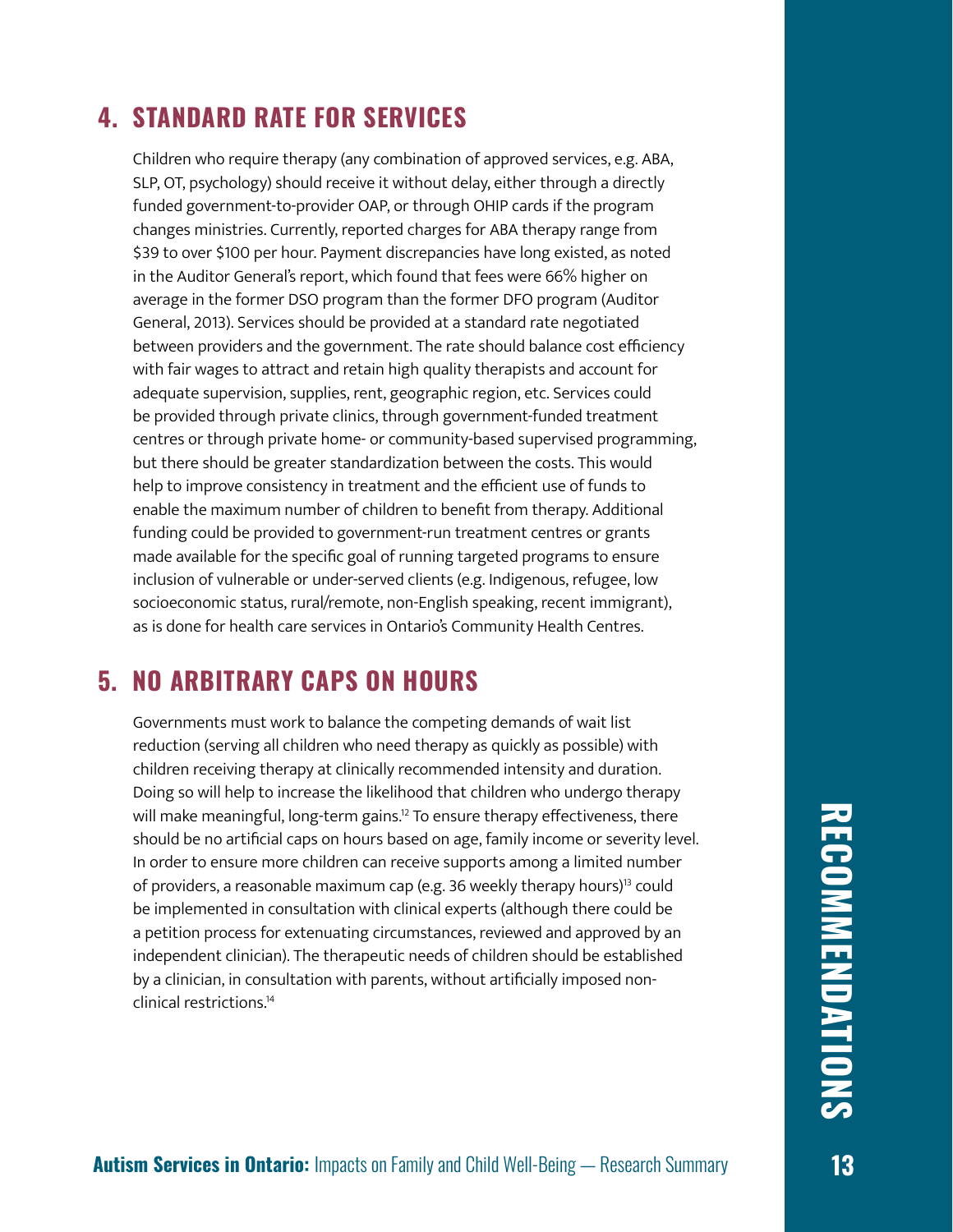### **6. SERVICES AND SUPPORTS IN SCHOOLS**

Our research findings document that most families are dissatisfied with their school placements, and many children are attending public school only part-time or not at all because they cannot be safely and meaningfully integrated in the schools. The proper provision of supports in schools is important both for the success of all children in schools, as well as to alleviate pressures for children to continue receiving OAP services outside of schools due to inadequate education supports. Further oversight is necessary to ensure school boards (and individual principals) are meeting their commitments according to the regulations set-out by PPM 140.

Once children have acquired sufficient core skills in treatment (e.g. communication, reduction in challenging behaviour, learning readiness) that enable them to access the curriculum in the natural environment, then continued supports should be provided in schools. When these core skills are not sufficiently honed, school boards should work with practitioners and families to reach educational solutions that recognize the extent of the need, and support the child in accessing the curriculum in a way that is appropriate for his or her learning level.

In all cases, key support services (tiered/supervised ABA as defined by the Behaviour Analyst Certification Board, OT, SLP, etc.) should be provided as needed, to support children in accessing the curriculum in a meaningful way.<sup>15</sup> This would free up the bulk of services outside of schools for younger children. Schools must hire EAs with the appropriate skillset and training as well as therapists, when needed, to support children in these settings. EAs should receive additional and ongoing training in supporting children with autism. Some could be trained as registered behaviour technicians and receive ongoing supervision from BCBAs/psychologists.

Public (including publicly funded Catholic) schools should quickly work to increase capacity of properly trained and resourced professionals so that, in the near future, these services can be provided safely and effectively to all in the public school system.<sup>16</sup> Innovative education models that work to integrate children with complex needs in meaningful educational environments could be examined for how similar successful practices could be integrated into Ontario's public education system.17 Safe and compassionate strategies for calming and self-regulation, such as sensory rooms and breaks, should be developed in consultation with autistic people and experts. Therapeutic services should only be provided with the consent of parents/legal guardians.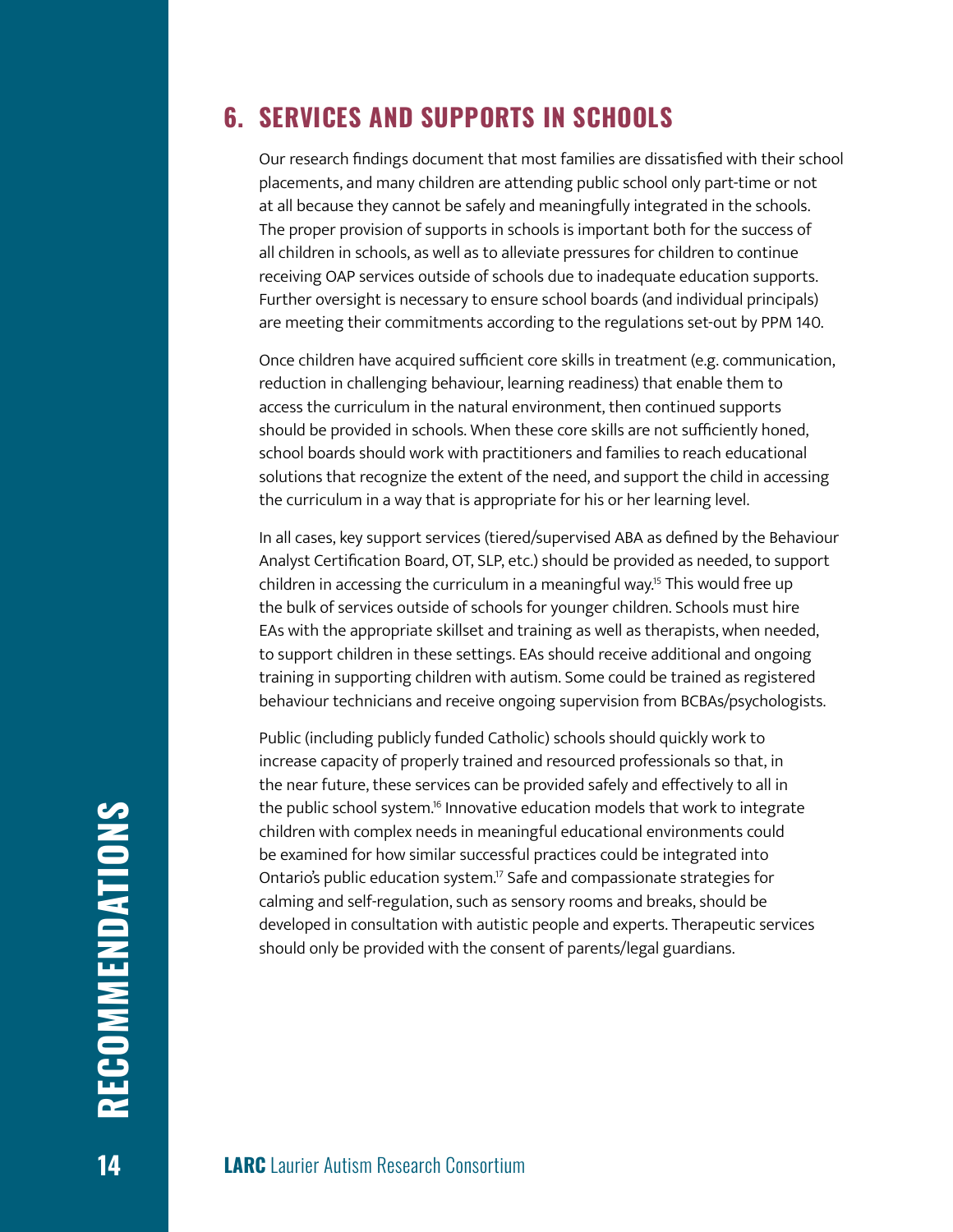## **7. THERAPIES OUTSIDE OF SCHOOL**

Children who require extra supports for therapies after school hours should be provided these services as needed, with the goal of diminishing and/or eliminating the need for additional support over time, as skills are acquired.

## **8. RESPITE PROGRAMS**

Our recommendation is that the OAP remain a needs and evidence-based therapy only program, but respite services are still critical for many families. Funding should also be provided for extra supports for after-school respite and support programs that safely and meaningfully integrate children with special needs. All families should receive adequate funds for respite and recreational programs (e.g. adapted sports, accessible summer camps, etc.) through SSAH with no waiting times (aside from the time to administer applications, maximum three months). Funding envelopes should be reassessed to reflect changing needs and rising prices within the community for the costs of many key services, such as summer camps with one-to-one supports.

## **9. AUGMENTATIVE AND ALTERNATIVE COMMUNICATION (AAC) PROGRAMS**

All clients who require it should receive AAC supports and devices through the existing AAC program with minimal wait times. Experienced clinicians should be available to assess clients' needs, make recommendations, and support training. Full costs of needed technology for communication should be covered, as should the cost of repair and updating of these systems over time. Professionals who have expertise in AAC could work collaboratively with other professionals (e.g. BCBAs, SLPs, OTs) to support the child's development of functional communication skills and create efficiencies.<sup>18</sup> AAC intervention should be integrated across home, educational and therapeutic settings as appropriate to enhance success.

## **10. TRANSITION PERIOD (SPECIAL/TEMPORARY MEASURES)**

There should be special measures to allow for a smooth transition period while supports and capacity are being developed in schools. Until the 2020 or 2021 school year, depending on how long the transition to provide meaningful supports in schools takes, all children currently in the OAP should continue to receive therapy under their current programs (or as modified by clinicians in charge, and/or under newly established guidelines arising from the expert panel recommendations). Many families have their children at home or in private schools because there is no safe and meaningful placement available to them in the public system or because their children have been excluded from public school.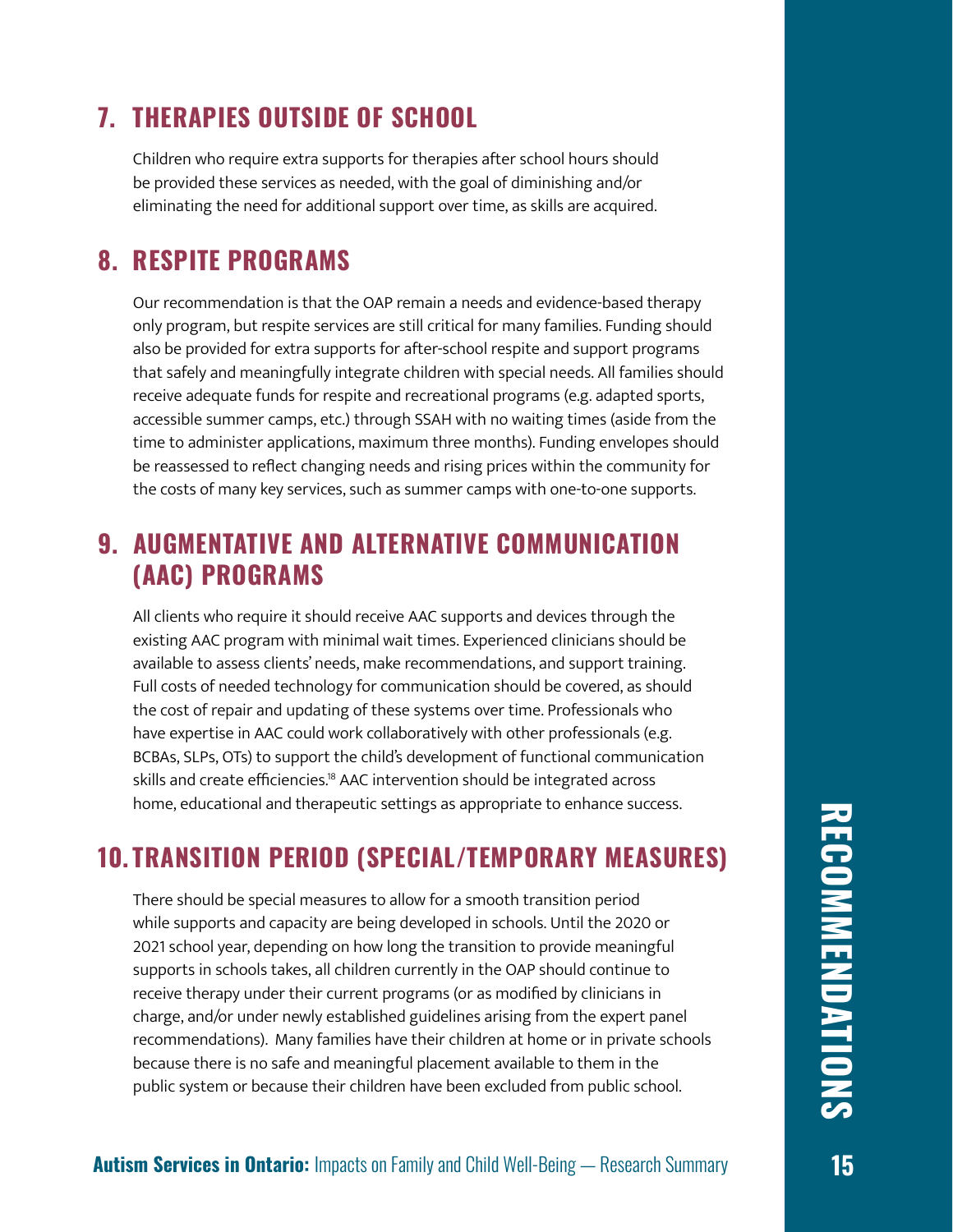Parents in such situations should be able to apply their OAP funding to cover needed supports (e.g. tuition for private specialty schools for children with exceptionalities, or in home educator/therapists) at least until public schools are properly equipped to safely and meaningfully educate their children. A job retention and transition strategy should be implemented to ensure current ABA therapists retain jobs so that capacity is not lost during this time of change within the OAP. If current OAP contracts are extended during the period of transition, this would help to secure these jobs through this difficult period.

### **11. BUILDING CAPACITY FOR ALL**

If funding is released to all families, in many regions there will likely be more demand than there is supply available of therapists trained in evidence-based therapies, effectively creating new provider-based wait lists. It is particularly important that the practice of behaviour analysis is regulated and that only regulated professionals are allowed to provide therapy so that untrained therapists do not take advantage of available funds and put clients at risk.

Training capacity should immediately be expanded in ABA programs as well as for related professions (e.g. SLPs and psychologists specializing in autism) to ensure that supply can meet demand as soon as possible and into the future. Incentive programs should be implemented to attract appropriate therapists to rural and remote regions, Indigenous communities, and for those requiring Francophone services or the use of AACs, to ensure equal access for all communities across the province. For example, the existing Grant Assistance Program could be enhanced with these targets in mind.19 To increase the likelihood of attracting and retaining northern-based therapists, training programs in these regions could be particularly targeted (as is done for physicians in the Northern Ontario School of Medicine).

Until capacity in northern, rural and remote regions is fully developed to provide services in all regions, families who must travel a far distance to receive therapies should receive travel cost reimbursement. Even better, funding programs could be put in place to allow therapists to travel to families. Families who require services in languages other than English should receive adequate supports to enable them to access these services. The Ministry of Training, Colleges and Universities should expand doctoral level ABA programs where appropriate throughout the province.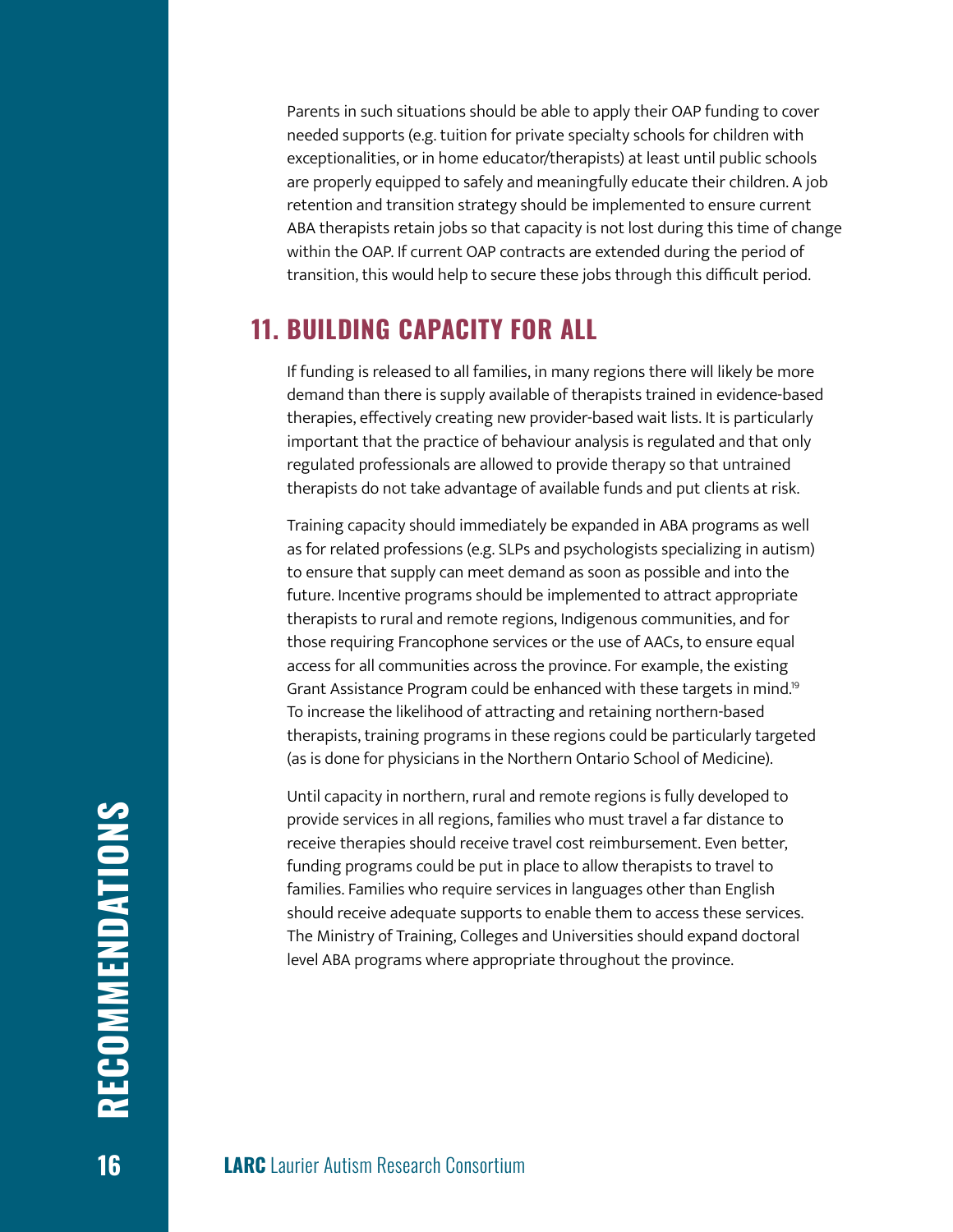## **12. OTHER FINANCIAL AND SOCIAL SUPPORTS**

Considering the enormous costs that many families incur out-of-pocket for therapies and supports, there should be expanded disability tax benefits and tax deductions for medical/therapeutic and respite expenses of parents' choice that are not fully covered by the government. Programs should be developed and funded to provide support groups, system navigational supports and counselling for families. Strategies should be developed to better support families in order to retain optimal hours of work/income while caring for family members with complex needs, considering the findings and recommendations made throughout this research report.

### **13. TRANSITIONS INTO ADULTHOOD**

As children grow into teens, appropriate programs should be developed to support their life and social skills, employment training/counselling, etc., with seamless transitions planned for wrap-around adult supports. Student co-op programs and workplace support programs could assist in gaining practical experience to transition into adulthood. Many programs and supports, such as safe and affordable housing, employment, mental health, recreation and day programs, need to be considered for transition age youth and adults. These were not the focus of this research and warrant separate study and commentary.

### **14. EXPANDED ROLE OF THE FEDERAL GOVERNMENT**

Given the fiscal restraints of provinces/territories, and the variable and extremely inconsistent services across the country, the Federal Government through a National Autism Strategy should play a greater role in leading and supporting provinces and territories. A starting point is the recent Canadian Autism Spectrum Disorder Association (CASDA) blueprint.<sup>20</sup> Ideally, the Federal Government would also provide fiscal transfers to help provinces pay for autism therapies. This could be done through an amended and expanded Canada Health Act that recognizes autism and other disability therapies as medically necessary. Alternatively, other innovative funding strategies could be developed to provide needed federal support. For example, autism/disability therapies could become a "shared health priority" and funded under a bilateral agreement, as is done with the Canadian mental health and addiction strategy.<sup>21</sup> Another possible model is the proposed Catastrophic Drug Transfer.<sup>22</sup>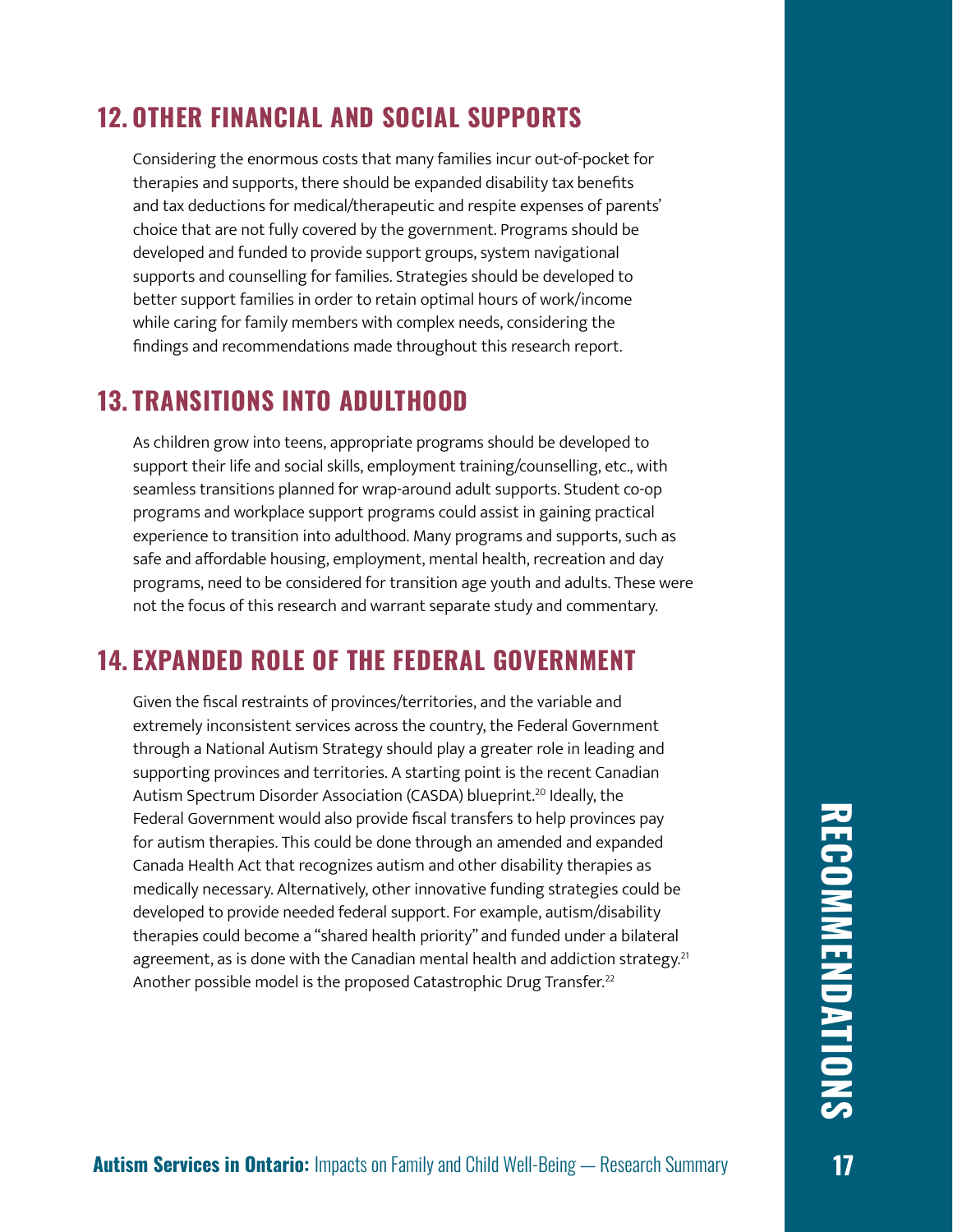## <span id="page-17-0"></span>**III. METHODS AND DEMOGRAPHIC OVERVIEW**

## **METHODS**

A survey was developed by Drs. McLaughlin and Schneider, and then further refined using solicited feedback from parents, clinicians, and other community stakeholders. It was distributed online with the help of a number of autism organizations, practitioners, and community members.

654 parents/primary caregivers of children and youth with autism in Ontario completed the 179 question online detailed survey, with closed and open-ended responses, in the summer of 2018. (There were 719 participants, when combined with initial/partial responses.)

With this sample we assume a 95% confidence level, with a margin of error +/- 3.8%. Supplementary qualitative interviews were conducted with limited participants. All statistical data were analyzed using Qualtrics and SPSS software. Qualitative data were analyzed using thematic analysis coding. Research ethics clearance was received through Wilfrid Laurier University's Research Ethics Board.

## **STUDY LIMITATIONS AND FUTURE RESEARCH**

This study only involved parents and primary caregivers of children and youth with autism in Ontario who reported about their children and their own experiences.

As the focus of the study was on parent/caregivers' experiences raising children and youth, autistic self-advocates and other stakeholders were not invited to participate, however, a number of participants identified as autistic themselves as well as parents to autistic children.

Future research projects are being planned to examine issues facing autistic youth and adults from their own perspectives. Given that the issues examined only focused on those under 19 years of age, the transitions to adulthood, including housing, recreation and employment supports, were not included, and also merit separate examination.

Our sample of parents and primary caregivers represents, on a whole, more privileged families (higher socioeconomic status) and proportions or percentages should be interpreted as not being representative of the full Ontario population.

Due to budget constraints, the survey was only available in English, limiting the number of ESL participants. The average family income of our participants was significantly greater than the Ontario average.

There were few Indigenous and new immigrant families, and there were unfortunately no refugee or on reserve Indigenous participants.

#### **Figure 2:** Percentage of Survey Respondents From Each of the Five Ontario Service Regions

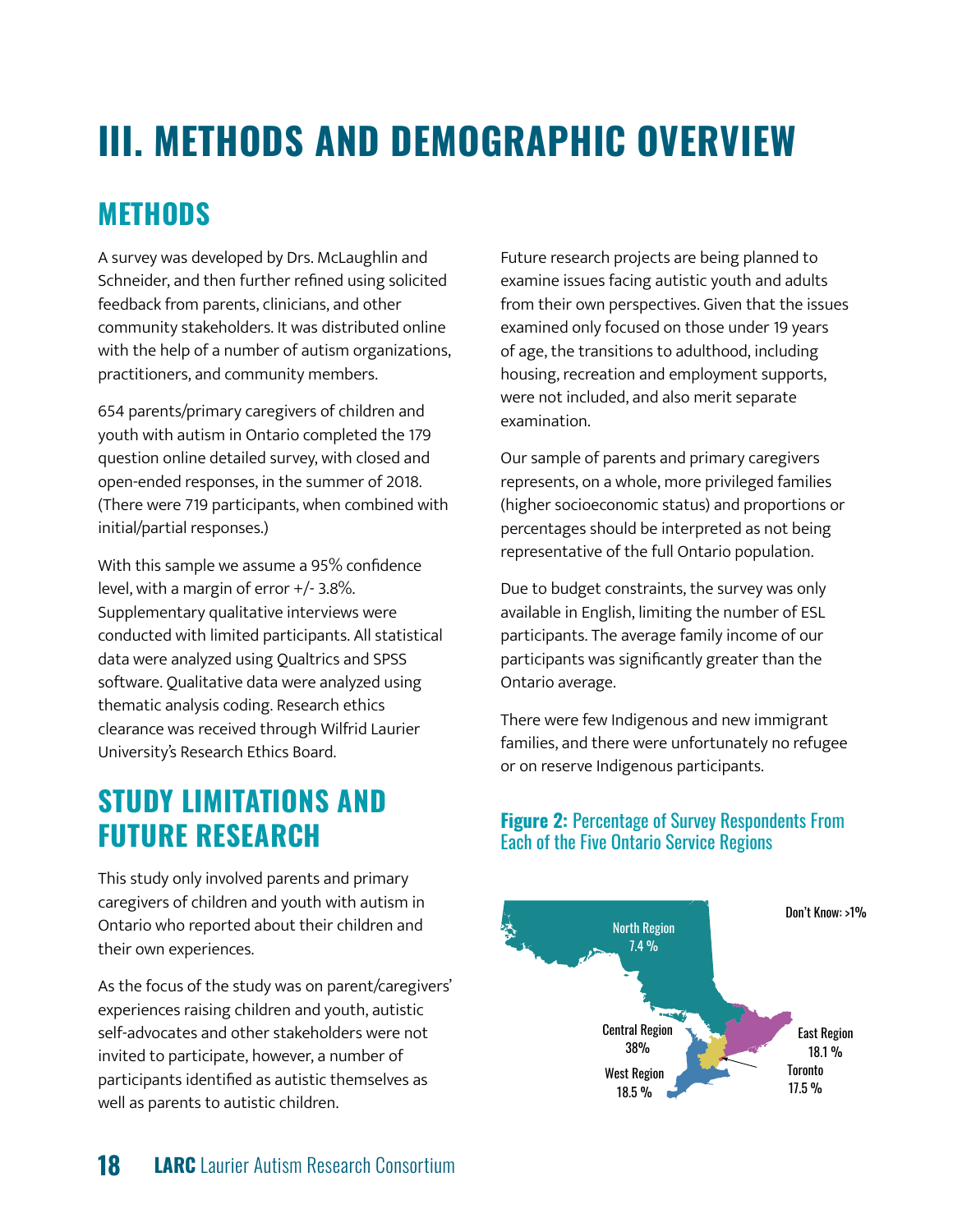Even though this study reflects a more privileged segment of society, the findings demonstrate that most are struggling to adequately support their children.

More acute barriers and resulting impacts would be anticipated for the under-represented and marginalized groups listed above. In recognition of the importance of having their voices be heard, further research is being planned to specifically

target facilitating the participation of these traditionally hard-to-access groups.

We anticipate that the same challenges which led to the under-reporting of such groups in this survey would also amount to additional barriers to these families when accessing autism services and supports.

## **PARTICIPANT DEMOGRAPHICS**

## **Caregivers**

- The average age of respondents was 42
- Most were women (92%)
- 86% of respondents had a spouse, and 74% were married
- Families' total annual income (before taxes) was \$96,144 on average (Ontario median family income in 2016 was, in contrast, \$86,081)
- 86% had one child with ASD; 14% had 2-3 children with ASD
- Just over half of respondents indicated having a major mental or physical health challenge in their family in addition to autism (e.g. cancer, dementia, depression)

• All Ontario regions were represented, with the Central Region having the most respondents (38%) and the Northern region having the fewest (7%)

## Children/Youth

- 80% of the children/youth were male
- Ages 2-18, with an average age of 10
- **• Autism Severity Levels (Diagnosed or Believed):** 
	- » Level 1 29.8% (Requiring support)
	- » Level 2 –34.6% (Requiring substantial support);
	- » Level 3 23.9% (Requiring very substantial support)
	- » Don't know 11.7% (Note: Many families had not received a diagnostic "level," so these results should be interpreted with caution.)
- **• Most Common Co-Occurring Challenges/Diagnoses:** 
	- » Speech & Language Disorder – 70%
	- $\overline{\bullet}$  Anxiety 65%
	- » Sensory Challenges 58%
	- » Sleep Disturbances 48%
	- » Limited Food Intake 48%
	- »  $ADHD 43\%$
	- » Elopement 42%
	- » Intellectual Disability 41%
	- » Aggression 38%
	- » Gastrointestinal Disorder  $-34%$
	- » Phobias 30%
	- » Self-Harm 29%
	- » Depression 20%
	- » Pica 16%
	- » Physical Disability 11%
	- » Seizures 7%
	- » Vision Loss / Blindness 5%
	- » Hearing Loss & Deafness – 5%
	- » Other 22%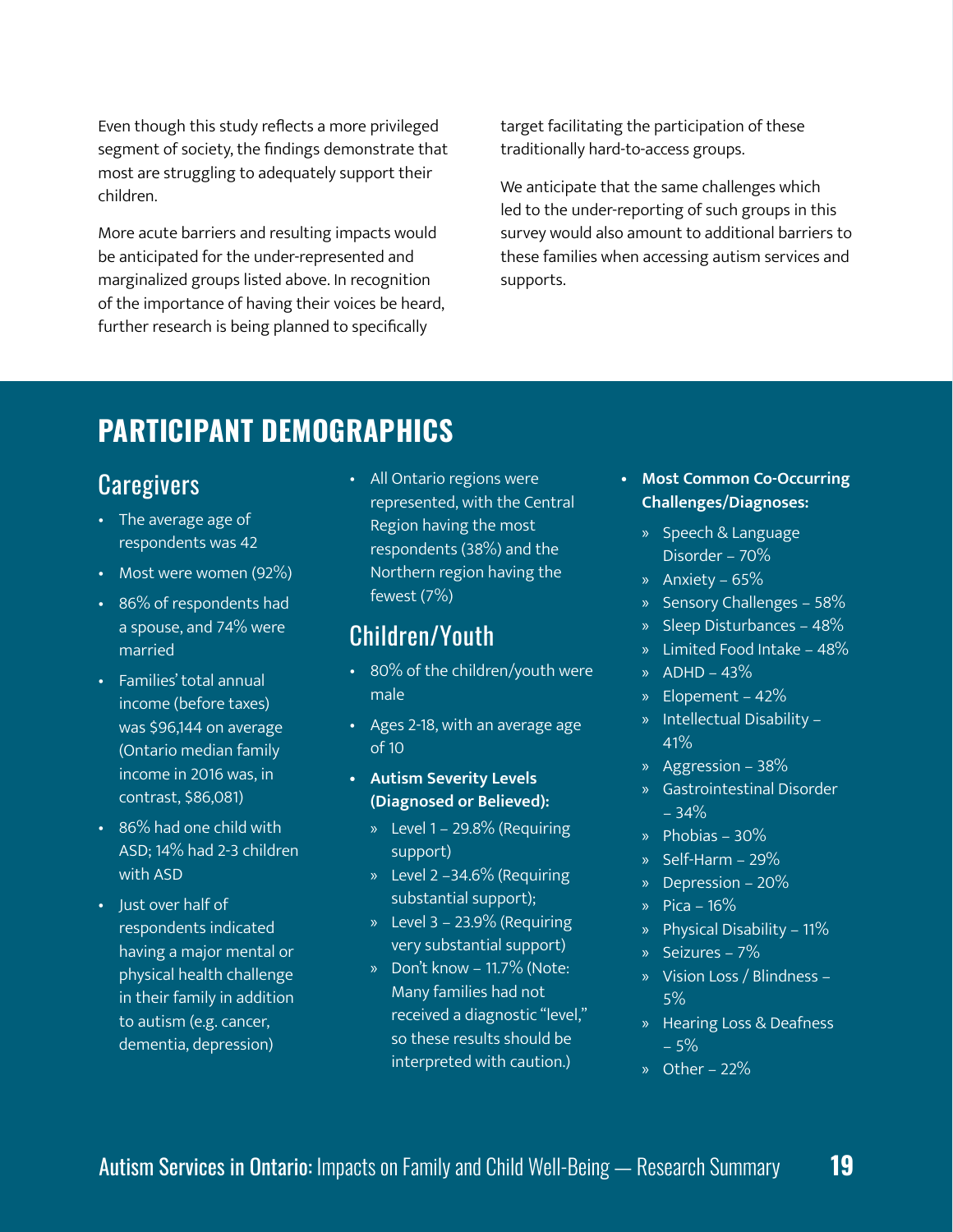## <span id="page-19-0"></span>**IV. FINDINGS**

## **A. ONTARIO AUTISM PROGRAM**

## **Background**

The purpose of this portion of the study was to seek parents' and primary caregivers' input on the OAP and other services, and provide evidencebased feedback to the Ontario Government in its design of future autism services and supports. Important to note again, this study was conducted in the summer of 2018, when the previous Ontario Autism Program (OAP) had only recently been implemented.

## Only 23.7% of our sample was both on the OAP wait list and had never received past service.

Thus, participant feedback and recommendations are related to the previous funding models (not just pertaining to the OAP, but the previous ABA and IBI programs as well). Recommendations and feedback were not sought on the childhood budget model introduced by the Progressive Conservative Government in April 2019.

## Inclusion in the OAP

At the time of the survey:

- 58.4% of respondents were either in the OAP or had received past government-provided behavioural services under a previous program
- 25.7% of respondents were enrolled in the OAP
- 32.7% of our sample had received AIP (IBI) and/ or ABA services in the past
- Of those currently enrolled, 53% were in the DFO program and 47% in DSO (Note: This may reflect the higher socioeconomic status of study participants—those with higher SES were more likely to be enrolled in the DFO program)
- Of those who reported having received services in the past, most were discharged due to: child's age, child doing "too well", completed block and put on wait list again, "mild-moderate" ASD being deprioritized, and waitlist being so long that they gave up
- 41.6% were neither in the OAP nor had received past service. Of those never having had OAP/ ABA/IBI service, 8% were waiting for intake; 57% were on the OAP wait list; 5% were denied service; 19% never applied for service; and 11% aged out of service
- Only 23.7% of our sample was both on the OAP wait list and had never received past service
- Respondents reported waiting on average 23 months, from time of diagnosis to receiving behavioural services provided by the Ontario Government
- They reported receiving, on average, 13 hours of government-funded behavioural services per week (at the highest level received)
- **• Location of Services:** 
	- » 34% at home
	- » 32% at a government-run centre
	- » 16% at a private clinic
	- » 10.6% at school
	- » 7% other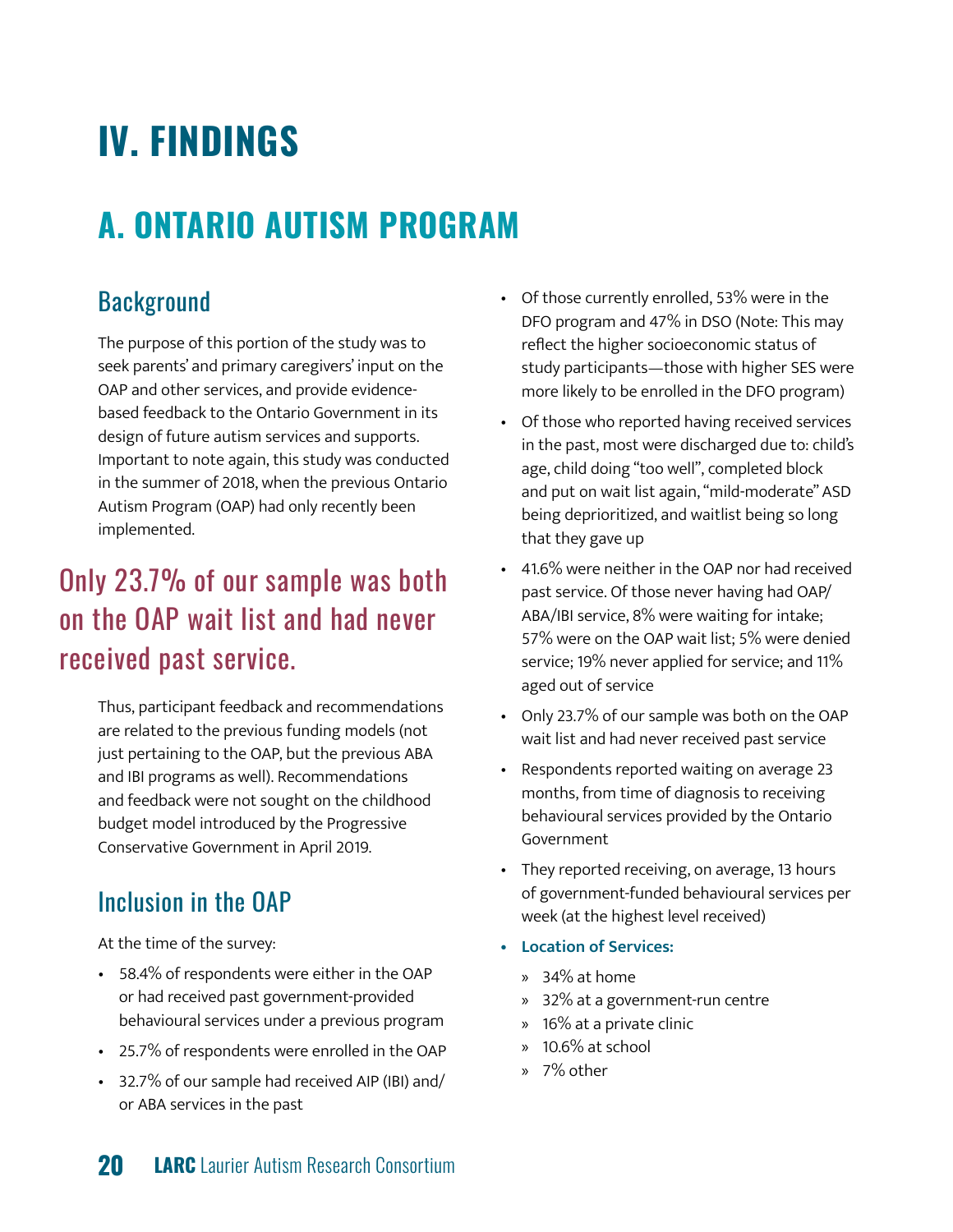## Positive Impacts of the OAP

- On the whole, respondents indicated receiving the OAP was "very influential" for their lives
- Most reported significant, positive gains from the program
- **• The reported benefits of the OAP were assistance with:** 
	- » Social skills (68%)
	- » Communication (62%)
	- » Self-help skills (e.g. eating, toileting, dressing) (61%)
	- » Play skills (52%)
	- » Aggression/behaviours (51%)
	- » Reduced stress on family (50%)
	- » Increased child's confidence and/or selfesteem (40%)
	- » Assisted with academic skills (40%)
	- » Provided a means of respite (33%)
	- » Other (13%)

Four percent of respondents indicated that they did not receive any benefit from ABA services. In some cases, this was because they were enrolled in short blocks of services under the previous ABA program that were perceived to not be effective. A few respondents (less than 1%) indicated that ABA was not a desired method of therapy for their particular child.

## Themes Cited in Open-Ended **Responses**

- Couldn't have afforded that level of service otherwise
- The OAP has been life changing /saving for the child and the family
- ABA has taught child key skills that have made a huge difference in their life

## Challenges with OAP

The top challenges or areas for improvement of the former ABA, IBI and/or current OAP services, as identified by respondents (in order of frequency), included:

- 1. Not enough funding for the amount of ABA therapy needed (44%) (previous ABA/IBI programs)
- 2. Frustration with inconsistent or insufficient information from ministry/government officials (42%)
- 3. Lack of control over time and location of services (42%)
- 4. Stress related to advocating for the services my child needs (40%)
- 5. Cut-off from therapy prematurely (previous ABA/IBI programs) (34%)
- 6. Would like to use other forms of therapy not currently funded (30%)
- 7. Frustration dealing with paperwork and management of services (25%)
- 8. Too much family stress to arrange and/or transport child to services (24%)
- 9. High amount of therapist turn-over (22%) (this trend appeared especially common among therapists in DFO, where providers were often incentivized to leave for better paying DSO positions)
- 10. Disappointment with therapy quality or approach (21%)
- 11. Disappointment with service providers/ therapists (21%)
- 12. Costs and/or logistical challenges relating to providing space and resources for home-based therapy (18%)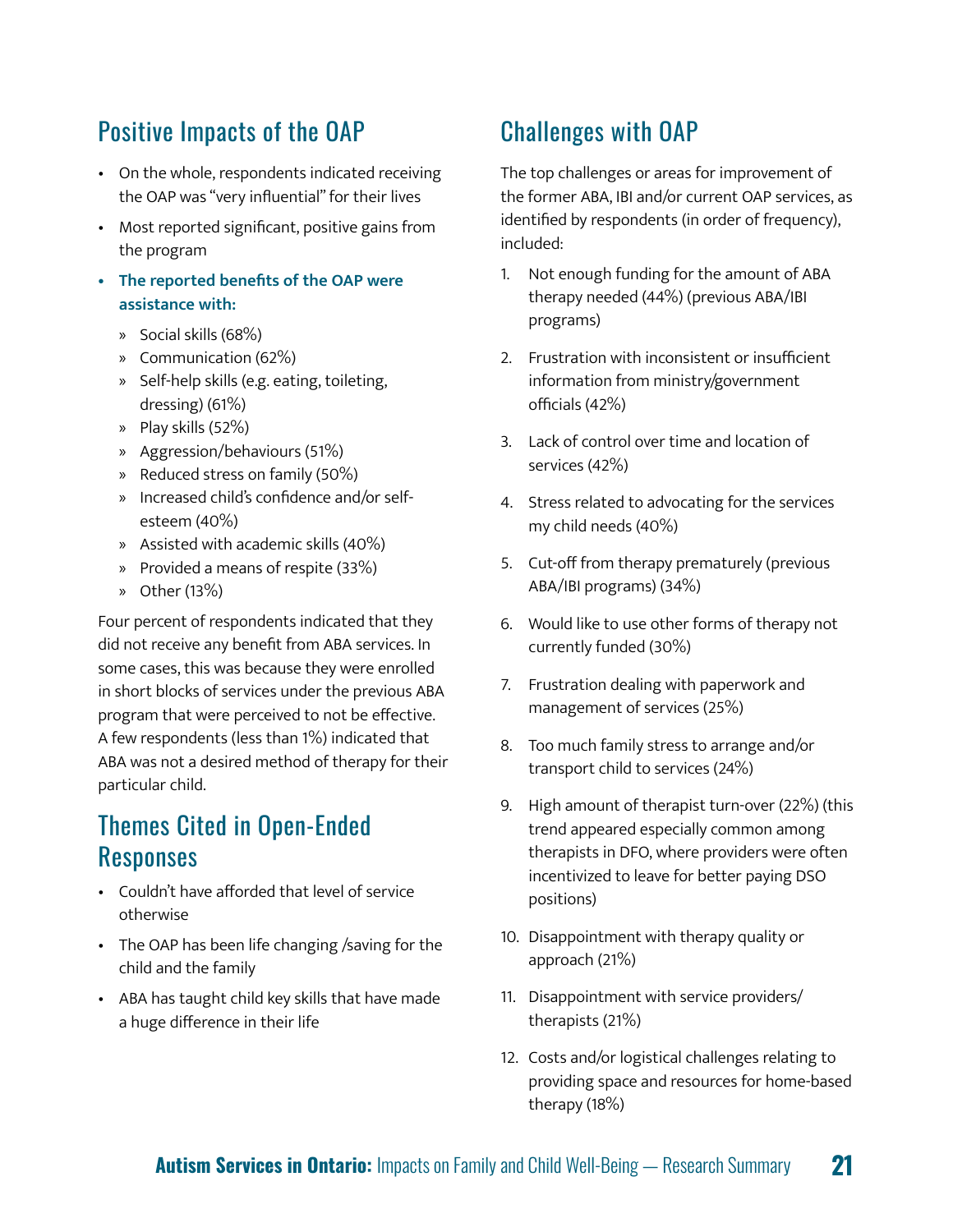Of the 30% of respondents who wished to see other types of therapy funded, by far the most common types of services were SLP and OT. Smaller numbers of respondents were interested in physiotherapy, psychology/counselling and music therapy.

Very few numbers of respondents (less than 1%) indicated desire for a variety of other therapies, such as Relationship Development Intervention (RDI), HANDLE, horse therapy, osteopathy, Floortime, son-rise, natural medicine, pharmaceuticals, social groups, tutors, homeopath/natural medicine, vision therapy, listening therapy, stress management, play therapy, and a variety of other methods, as listed in their open-ended responses.

## Themes Cited in Open-Ended Responses

- Provide more services in Northern locations
- The changeover to OAP has been stressful
- Wait lists are too long
- Parents should be able to use a variety of programs, not just those deemed acceptable by the government (i.e. ABA) – a small number of respondents felt ABA was harmful or not helpful for their child
- Increased time commitment getting children to and from appointments
- 'High-functioning' kids being discharged despite the fact that they have learning needs too (previous program)
- Need transitional programs from childhood to adulthood and between various contexts (e.g. therapy, school, adolescence and adult services)
- Ineffectiveness of group settings (in [previous] ABA program)
- Need more focus on social skills
- Lack of coordination among branches of the government and with schools
- Frustration that ABA therapists not allowed into schools
- Onerous paperwork (particularly DFO)
- DFO parents forced to pay for extra fees when kids are sick or for consultations with professionals above the \$55 rate (e.g. SLP)
- Difficulty coordinating therapy times with work
- Distance and time to travel to therapies
- Too much time between ABA sessions, and hours too few to be effective (previous ABA program where ABA services were offered in temporary blocks)

## Areas of Stress

Issues respondents' reported being "very stressful" or "extremely stressful" for their families included:

- Emotional aspects of navigating various services and supports for autism (e.g., managing staff, determining the best type of therapy, etc.)
- Time involvement of navigating various services and supports for autism
- Financial aspects of autism (personally funding various therapies and services)
- Confusion surrounding how to navigate the therapy and support systems
- Insufficient funding for ABA, so child goes without adequate level of service
- Long wait times

## Respondent Suggestions for OAP

When asked what the government could do to improve its OAP, the respondents answered in support of the following (in order of frequency):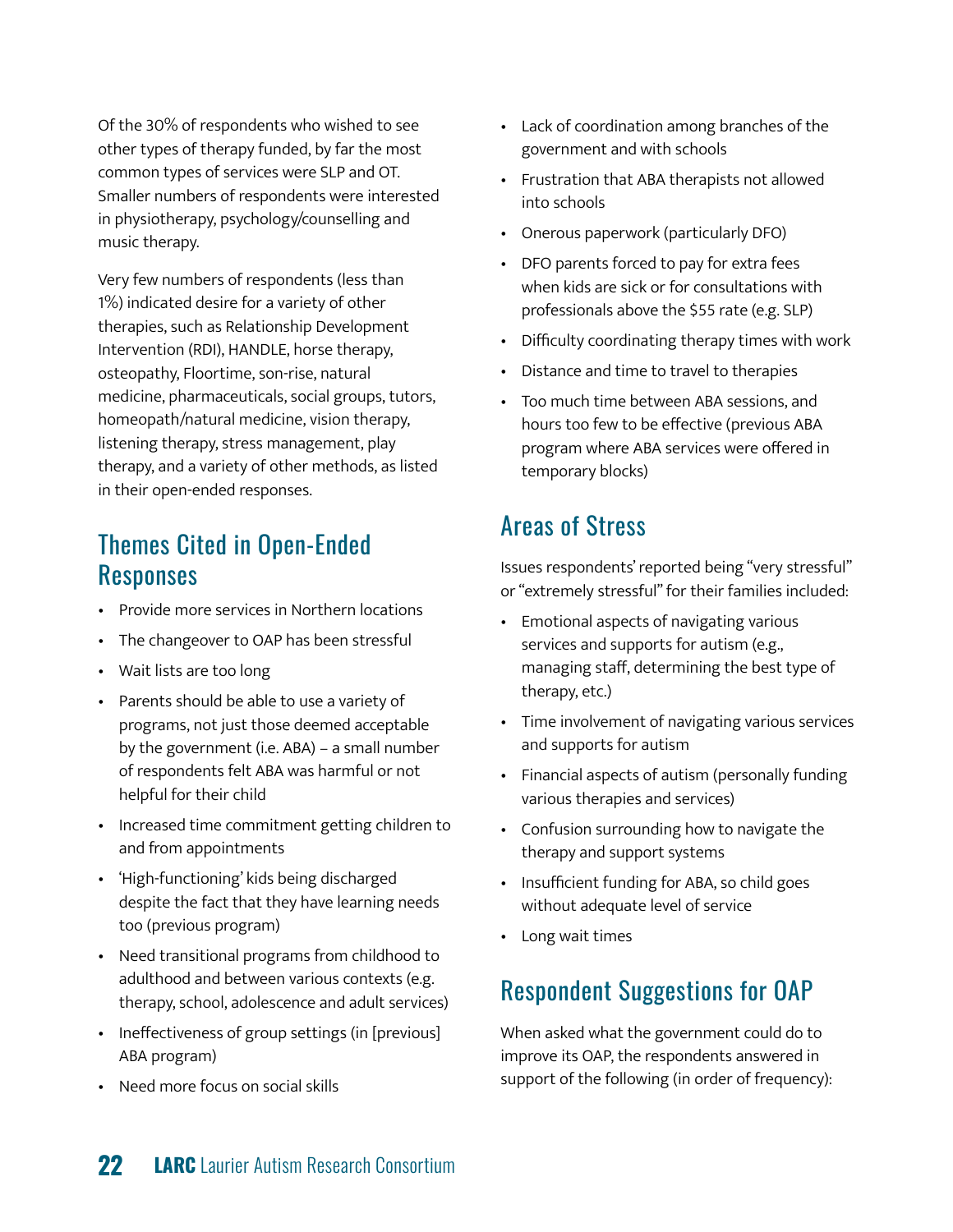- Reduce or eliminate wait times for support  $(98%)$
- Provide ABA services in schools (89%)
- Expand its range of therapeutic options (i.e. beyond ABA) (87%)
- Provide direct funding to all children who need support (81%)
- Provide a regulatory framework for ABA professionals in Ontario (57%)
- Increase amount provided per hour (from \$55) (53%)
- Provide more guidance and support to parents regarding hiring and training staff under the DFO program (48%)
- Provide more specialized support to assist with children's limited eating patterns (44%)

## Themes Cited in Open-Ended Responses

- Integrate fuller ranges of necessary services in OAP (especially evidence-based services that parents report using most—ABA and intensive ABA, OT, SLP, Psychology)
- Some respondents would like experimental/ alternative and natural therapies funded, while others prefer only evidence-based standard models
- Some prefer DFO for flexibility, while others prefer DSO for convenience
- Provide equal choice of DFO / DSO and better equity between systems, especially:
	- ‑ More support for DFO, including assistance with billing
	- ‑ Cover all true costs of program (e.g. do not penalize parents for missing shifts due to sick children; fully cover costs of professionals needed – e.g. ABA, SLP, OT, etc.)
- ‑ ABA therapists should be regulated health professionals
- ‑ Increase in capacity of ABA and other professionals
- ‑ Ensure adequate professionals in rural/ remote/Northern regions
- ‑ Provide greater supports with service navigation

## Conclusions and Recommendations for the OAP

The Ontario Government is currently restructuring its OAP. Unfortunately, our survey was set up in a different context, and the questions were geared towards issues with the previous system in place.

Nonetheless, we can extrapolate some insight from the findings to inform the current consultations. First, the government's changes to expand the OAP to services such as SLP and OT were advocated among our respondents. Reducing wait times, both for diagnosis and for service, was also a key recommendation which the government also identified.

While opinions were not directly sought on the issues of imposing age caps, arbitrary restrictions on funding, or the utility of moving towards a childhood budget model, our survey respondents did not suggest any of these as desired revisions to the OAP model in question.

Indeed, those receiving services in the OAP were generally very happy with a flexible, needs-based system and one which allowed for the funding of intensive therapy when needed. Further, while private ABA services are enjoyed by many families, direct services offered through governmentfunded treatment centres provide unique wraparound supports for families, with multiple professionals working together to provide integrated care on-site.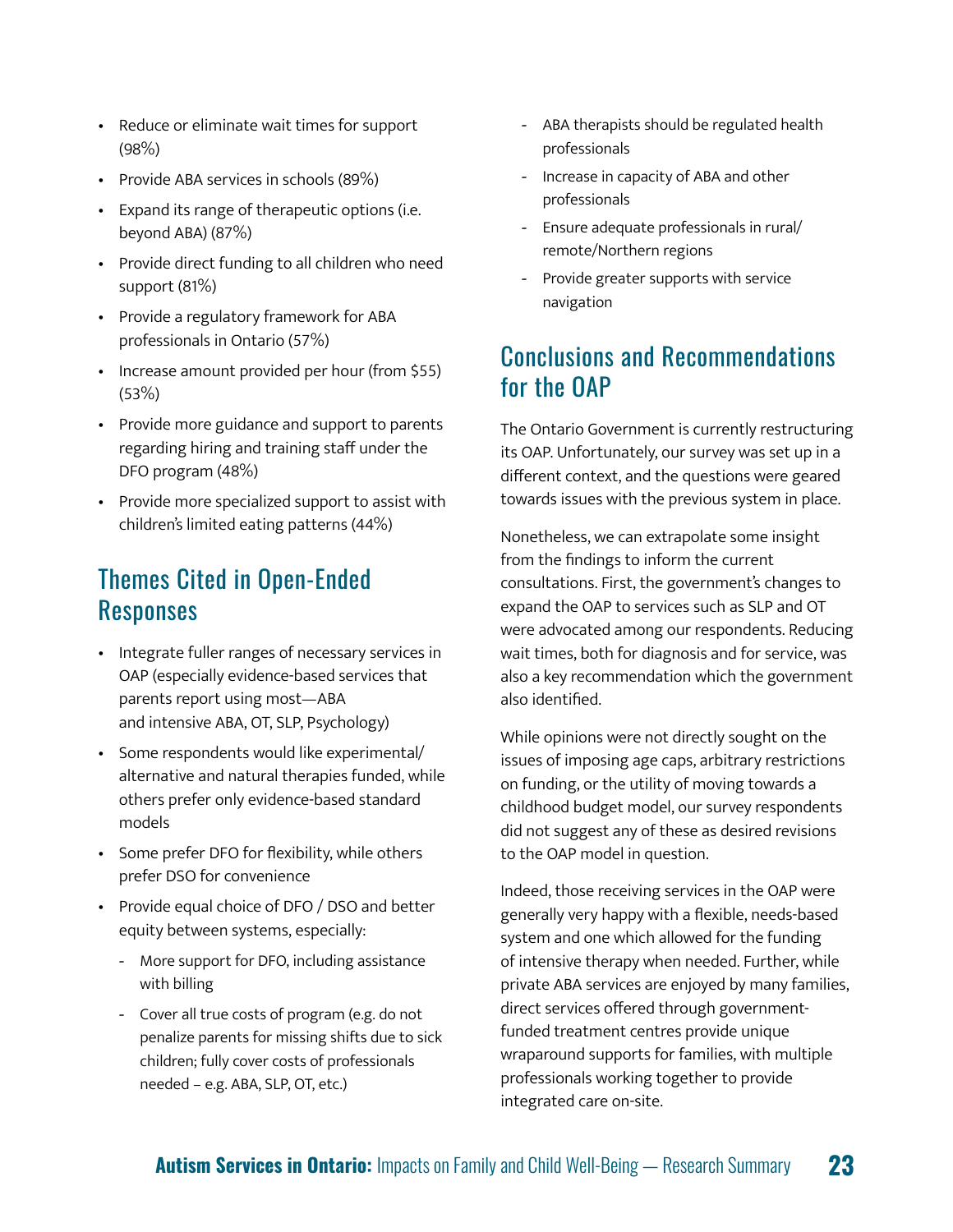Some clients, especially those in more marginalized circumstances or living in remote regions, particularly benefit from this approach. The choice for this service has been removed as an option with the new program.

#### **Informed by these survey results, our key recommendations for the new OAP include:**

- 1. Provide evidence-based services, such as ABA and IBI, OT, Psychology and SLP based on clinical need and parent preference, but not limited by arbitrary age caps or funding cutoffs. This could be through an OHIP model or a similar model in which the providers directly bill the government for services, reducing the time, paperwork and stress for parents.
- 2. Implement better oversight of providers, including regulation of ABA professionals.
- 3. Generate program cost savings by providing a standard rate card for ABA services, whether provided through government treatment centres or private clinics. Additional funding or programs could be provided to government treatment centres to ensure timely, equal access for Northern, rural/remote, Francophone, refugee, new immigrant, Indigenous and other marginalized populations.
- 4. Improve therapies and supports in schools and better coordinate services between schools and OAP. Doing so will have multiple benefits: improving the experience of education for all students; allowing parents to work without being called home; and reducing pressure on OAP budget outside of schools.
- 5. Enhance respite supports under SSAH and eliminate wait times for this service, which does not require implementation/oversight by qualified/regulated professionals.

6. Expand capacity of ABA training programs and other needed therapies to reduce wait times for service. Work with providers to ensure current therapists are not laid off, which will only further reduce capacity.

Further detailed recommendations on the OAP can be found at the beginning of this report.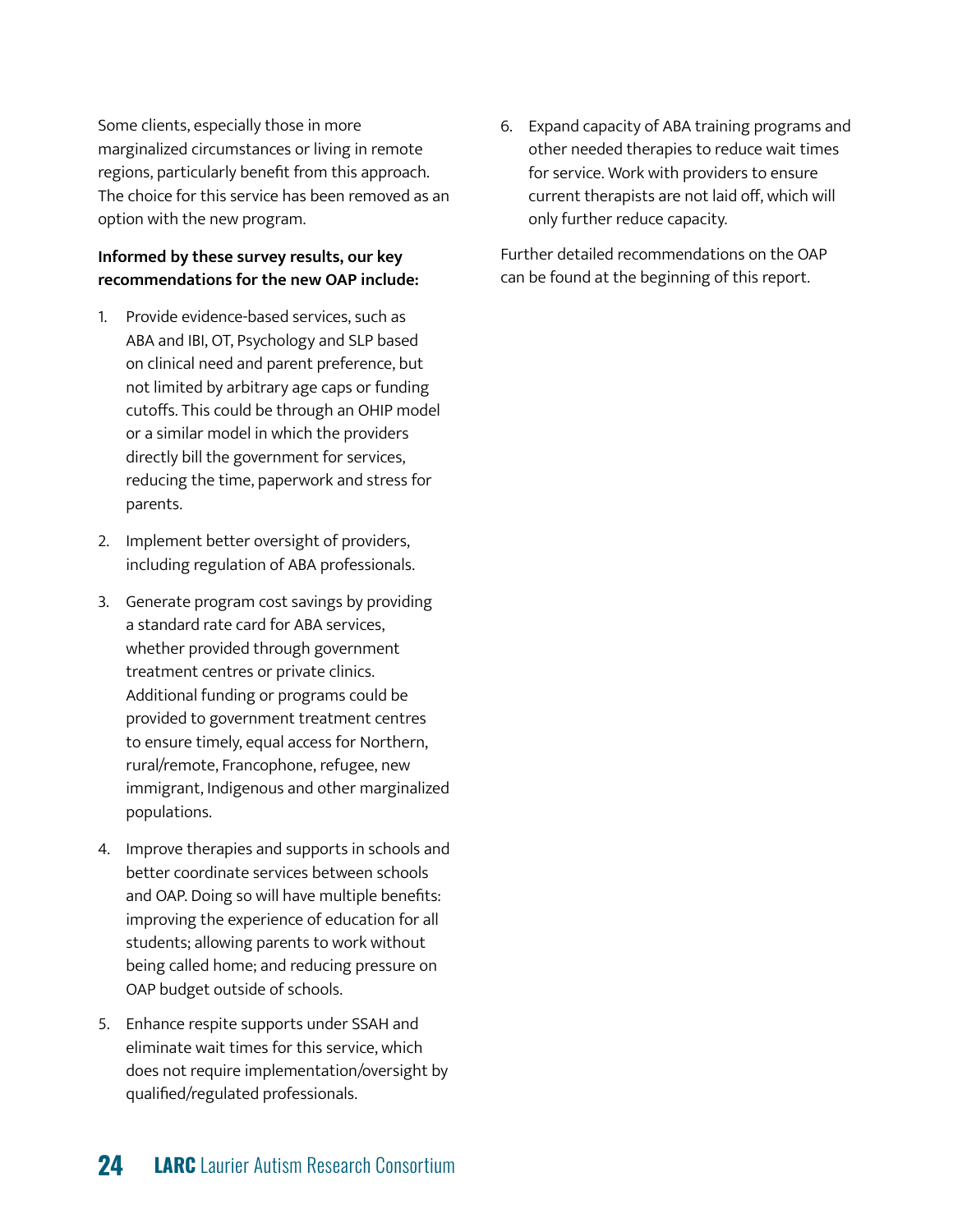## **RESPONDENT COMMENTS: ONTARIO AUTISM PROGRAM**

#### **OAP POSITIVE IMPACTS**

 "ABA has given dignity to my child and has kept our family together. It has given my son with autism chances at eating, toileting and finding ways to communicate."

"Excellent and effective. We saw great results and were taught how to use it in our daily lives. Waited too long and it was too short, but it really worked."

"ABA has given my son a life with opportunity and it has kept our family stable."

#### **OAP CHALLENGES**

"It's an uphill battle. You have to prove over and over again that your child has challengesschools and ABA program work against each other. So exhausting. …There is zero understanding - many days crying and worrying I did paperwork wrong. Spent hours on monthly paper work- waste of time. Time I should have been with my son."

"School boards must allow schools as a setting for government-funded IBI/ABA services and allow our therapists/providers into the schools. Otherwise - OAP program and funding may be great ... But if we can only access services by removing our child from school - to either be in the home (DFO) or anywhere else (DSO) then nothing else matters."

"The system needs more money. I know there's a move to privatization over centre based

agencies but I prefer to work with an accredited agency rather than getting direct funding & then having to do all the vetting & quality control myself. Parents have way too much on their plates. We need more hands on help, not 'consultation & direction' on how to do things at home."

"There are no DFO centres in our area. I must drive 4 hours a day to get my child to his centre. I have had to leave my job in order to do so."

#### **SUGGESTION FOR OAP**

"Put money back into Direct Service models. Don't abandon this approach. Not everyone wants DFO. I have enough stress without having to worry about that."

#### **AREAS OF STRESS**

"Don't make announcements and "roll out" a program that is not planned out, ready or even understood by the workers who will carry it out again. The rollout of the OAP has been a fiasco for workers and an ever-changing bundle of mystery to parents. Ridiculous. It's caused stress and hardship to those it claimed to be helping."

"Don't use it as a wedge issue. Take the politics out of it and just meet the kids' needs. Stop making us have to fight tooth and nail. Take him home with you for a week and then get back to me on what you're going to do for him."

"Direct pay service providers no matter whether you get DSO or DFO."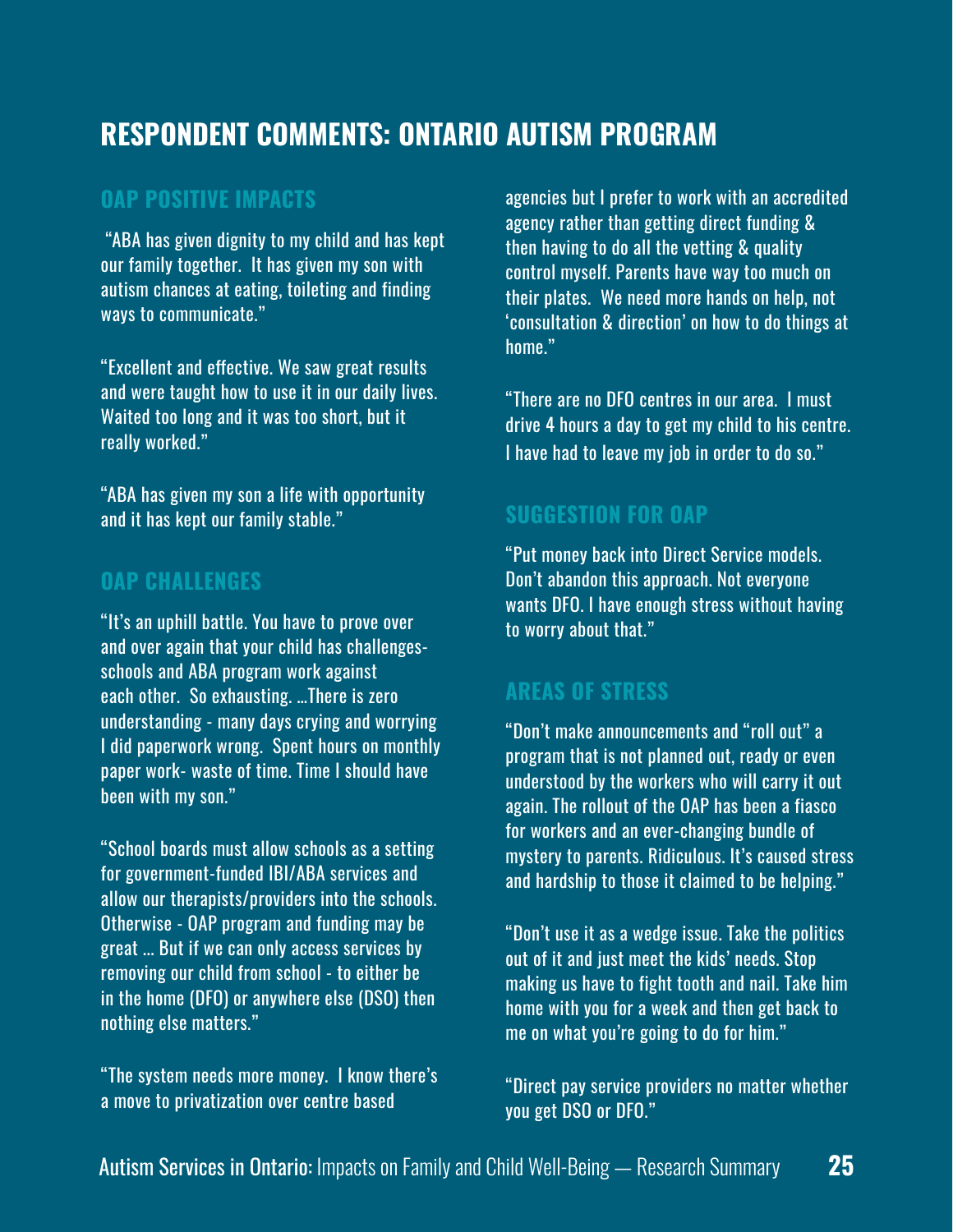## <span id="page-25-0"></span>**B. OTHER SERVICES AND FINANCIAL IMPLICATIONS**

## **Context**

Given their varied diagnoses and co-morbidities, families normally access a range of health and support services. While some of these are provided publicly, many parents spend significant amounts of money out-of-pocket in order to provide the extra supports and services their children need. This begins even with the process of diagnosis, as long wait times compel some families who can afford it to pay out-of-pocket to access a private assessment, allowing them to enter wait lists for therapy programs faster.

## Diagnosis Issues

- Families waited an average of two years between suspicion of signs and attaining a diagnosis
- Primary reasons for delay:
	- » It took that long to get an appointment with someone who could offer a diagnosis (33%)
	- » Doctor/practitioner didn't believe there was an issue (20%)
- 24% of respondents paid out-of-pocket to receive a diagnosis, with the average payment being \$2,551

## Other Services

Most families received a variety of services through public and private programs, although it is important to note that the amounts spent by individual families may not necessarily reflect the amount of support needed by the child, but likely also reflects the amount of money the family felt they could afford to spend. With this in mind, the top six reported services are included in Figure 3.

## **Implications**

- Families with higher levels of income are able to access more and earlier services for their children. This amounts to a two-tiered system of care, in which the poor go without and the rich gain access faster and longer. As a result, children's outcomes are likely correlated to families' socioeconomic status.
- Across all income groups, parents are pressured to work extra jobs, quit jobs to support children, sell homes or make other major financial sacrifices.

## Respondent Suggestions to Improve Services/Supports Outside of the **OAP**

- Provide more social and recreation programs for children with autism (100%)
- Provide more financial supports for parents and family members (97%)
- Fund a more diverse array of services (e.g. SLP, OT, etc.) for those who need it (95%)
- Improve disability tax benefits (93%)
- Provide more support for families to navigate the health and social services systems (88%)
- Provide more housing and employment services to adults with autism (82%)
- Provide more emotional supports for parents and family members (82%)
- Improve training of health care providers to better recognize and support autism (80%)
- Provide education to families on how to support children's development while waiting for therapy (76%)
- Support a National Autism Strategy (75%)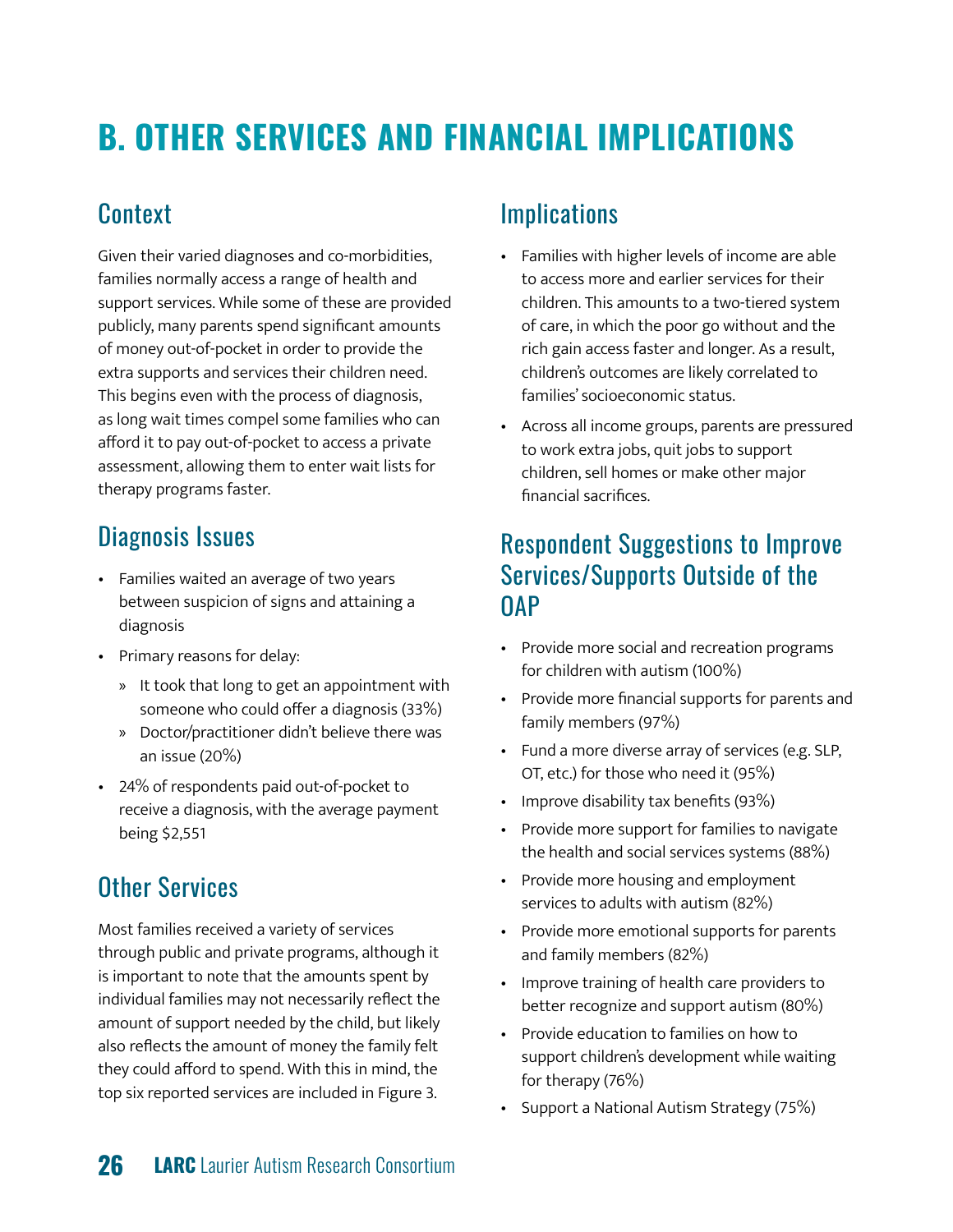#### **Figure 3:** Top Services Used by Parents

|                                                             | <b>Avg. Amount Spent Out-of-</b><br><b>Pocket in Past 12 Months</b> | <b>Receiving</b><br>Privately (%) | <b>Receiving</b><br>Publicly (%) |
|-------------------------------------------------------------|---------------------------------------------------------------------|-----------------------------------|----------------------------------|
| <b>Behavioural Therapy</b>                                  | \$8,688<br>(max \$60,000)                                           | 44 $%$                            | 26 % (OAP)                       |
| <b>Specialized Sports and</b><br><b>Recreation Programs</b> | \$1,613                                                             | 42 %                              | $18\%$                           |
| <b>SLP</b>                                                  | \$2,797                                                             | 39%                               | 29 %                             |
| <b>Respite</b>                                              | \$2,884                                                             | 37%                               | 31%                              |
| 0T                                                          | \$1,686                                                             | 25%                               | 29%                              |
| <b>Psychological Services</b>                               | \$2,415                                                             | 24%                               | 8%                               |

- Improve and expand respite options (71%)
- Provide more education to families on savings programs that may benefit them (69%)
- Education campaigns for other Ontarians to have a better understanding of autism (68%)
- Provide better funding for augmentative communication systems (51%)

When asked "How confident are you that your child(ren) has/have received all possible supports and therapies you would have wanted for them to fulfill their potential in life?" most respondents indicated "not at all confident" to "slightly confident" (the lowest two responses on a fivepoint scale).

The main reasons why participants felt this way included:

- 1. Lack of adequate publicly available supports
- 2. Lack of ability to pay for privately available supports
- 3. Experiencing "burnout" related to dealing with my child's behaviours and/or from having to spend so much time advocating for my child

4. I didn't know what therapies or supports to provide

## Respondent Recommendations by Theme

- Provide immediate supports and early intervention for families who have children with delays/concerns, regardless of diagnosis
- Significantly shorten wait lists
- Create simpler service navigation and more supports
- Address needs of whole child and family (health, well-being, counselling, employment, etc.)
- Provide more respite and financial supports
- Provide appropriate services for families with varying contexts – not a "one size fits all" (considering different diagnoses, needs, ages, etc.)
- Increase supports for families with multiple diagnoses and additional challenges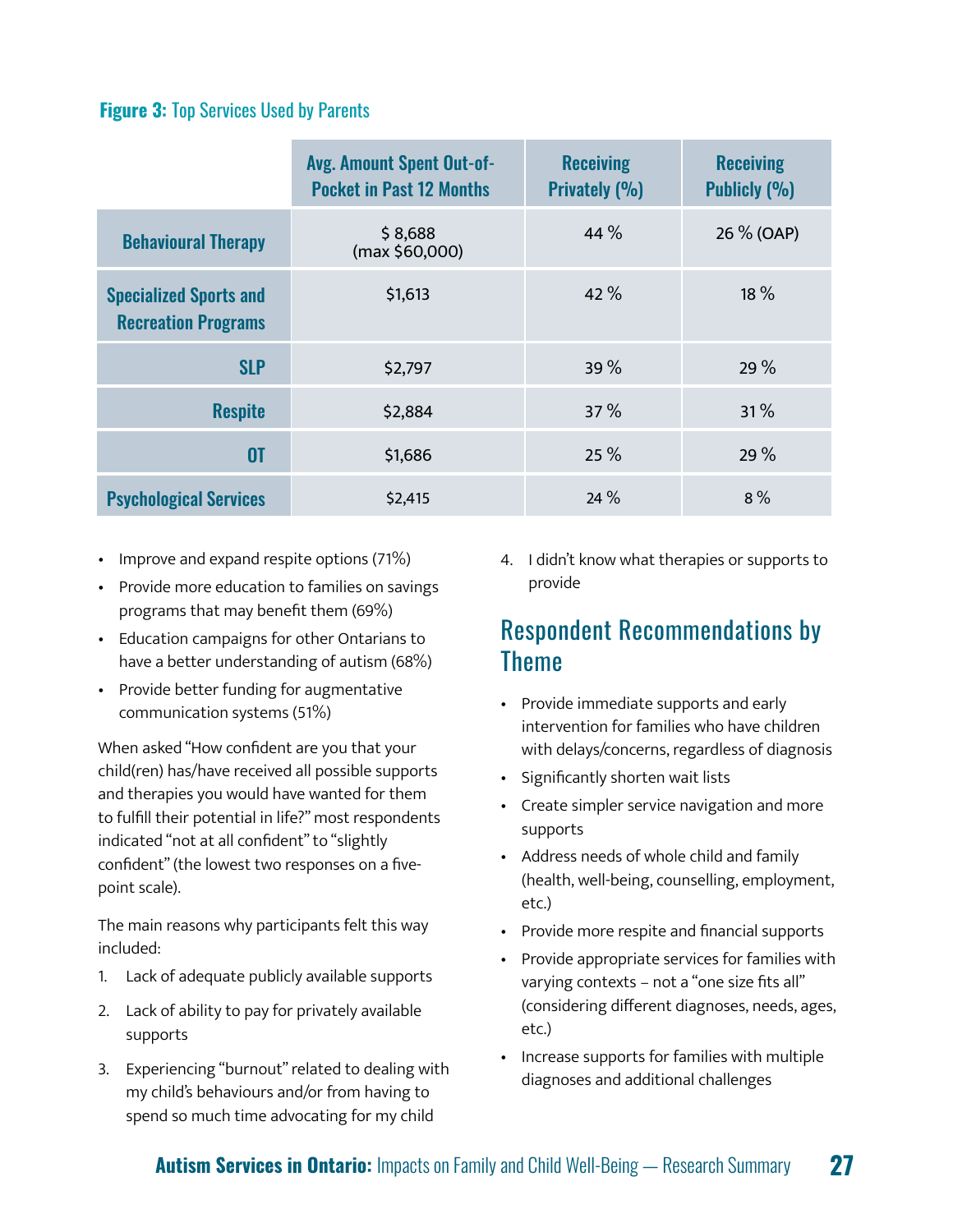## **RESPONDENT COMMENTS: OTHER SERVICES AND FINANCIAL IMPLICATIONS**

#### **FINANCIAL IMPLICATIONS**

"We shouldn't have to pick between paying the bills and paying for treatment for our children. I think a lot of children go without therapy because of the cost."

#### **OTHER SERVICES**

"Have ONE place where families can get information- right now it is a maze of confusion. One website. One phone number to start. This is hard. Please don't make it harder."

"Outside of school, it is ridiculous that I am to be expected to not only be a single mother in charge of all aspects of their care, but also be fully aware of the health and government agency system as to what is available to them, and how to access that. I desperately need help."

"After diagnosis there is no clear next steps and families need to be better guided to figure out what to focus on."

"My children have been on the wait list for SSAH for almost a decade. Moreover, I learned that unless the child is deemed a "high priority transition" before entering public school, the wait list for the school board provided or CCAC provided supports (i.e. speech, physio, and OT), are minimum 4 years. This is unacceptable."

"It's so frustrating that we have to wait so long for a diagnosis (2 years in our case), and then another year for [an] intake meeting, and probably another year before we actually get services. Absolutely unacceptable for a condition that can benefit so much from early intervention."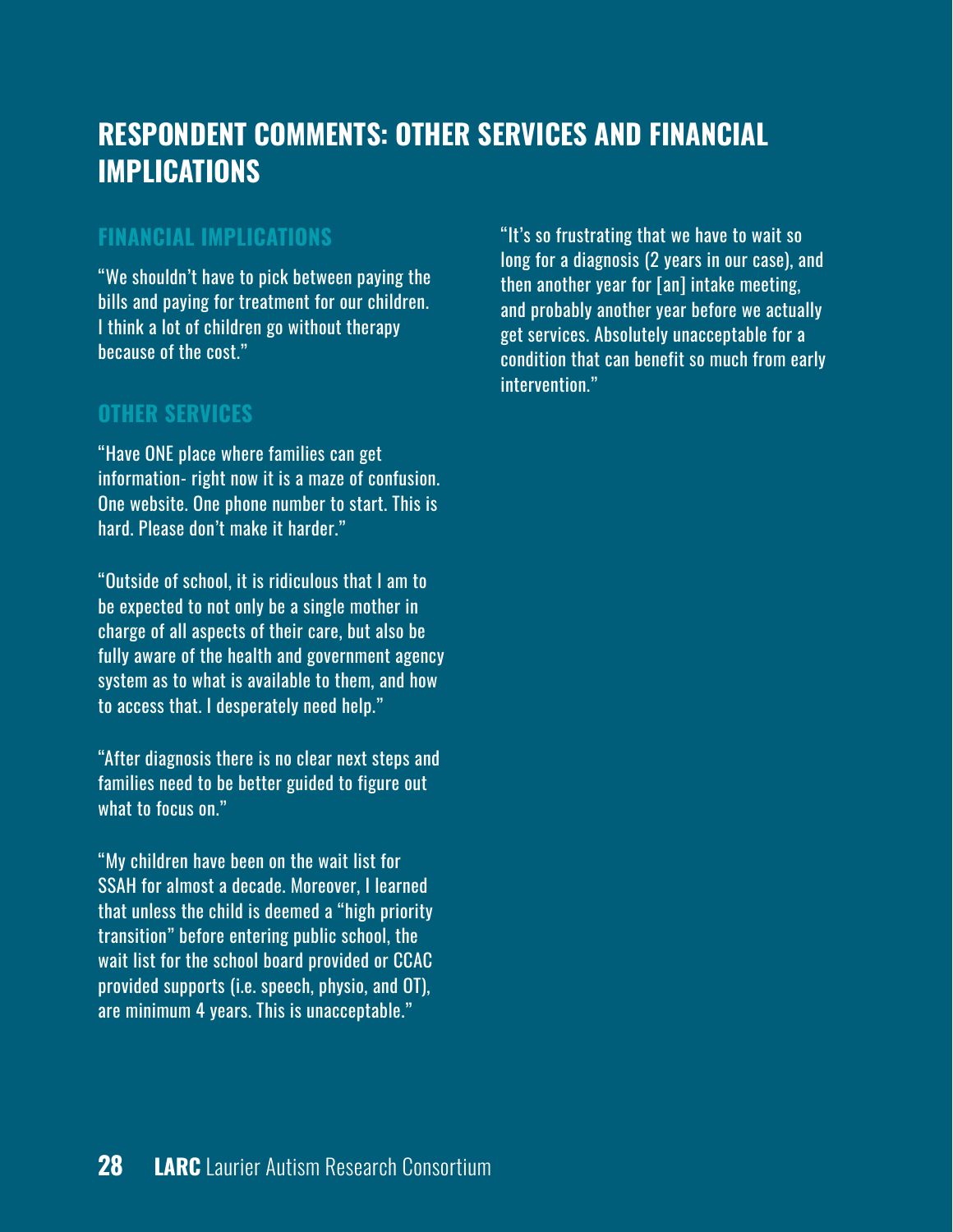## <span id="page-28-0"></span>**C. EDUCATION**

## **Context**

According to the Ontario Human Rights Commission (2018), the Education Act states that the "Ministry of Education is responsible for ensuring that all exceptional children in Ontario have available to them appropriate special education programs and services without payment of fees" (para. 2).

To this end, the Ontarians with Disabilities Act (1990) claims that the "Ministry of Education, as well as school boards, are required to prepare, update and make public accessibility plans that address the identification, removal and prevention of barriers to people with disabilities" (as cited in Ontario Human Rights Commission, 2018, para. 5).

More specifically, the Ministry of Education is further guided by Policy/Program Memorandum No. 140 (PPM 140), which states that, "School boards must offer students with ASD special education programs and services, including, where appropriate, special education programs using ABA methods" (Ontario Ministry of Education, 2012, para. 13) and additionally that, "School board staff must plan for the transition between various activities and settings involving students with ASD" (Ontario Ministry of Education, 2012, para. 20).

In sum, all children have the inalienable right to an equal and appropriate education, responsive to their particular educational needs. Despite this, many challenges and barriers to education continue to exist for children with ASD and their families, and these were clearly identified by survey respondents.

## Key Findings

- 68.5% of respondents reported that their children were attending school full-time and 13.9% part-time, with a breakdown in settings of 57% public; 26% Catholic; 12% private/other; and 4% in preschool
- 17.6% did not attend school at all. Among those not attending, 35% were too young, 10% were receiving ABA instead, and the remaining 55% were home because they couldn't find a school with adequate supports and/or the student was excluded for other related reasons
- 61% of those respondents who reported that their children were attending school (either full-time or part-time) indicated that they were being educated in an inclusive classroom, with varying degrees of support (23% - specialized consultation only; 30% - specialized instruction within the regular classroom; 8% - specialized instruction outside of the classroom), while 10% were being educated in a segregated, special education classroom, with partial integration; and 19% were in a full-time, segregated, special education classroom
- Of those respondents reporting their children were enrolled in school (full-time or part-time) and when asked, "What services has your child received (within the past 12 months) in their education?", only a small proportion of the respondents reported receiving services (35% reported that their child received full-time EA support; 31% part-time EA support; and 39% and 36% reported their child received OT and SLP respectively).

These were particularly interesting findings considering that approximately 60% of respondents reported their child's severity level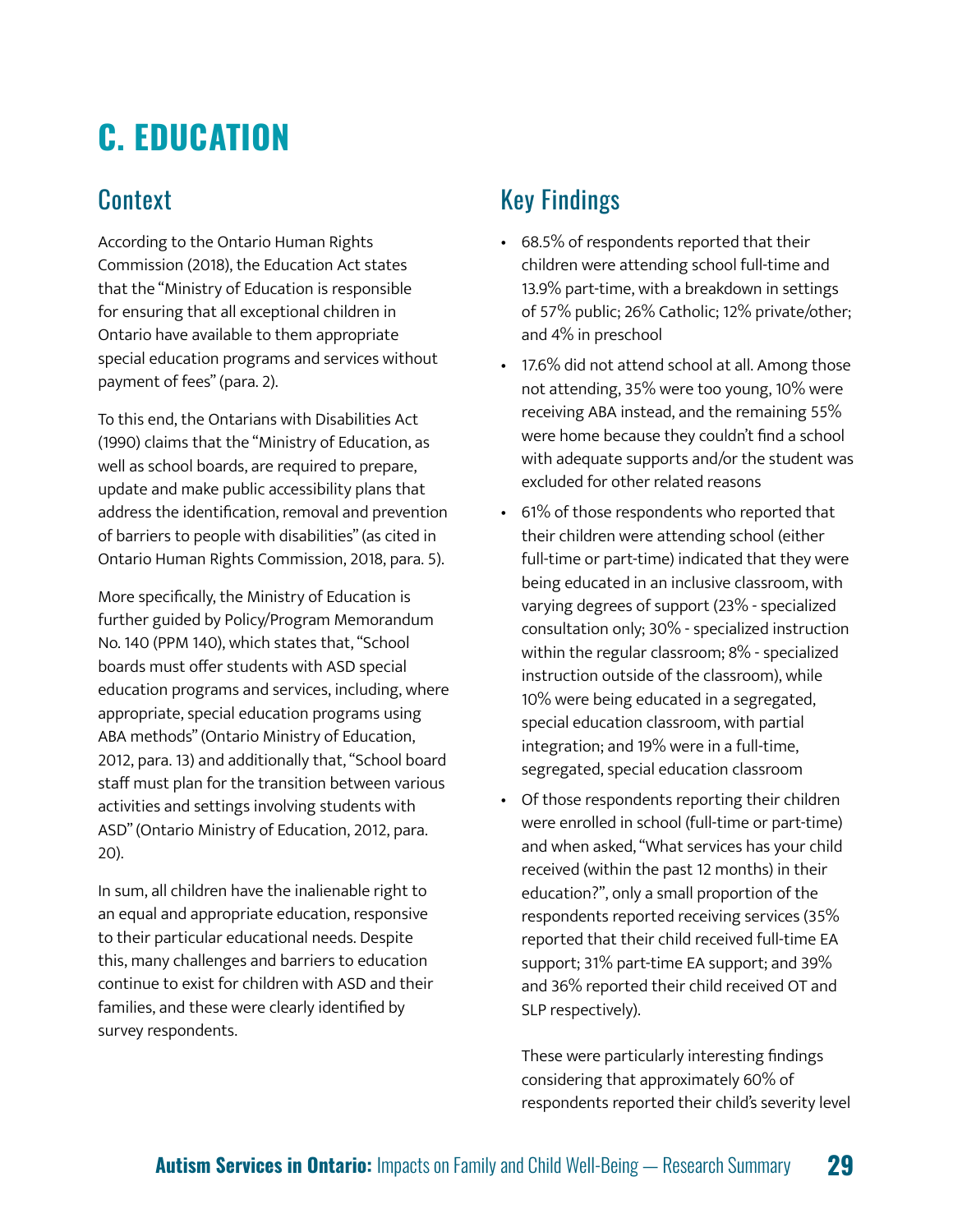rating (diagnosed or believed) to be at a Level 2 (35%) or Level 3 (24%), or in other words, the higher end of the needs spectrum

## Challenges with Education

Despite some children receiving EA support, there were a number of challenges reported.

- Of those in school, 27% indicated their child had been sent home in the past 12 months because the school could not properly support the child, with the average being 10 times.
- 55% of respondents reported spending just over \$10,000 out-of-pocket (on average) per year, for such services as ABA specific to education (31%), tutoring services (24%), private schools (10%) and home school expenses (10%) in order to meet their child's educational needs
- Over 78% of all respondents reported that their child did not have (or they did not know of) anyone who worked with their child on a daily basis in school, who had specialized training in ABA or autism
- Over 80% reported frustrations or challenges with respect to their child's treatment within the education system
- The top 5 frustrations included: 1) lack of EA support; 2) teachers not being properly trained with respect to autism; 3) no option for ABA in current school; 4) communication problems with schools; and 5) safety while at school
- When asked whether they felt their child was "receiving an education in a safe & supportive environment", they reported feeling "neutral" (on a scale from "very dissatisfied" to "very satisfied").
- They also reported feeling "somewhat dissatisfied" with the "meaningfulness" of the education their child was receiving.

• With respect to restraints & seclusion, 10% of those who responded to experiencing challenges in the education system, reported the use of "improper restraint from school staff", and 18% reported the use of "improper segregation by school staff". When asked, "What could be done (if anything) to improve the education experience for your child (check all that apply)?", 40% of the respondents checked off "Properly train staff in regard to restraint and/or segregation practices".

## Themes Cited in Open-Ended **Responses**

- Education does not match child's learning needs
- Children are being "warehoused" and/or "baby sat" at school
- School system is designed to "push these kids through"
- Students engaging in self-harm due to school stress and bullying
- Not allowing ABA therapists in schools (for those who want it) is a breach of human rights
- Frequent calls to pick child up or tend to child while at school
- Dissatisfaction surrounding the IPRC process, referring to it as a "rubber stamp process", that is a "waste of time" and a "useless exercise". With respect to the actual IEPs themselves, respondents stated that they were neither standardized nor consistent, and were "not worth the paper it's written on".
- Not enough EAs or support for EAs within the school system
- Staff/administrative people are not properly trained

Respondents reported being dissatisfied with the "inclusive" model of schools, citing numerous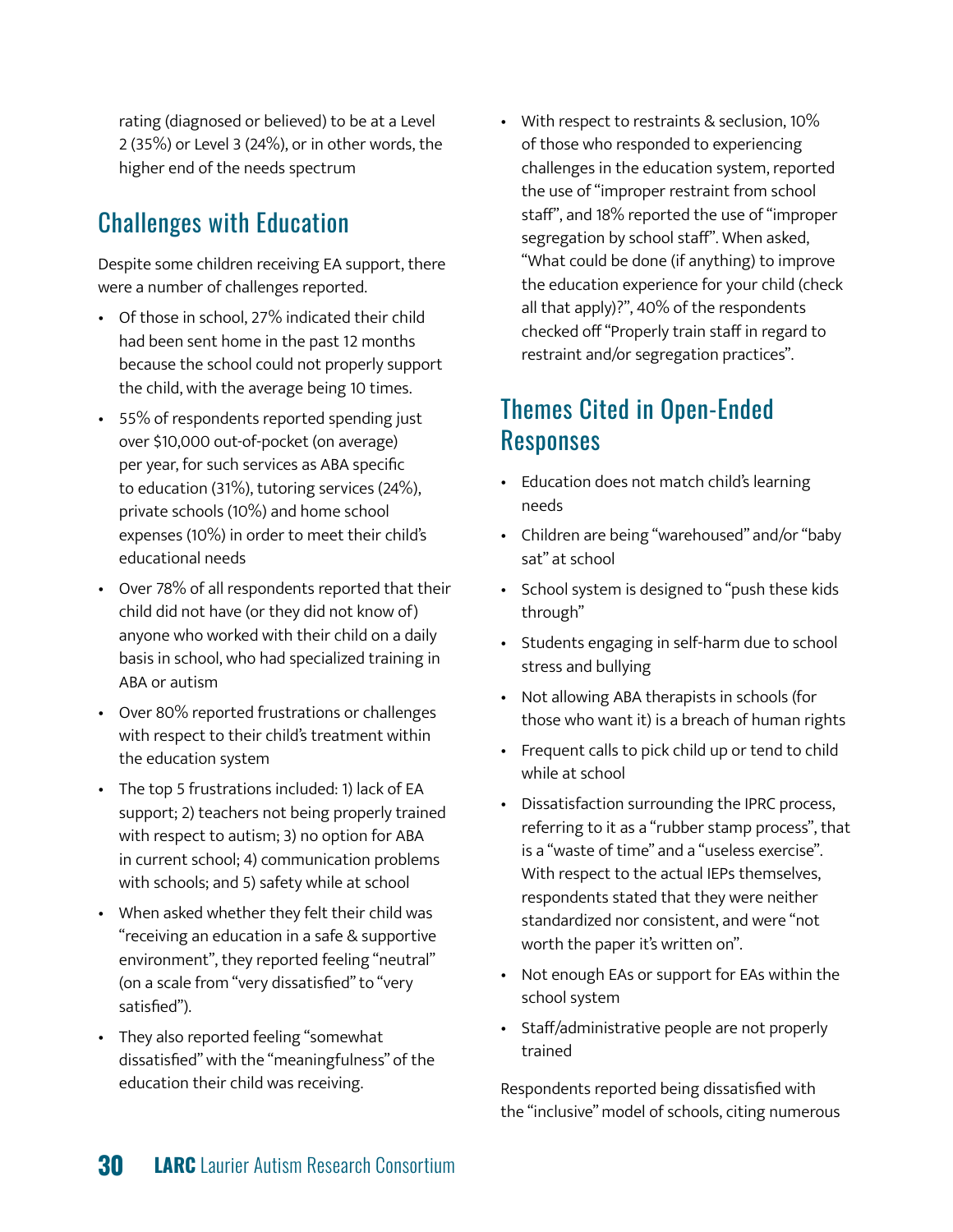issues that in fact make this learning environment particularly "exclusive" for their child.

When asked "What could the Ontario Government do to improve its Ontario Autism Program (OAP)?", 89% of respondents said, "Provide ABA in schools".

Without access and the ability to choose from an array of meaningful supports in schools (for example: ABA, OT, SLP, etc.), children are not able to meet their full potential, and the school environment becomes one of exclusion rather than inclusion.

## Recommendations for Improving Education

Parents report experiencing a number of frustrations when trying to access equal and appropriate education services for their children with ASD, sometimes having to pay exorbitant amounts out-of-pocket to meet their specialized education needs. This continues to occur, despite the Ministry of Education's mandate to provide "appropriate special education programs and services without payment of fees" (Ontario Human Rights Commission, 2018, para. 2).

Because there is no effective mechanism for oversight to enforce PPM 140, it would appear that the experiences of families are entirely dictated by their respective school boards, or in some cases, their principal.

Informed by these survey results, our key recommendations for improving education include:

- Design and implement a meaningful oversight mechanism, in order to address disparities within school boards and at individual schools
- Offer ABA and other meaningful supports in schools, to help alleviate the burden upon school boards and families, and to ensure that ALL children with ASD receive those services to which they are entitled as a basic human right
- Hire more EAs and provide them with better supports and training
- Provide better autism training for teachers
- Establish and enforce significant penalties for school boards / schools which violate provincial education regulations, holding them accountable for the services they provide to children and youth with ASD

## **RESPONDENT COMMENTS: EDUCATION**

#### **EA**

"An EA has been assigned for a couple of hours per week but I don't know that he actually spends any time with the EA. I get the sense that his EA entitlement has been spread around to 'share the wealth' with others who are not eligible. He certainly doesn't get what he needs to actually learn anything in school."

#### **CHALLENGES**

"We, as parents, are fighting a battle with school for extra help for our kids, which is not fair. They are entitled to help and support, to grow and learn like regular kids. They are not sick. [They] just need extra help and attention, and it's a battle getting our kids the help they require."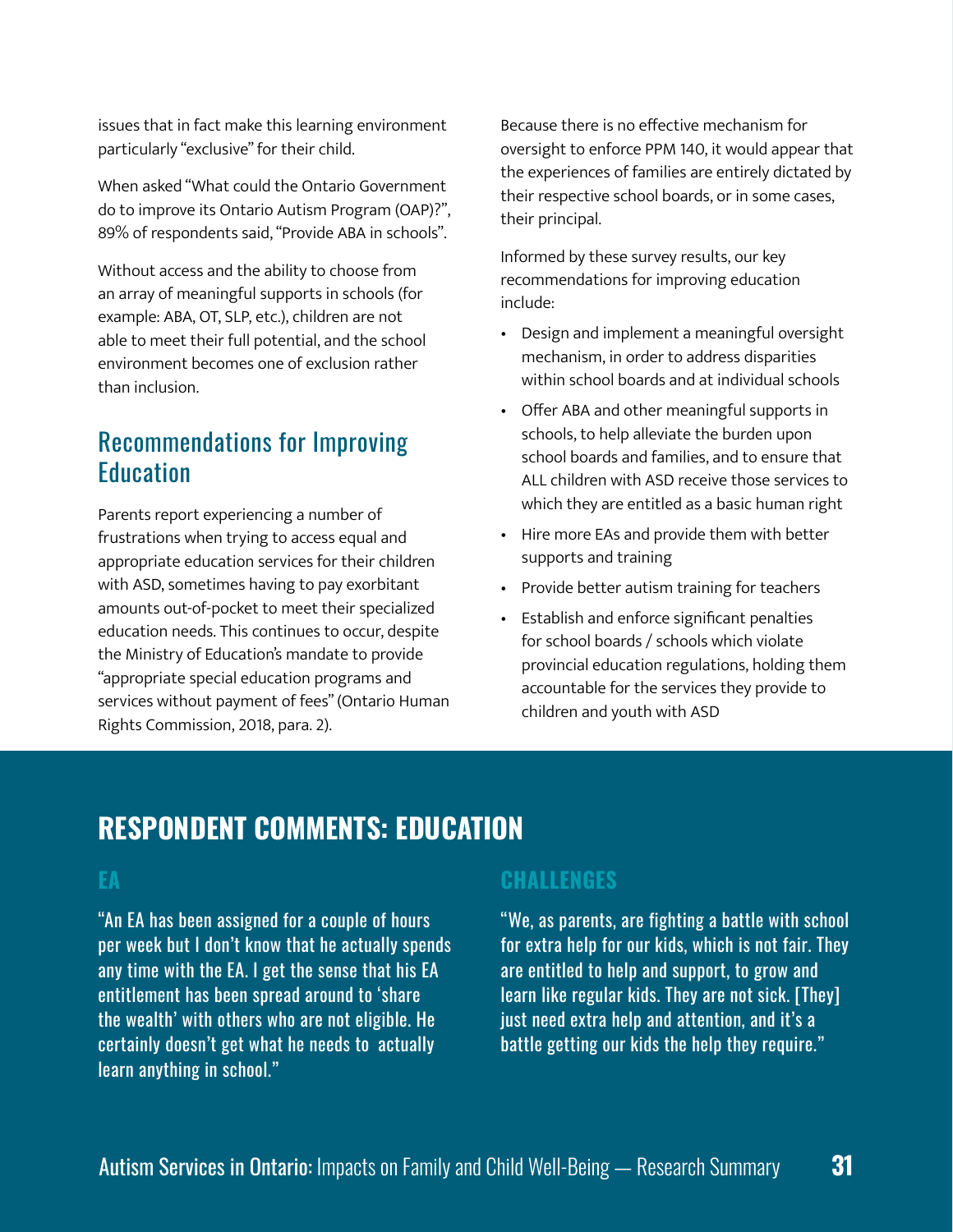"We hire a full time worker….we are opting not to fight the school board and instead keep our son safe at home and learning in his own way. It's a fortune, but it's so much better than the stress of school (which he can't do). So, basically, we've given up on everything government-funded because it doesn't exist for us. There is literally no help. My autistic son can't go to school. No one knows he's not in school; no one cares; no one finds anything despite us trying."

#### **RESTRAINTS & SECLUSION**

"[My son] has been through Catholic school in which they were locking him in a locked room. I changed to public [and] he was picked on, segregated from children, made a mockery, suspended every other week, rude comments made to him by principal. … and at [the] end of [the] school [year], she asked us to leave the school."

"When my kids were younger, both were excluded as "safety risks", subject to frequent restraints, constantly sent home by 10 in the morning, denied transportation services, excluded from events and trips, subject to poorly trained, angry staff, with no understanding of autism, ABA, "behaviour management."

"I've filed two human rights complaints and taken legal action against the school board. That was a big waste of time and money. The government does not enforce provincial regulations.... In my experience, school personnel ignore PPM 140, do not file incident reports, do not know even the DEFINITION of a restraint, forget about how to apply one safely. Principals can send any student home at any time, with no mechanism for parents to protest, except to hire an expense [sic] lawyer."

#### **IEPs**

"IEPs are just a formal piece of paper with a whole bunch of goals and responsibilities nobody looks at until it is report card time, and then they realize they didn't hold up their end of the bargain. It's meaningless. You have to be equipped to actually achieve the goals and meet the needs to make it a worthwhile process."

#### **MEANINGFUL EDUCATION**

"School boards do not understand the difference between equal right to education and equitable education. My child has equal access but not teaching approaches that support the child to learn in a way that aligns with their learning needs."

"We are advocating for 'schools as a setting for government-funded services'. For the OAP, we need to have our child in school all day, every day—which is his right. He should not have to miss school to go anywhere else to receive his IBI/ABA therapy services."

"I just wish I could drop him off at school and trust that, like any other kid, he's going to learn something that he can build on and use to improve his life. Then, I would like to pick him up, do what I need to do at home to meet his needs at home and in the community. It really shouldn't be this hard."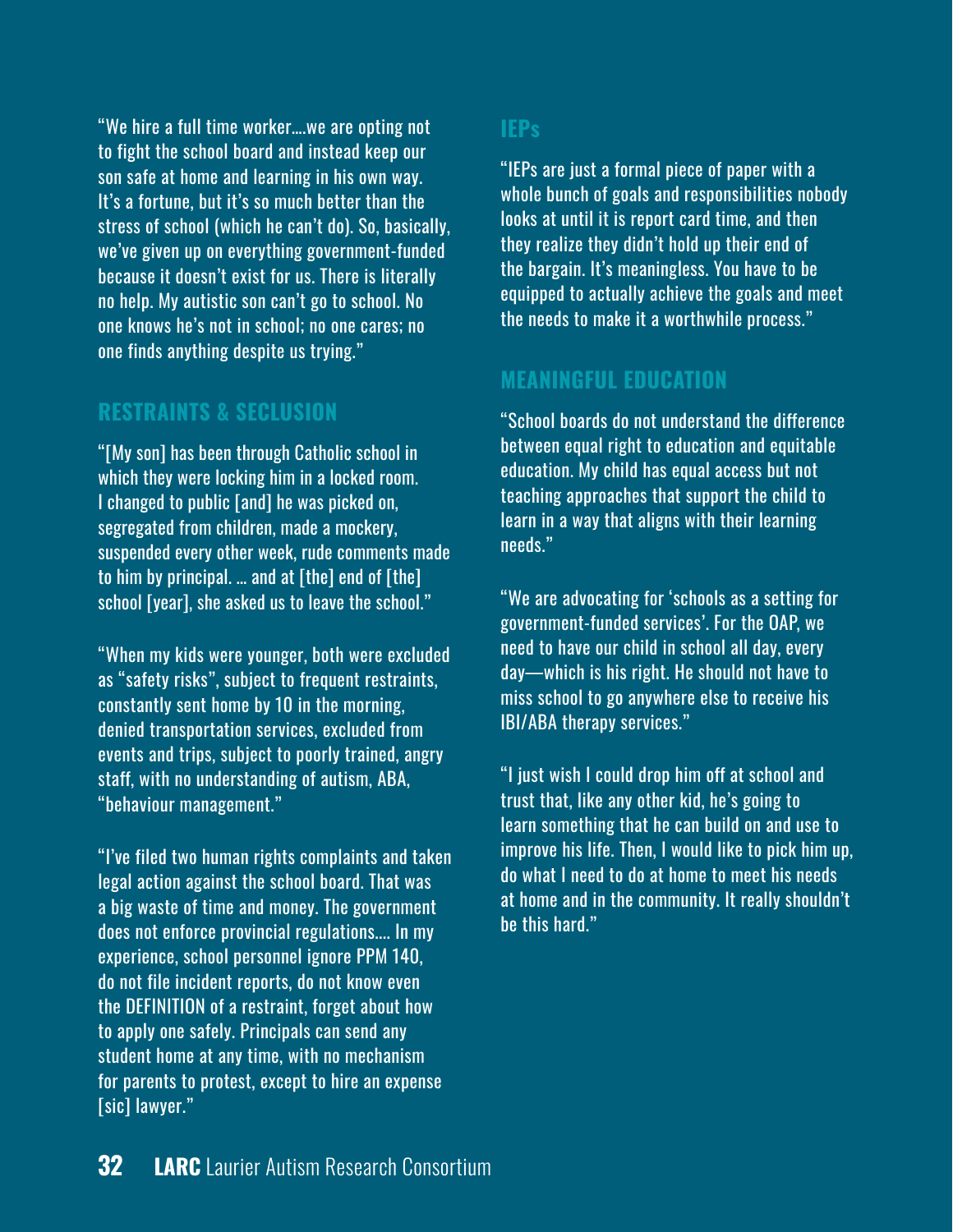## <span id="page-32-0"></span>**D. HEALTH IMPACTS**

## **Context**

There is a growing consensus that families raising children with ASD face heightened levels of stress with emotional, physical and social well-being implications.<sup>23</sup>

What is less understood, particularly in the Canadian context, is what factors contribute to families' stress; what factors contribute to, or undermine, families' resilience and their ability to manage stress; how family stress relates to (is mitigated or worsened by) available programs and services; what impacts do extra parenting demands have on work patterns, and how do these vary by gender; and ultimately, what policy and program changes could be implemented to better support and improve the well-being of Canadian families with ASD.

Such questions are particularly relevant in Ontario's context of changing autism policies.

## Work and Time

One of the major sources of stress among parents relates to the amount of time they have to sacrifice from other activities due to lack of societal supports. On average, caregivers estimated they spend 14 hours per week facilitating service provision for their children (e.g. researching, navigating, facilitating, transporting, and/or providing services) and 10 hours advocating for their children, for a total of 24 hours per week.

In order to do this, they regularly sacrifice the following activities (in descending order): couple leisure; personal leisure; time with friends or social peer groups; household duties; family leisure; amount of sleep received; time spent at work or profession; and time spent with other children/ family members.

The work implications varied by gender, with men more likely to work extra hours/jobs to pay for therapies, and women more likely to quit jobs, de-professionalize, or work part-time or from home to manage school exclusions, therapy appointments, etc. (See Figure 4.)

|                                                             | <b>Women</b> | <b>Men</b> | <b>Difference</b>           |
|-------------------------------------------------------------|--------------|------------|-----------------------------|
| <b>Average Hours Worked per Week</b>                        | 23 hrs       | 39 hrs     | 16 hrs                      |
| % who work LESS than desired (due<br>to time to manage ASD) | 45%          | 21%        | -24<br>% points             |
| % who work MORE than desired<br>(due to added costs of ASD) | 19 %         | 31%        | 12 <sup>2</sup><br>% points |

#### **Figure 4:** Work Implications by Gender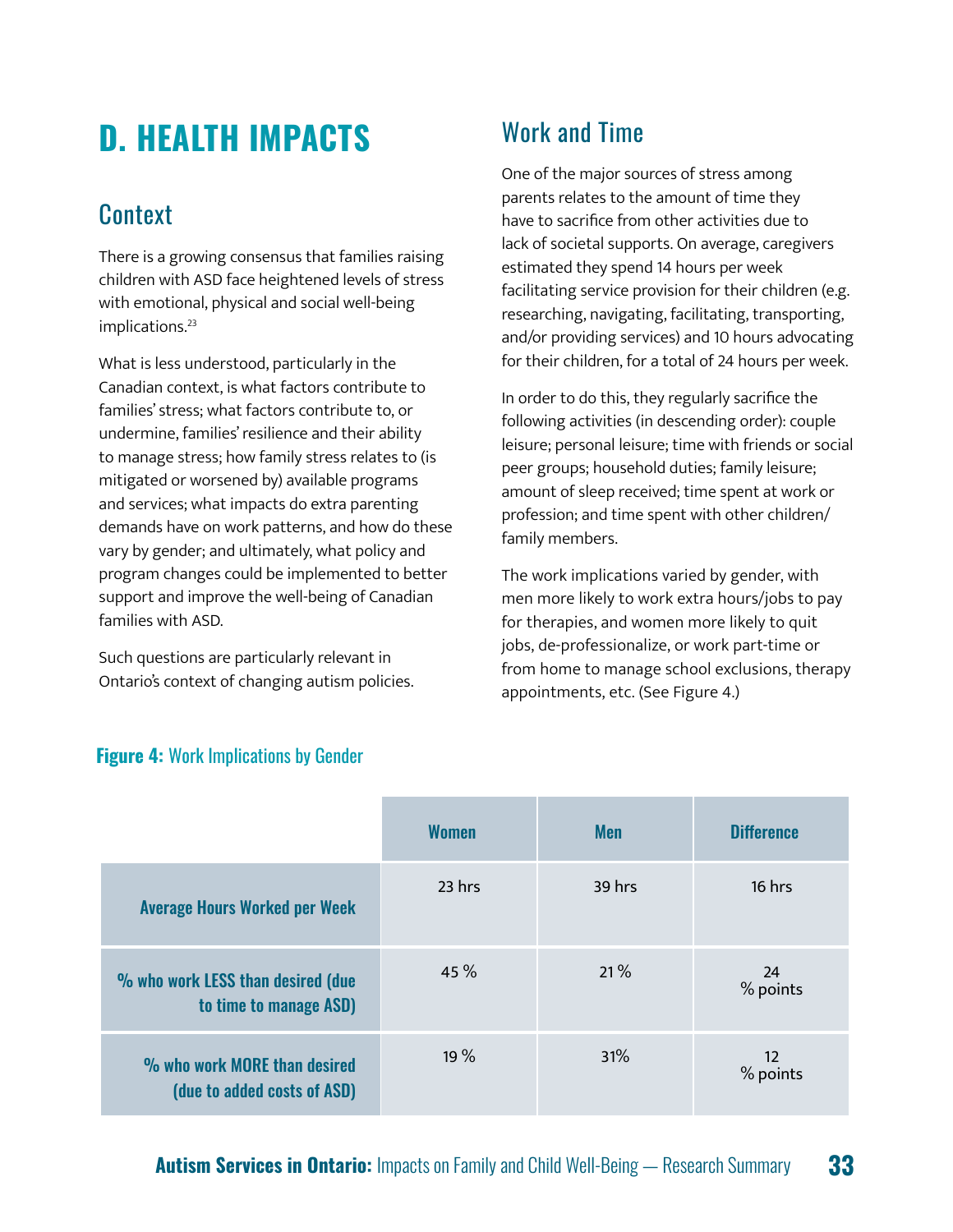## Themes Cited in Open-Ended Responses

- I want to work less to take better care of my child, but I have to work more to pay for their therapies
- I have to work extra jobs in order to pay for therapy costs- resulting stress / well-being implications
- I have to use emergency leave / sick days to take my child to appointments
- I had to leave job and/or work reduced hours and/or work a different, lower paying, more flexible job, in order to take children to therapy appointments, be available when school sends child home, etc.
- Schools unable to handle children, so parents had to leave jobs

## Physical Health Impacts

On average, parents/caregivers stated that they felt their physical health was "somewhat to very" affected by managing the stressors associated with autism.

## Physical Health Correlations

Caregiver physical health ranking was worse when a child had any of the following issues or impairments: speech, intellectual disability, gastrointestinal issues, seizures, sleep disturbances, phobias, food intake, depression, aggression, self-harm, pica, elopement, physical disability, or mental health issues.

Physical health was also associated with caregivers' relationship status; gender; minority group; level of education; income; added mental health issues; added physical health issues; having a partner; and level of education of partner.

## Themes Cited in Open-Ended Responses

- High levels of "unimaginable" stress
- Poor health because I can't take care of myself; eat to deal with depression; have no time to cook, eat well, sleep or exercise
- Injuries from child
- Depression and feelings of blame
- Lack of time for other family members (spouses, other children); relationships suffer
- No time to socialize must stay at home to take care of child; can't go out places

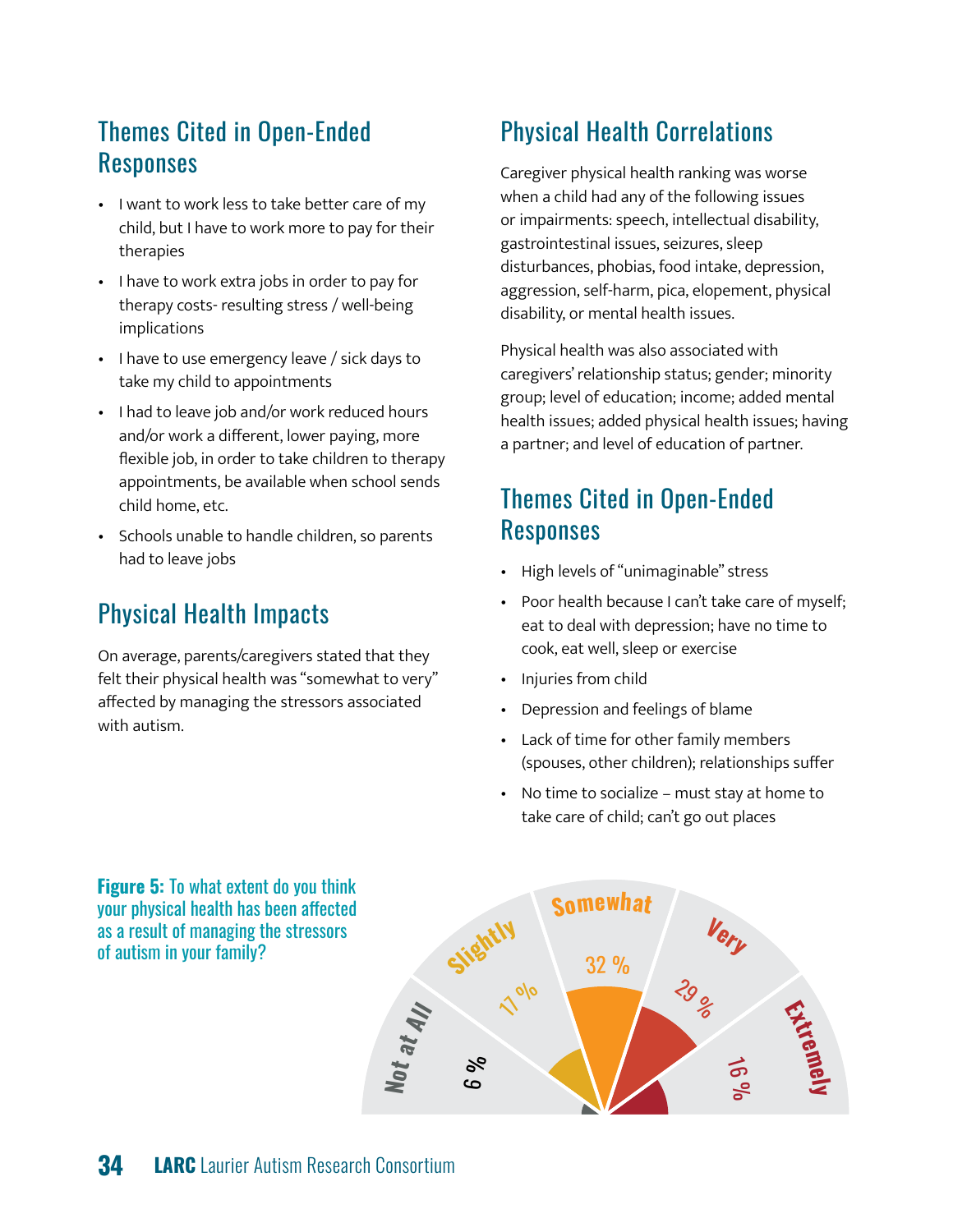- Fear over child's future weighs heavily
- Daycares/schools can't handle child so parent has to give up everything
- Family/friends/society don't understand and don't give proper support
- Financial strain have to work long hours

## Mental Health Impacts

Most caregivers indicated that their mental/ emotional health was fair to poor. Few indicated it was "excellent" (1.8%) or "very good" (14.7%). The majority believed that their mental and emotional health has been very or extremely impacted as a result of the stressors they dealt with as parents/ caregivers. (See Figure 6.)

# Mental Health Correlations **Slightl<sup>y</sup>**

- There were major mental and physical health 32 % correlations with those who work more or less hours than desired to support their children. **All**
- Service access was strongly correlated with **at** mental health outcomes among caregivers.
- Better mental health outcomes were reported with: higher satisfaction with child's school affairs (e.g. safe and supportive education environment, as well as matching learning needs with child); receiving behavioural services

(i.e. Ontario Autism Program) – and longer periods of coverage in behavioural services.

- Caregiver mental health was reported as worse when the child had any of the following issues: gastrointestinal issues, hyperactivity, anxiety, depression, self-harm, elopement, or mental health concerns.
- Mental health was associated with caregivers' gender; level of education; income; and added mental or physical health issues.

## Themes Cited in Open-Ended Responses

- Added stress due to: need for planning, lack of support/understanding, no break, relationship stress, financial pressures, languishing on wait lists, time needed for advocacy, social isolation
- Depression, sleeplessness, anxiety **<sup>V</sup>er<sup>y</sup>**
- Taking medication to cope  $\frac{1}{2}$ 
	- Dealing with violent outbursts and physical suffering • Dealing with violent outbursts and phy<br>
	suffering<br>
	• Employers don't understand – difficult
	- navigating work or lost job **y** %
	- Friction with other children in the family and/or partners
	- Frustrations dealing with schools, therapists and society

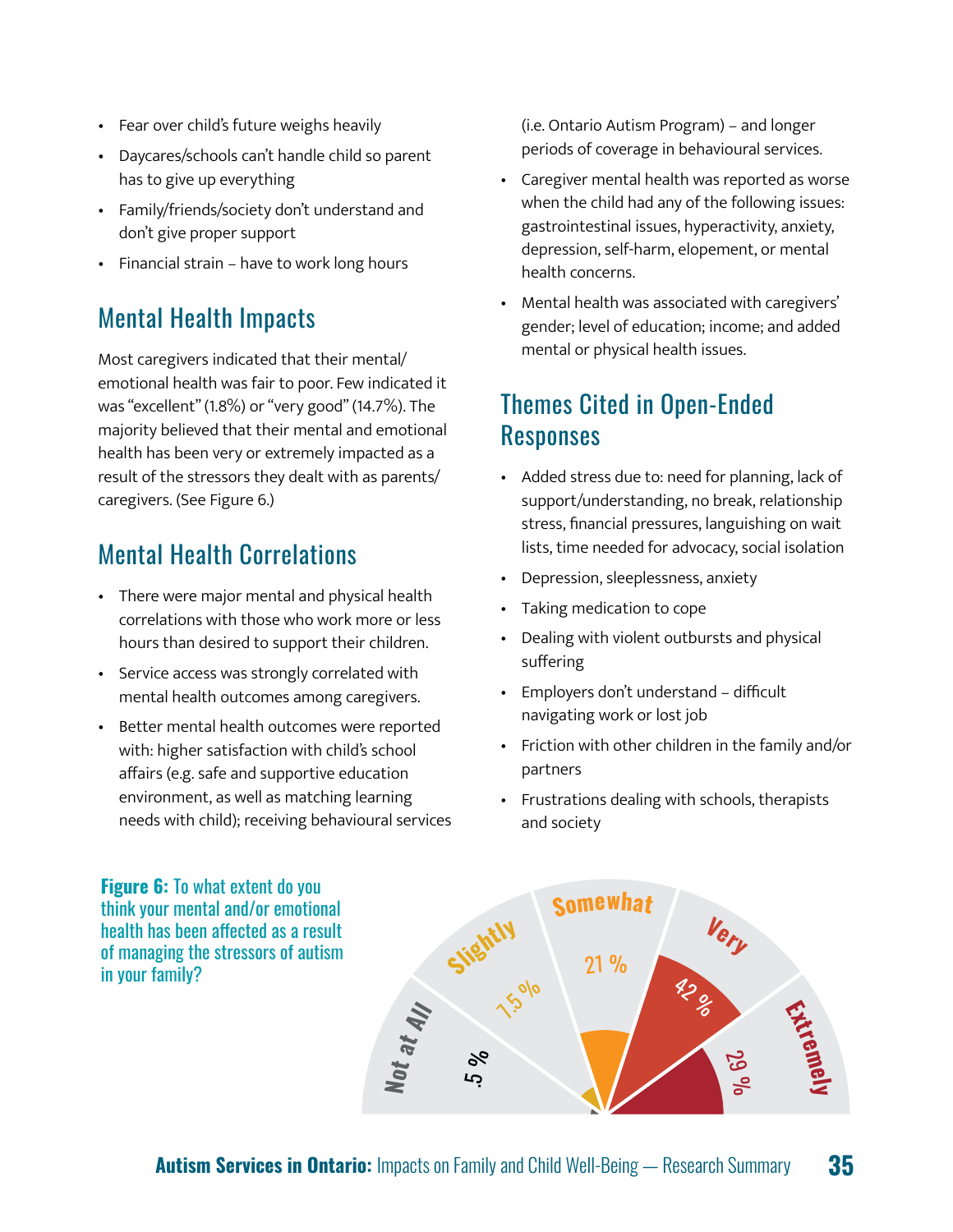- "Everything revolves around ASD"
- Guilt over not being able to do enough to help child
- Anxiety about the future without proper supports
- Compounded challenges: single parents, families with multiple kids with ASD or special needs, families without extended support, those on waiting lists, parents who have preexisting health issues, parents with aggressive/violent children, parents with young kids

## Recommendations for Improving Health Impacts on Parents and Families

- 1. More flexible employment options for families who have complex special needs – legislation to protect from losing employment for taking kids to therapy, etc.
- 2. More financial support for families to compensate for lost time that they need to take children to appointments
- 3. Back-up caregiving for children who are called out of school and better equipped schools to avoid calling parents
- 4. Therapy schedules that consider parents' employment needs, assistance with transportation to appointments, or bring therapists to families instead
- 5. Increased supports and therapies in schools
- 6. Consider gender equity implications of caregivers, primarily women, sacrificing career aspirations
- 7. More funding for respite services and therapies
- 8. Counsellors trained in challenges of ASD freely available to families
- 9. Increased supports (respite, financial, etc.) especially for single parents, low income families, and others with compounded challenges
- 10. More programs to assist with families' social isolation
- 11. Better supports in schools (including ABA), so parents have reliable care for kids and don't have to quit jobs or reduce working hours
- 12. Shorten wait lists for services, including both respite and therapy so that children can benefit, and that parents can return to optimal employment hours and invest in their own retirement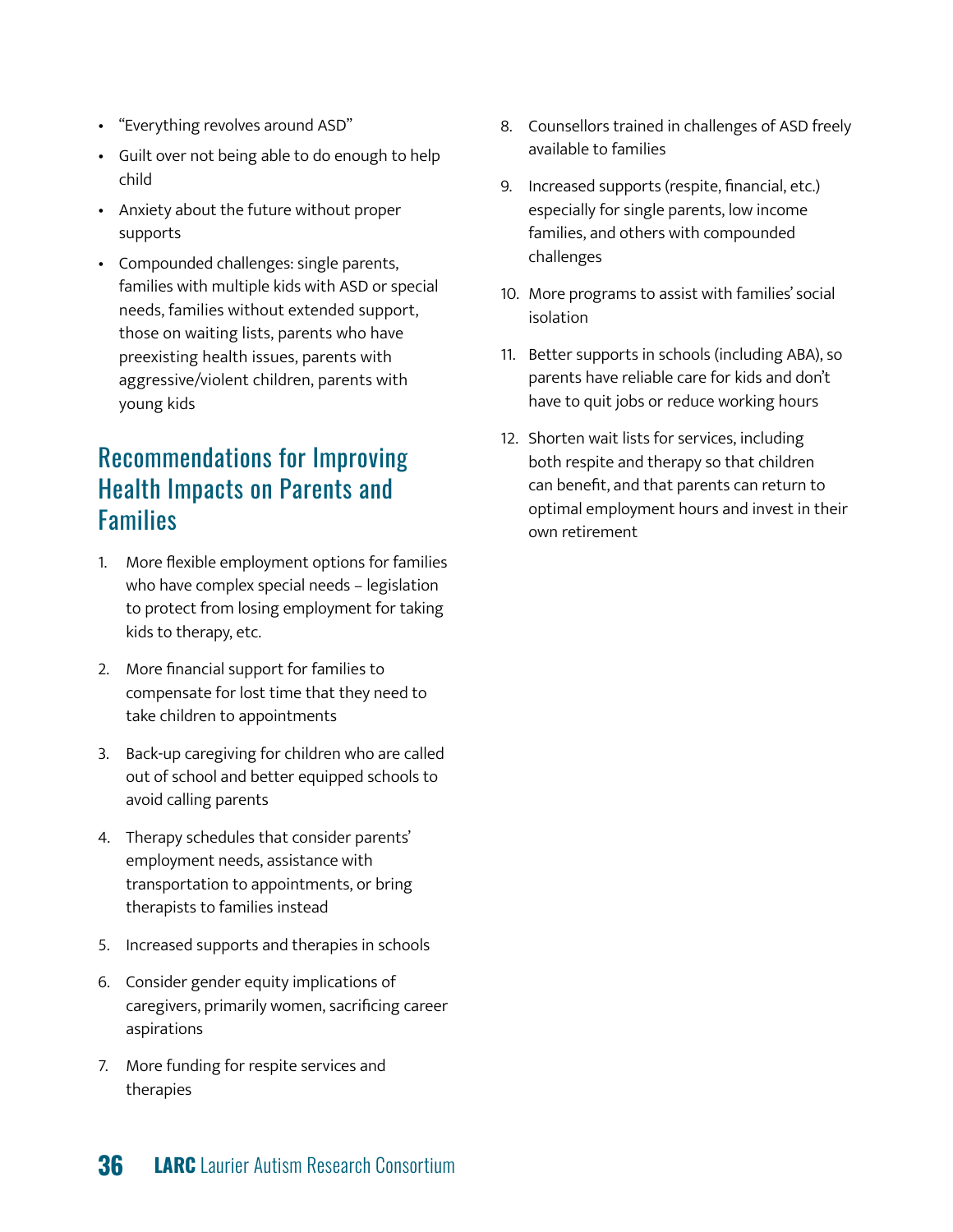## **RESPONDENT COMMENTS: HEALTH IMPACTS**

#### **WORK AND TIME**

"Very hard for working parents! Need to work to provide funds for service but also need time off to bring child to the services that are often provided during regular work hours. Can't do both at the same time!"

"Prior to being a parent I earned 3x minimum wage, able to work full time, had full benefits and able to invest in my retirement RRSPs. Now I have a constant worry about money and care of my disabled son. I worry about the future. There are no service provisions for before or after school care for 13 year old children without a further financial impact. The stress of the disability led to the breakdown of my marriage. Now I am a single parent, living with minimum wage, cannot work full time…. I have limited healthcare, and cannot put away for retirement. I love my son, however, the financial impact it has had, leads to a second class life in our current society."

"I'm unable to work due to inadequate care for my special needs child."

"My spouse is the main breadwinner of the family and has to work more hours because I am forced to work less."

"My husband is exhausted due to the demands at home but he cannot reduce his hours since we need the money to support our family."

"I have two children with ASD. I am not able to hold down a job as I have no one to care for my kids. My husband works fulltime and drives UBER after work to provide for our family."

#### **PHYSICAL HEALTH**

"I worked two jobs eating very late and not getting the proper sleep. I have not been able to focus on my physical self at all."

"Since my son's diagnosis, I have gained over 50 pounds in stress eating weight. Because of the constrained schedule, there is no time for exercise."

"We are exhausted having to care for our son. He is becoming more difficult to manage and we are constantly in pain from carrying and often restraining him."

"I drive four to six hours a day to my child's therapy centre. I have a very sedentary lifestyle due to the time I spend in the car and the fact that my child cannot venture out."

#### **MENTAL HEALTH**

"Stress has overwhelmed our entire family…. (We—the parents)…are taking medication to help with our own anxiety and depression directly linked to lack of resources for my son."

 "I used to be extremely healthy… My emotional health has declined significantly. I have no benefits, now that I no longer work full time. Sad irony is that this is now when I need it the most. No money for therapy etc. and no benefits. No time for self care. A luxury the demands of raising these children does not allow."

"I have never experienced this amount of stress in my life..."

"Child tried to kill me. PTSD"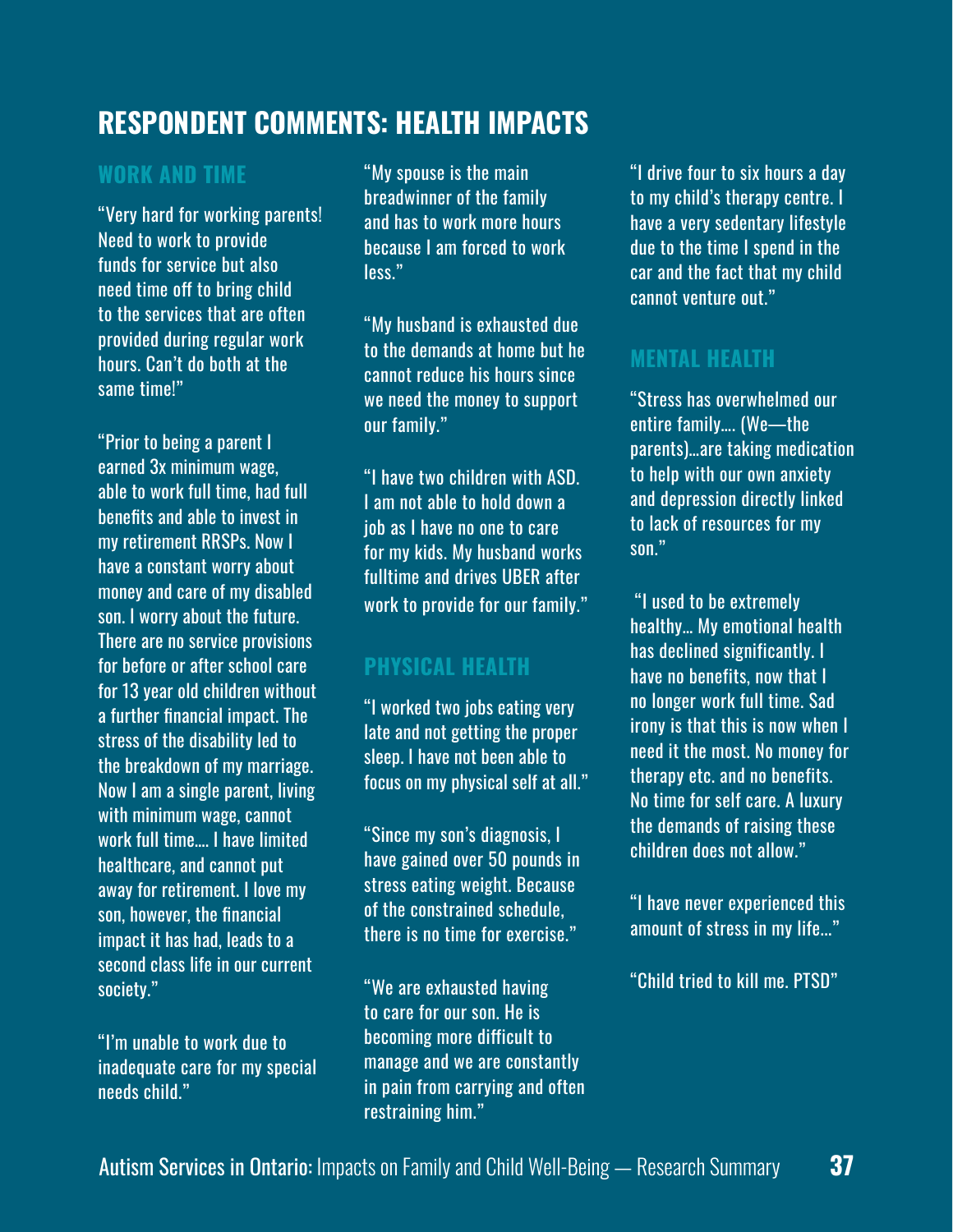# <span id="page-37-0"></span>**V. CONCLUSION Supporting Families is an Investment Worth Making**

**WHEN** we began this research, Ontario autism services were in a state of flux and transition. Throughout the course of our data analysis and writing the perceptions of how best to support autism families has gained a new poignancy.

The Ontario Government is again revising its Ontario Autism Program.

Although the recommendations in this report draw on the extensive evidence from our research, the most up-to-date input from families, autistic advocates, clinicians and other stakeholders, as submitted through the Ontario Government

## Much is at stake.

It is critical that the Province take stakeholder feedback into account and work diligently to create plans that are informed by the experience and the evidence...

consultations, should be at the forefront in devising the new program.

Much is at stake. It is critical that the Province take into account stakeholder feedback and work diligently to create plans that are informed by the experience and the evidence that takes children and families' diverse needs into account.

We hope that our carefully considered findings may be useful to provide input and to inform the important public dialogue around these issues.

Across all services examined — diagnosis, therapies (particularly the OAP), respite, and education — wait times are too long, and/ or services are insufficient to provide the comprehensive and effective supports that families need. Consequently, children's outcomes often suffer, and families do their best to fill the gap. Even though our sample was based on many who have higher than average socioeconomic status, it is quite clear that families of children with autism in Ontario, as elsewhere, face heightened levels of stress, physical, mental and emotional health concerns.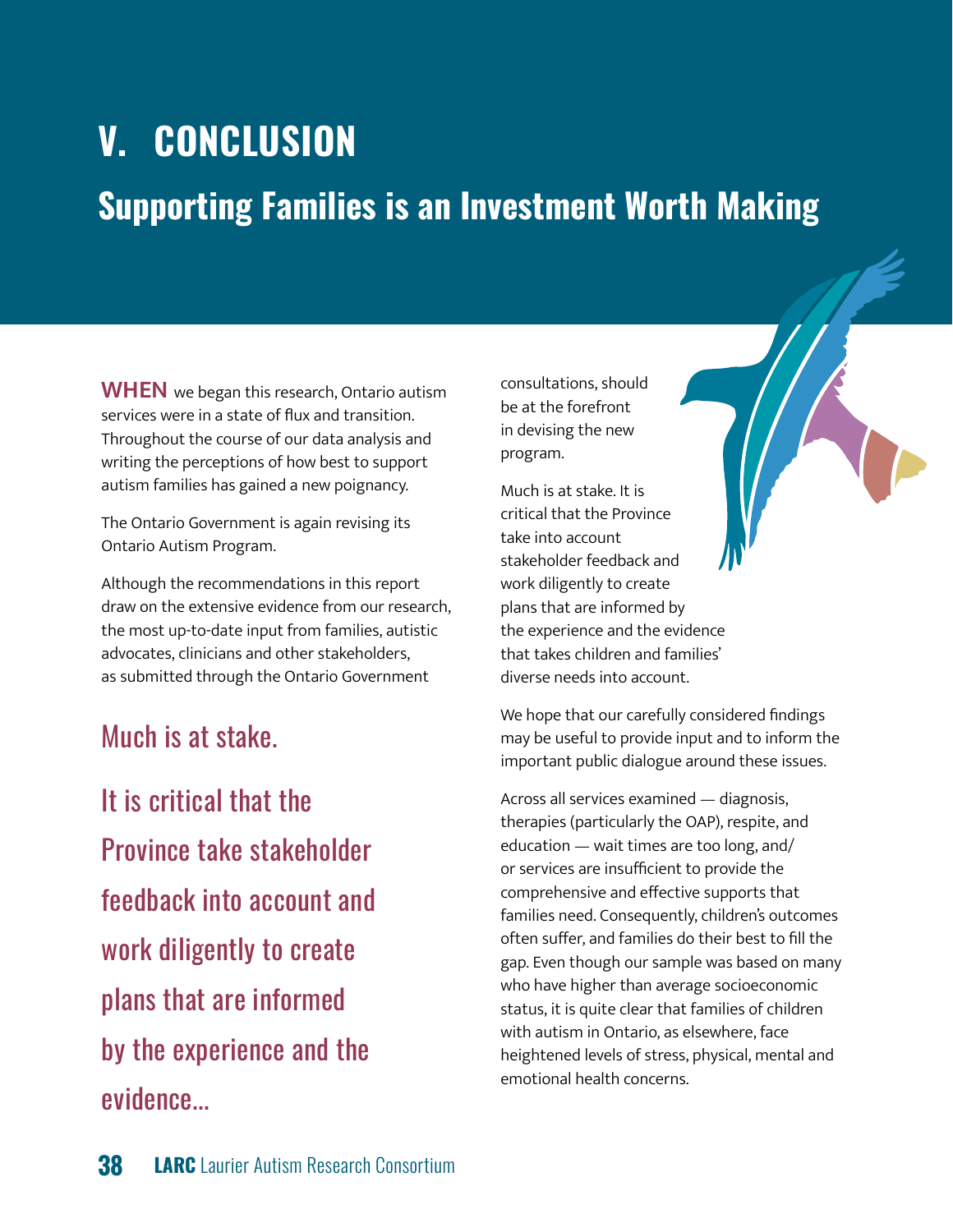Many families are in a situation of acute crisis, having sacrificed their jobs, savings and/or homes to support their children in the absence of sufficient public programming.

In a system with insufficient public supports, families of lower socioeconomic status often have no option but to wait longer for services, likely receive fewer of them and are thereby in a twotiered system which merely compounds social inequities.

The extensive amount of time, money and emotional energy that families across all income groups spend in advocating for and supporting their children greatly impacts their personal and professional lives. Far too often it undermines their health and well-being in the process.

This, in turn, has ripple effects in the society and economy. Affected families are less able to live productive, healthy lives, and consequently become more dependent on social and health supports.

There is a better way. Improved timely access to evidence-based services, resources and supports for both children and their families, across education, therapy, respite and other services, could mitigate many of these negative impacts and optimize outcomes. The recommendations offered at the beginning of our report provide a roadmap to achieving these goals.

Adequately investing into autism therapies and supports is expensive. Failing to do so is even more costly.

A society is only as strong as the sum of its parts. Investing wisely in effective, evidence-based autism and other disability services would benefit both children and families. It would also generate positive economic, health and social ripple effects, including savings across other social sectors.

Properly supporting these members of our provincial community is an investment worth making.

**Now is the time to finally get it right.** 

Many families are in a situation of acute crisis, having sacrificed their jobs, savings and/or homes to support their children in the absence of sufficient public programming.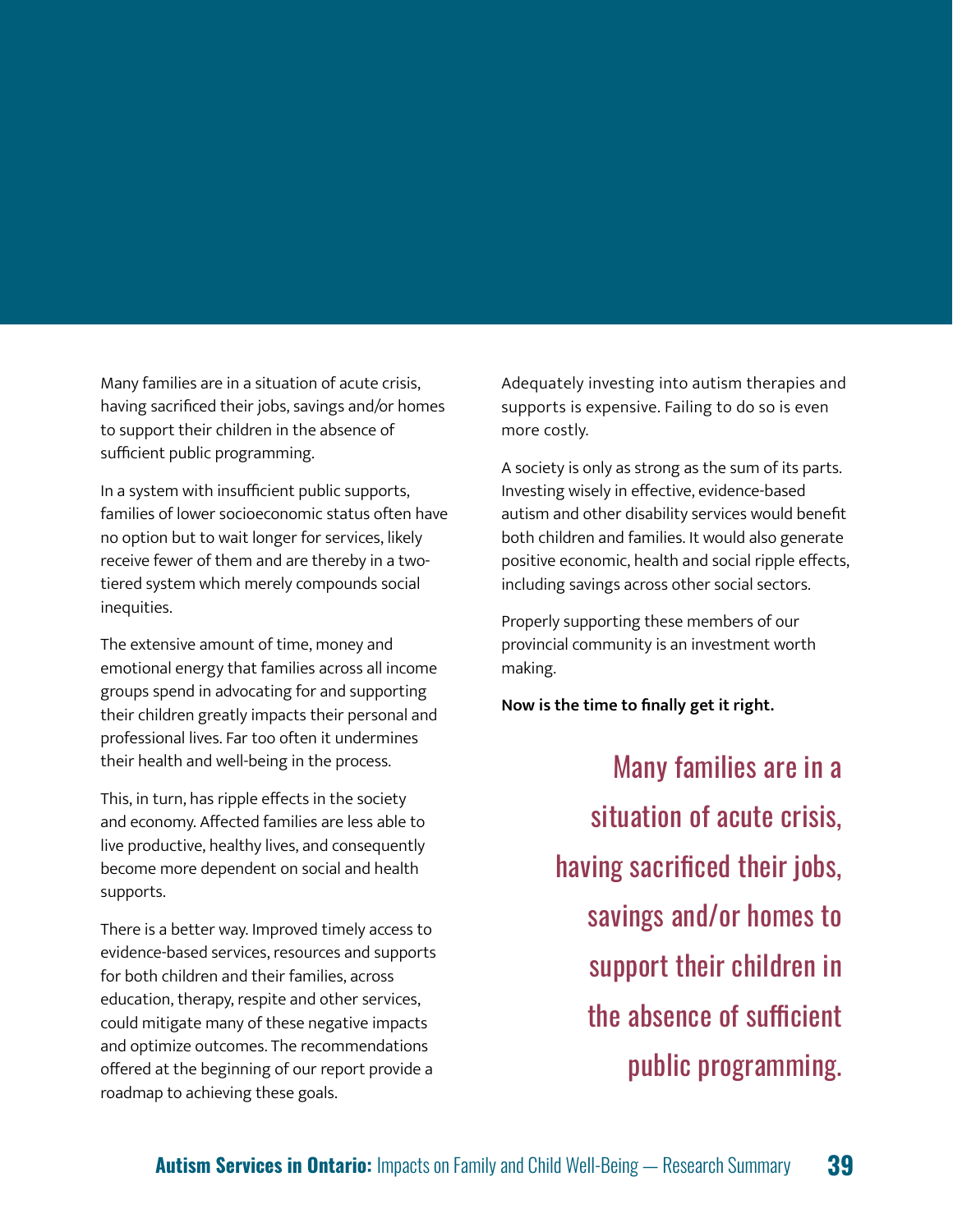## <span id="page-39-0"></span>**REFERENCES**

Allik, H., Larsson, J. O., & Smedje, H. (2006). Health-related quality of life in parents of school-age children with Asperger Syndrome or High-Functioning Autism. Health and Quality of Life Outcomes, 4, 1.

Auditor General Report. (2013). Section 3: Ministry of Children and Youth Services Autism Services and Supports for Children. http://www.auditor.on.ca/en/content/ annualreports/arreports/en13/301en13.pdf.

BACB - Behaviour Analyst Certification Board. (2019). Clarifications regarding applied behavior analysis treatment of autism spectrum disorder: Practice guidelines for healthcare funders and managers (2nd ed.) https://www.bacb.com/wp-content/uploads/Clarifications\_ ASD Practice Guidelines 2nd ed.pdf.

BACB - Behaviour Analyst Certification Board. (2014). Applied behavior analysis treatment of autism spectrum disorder: Practice guidelines for healthcare funders and managers, Second Edition, https://www.bacb.com/wpcontent/uploads/2017/09/ABA\_Guidelines\_for\_ASD.pdf.

Chasson, G. S., Harris, G. E., & Neely, W. J. (2007). Cost comparison of early intensive behavioral intervention and special education for children with autism. Journal of Child and Family Studies, 16(3), 401-413.

Eldevik, S., Hastings, R. P., Hughes, J. C., Jahr, E., Eikeseth, S., & Cross, S. (2010). Using participant data to extend the evidence base for intensive behavioral intervention for children with autism. American Journal of Intellectual and Developmental Disabilities, 115, 381-405. doi:10.1352/1944- 7558-115.5.381.

Eldevik, S., Hastings, R. P., Hughes, J. C., Jahr, E., Eikeseth, S., & Cross, S. (2009). Meta-analysis of early intensive behavioral intervention for children with autism. Journal of Clinical Child & Adolescent Psychology, 38, 439-450. doi:10.1080/15374410902851739.

Ganz, J. B., Morin, K. L., Foster, M. J., Vannest, K. J., Genc Tosun, D., Gregori, E. V., & Gerow, S. L. (2017). Hightechnology augmentative and alternative communication for individuals with intellectual and developmental disabilities and complex communication needs: A metaanalysis. Augmentative and Alternative Communication, 33(4),224-238.

Giallo, R., Wood, C. E., Jellett, R., & Porter, R. (2011). Fatigue, wellbeing and parental self-efficacy in mothers of children with an autism spectrum disorder. Autism. doi:10.1177/1362361311416830.

Hartley, S. L., Seltzer, M. M., Head, L., & Abbeduto, L. (2012). Psychological well-being in fathers of adolescents and young adults with down syndrome, fragile X syndrome, and autism. Family Relations, 61(2), 327–342. doi:10.1111/j.1741- 3729.2011.00693.x.

Higgins, D. J., Bailey, S. R., & Pearce, J. C. (2005). Factors associated with functioning style and coping strategies of families with a child with an autism spectrum disorder. Autism: The International Journal of Research and Practice, 9, 125–137. doi:10.1177/1362361305051403.

Hodge, D., Hoffman, C. D., & Sweeney, D. P. (2011). Increased psychopathology in parents of children with autism: Genetic liability or burden of caregiving? Journal of Developmental and Physical Disabilities, 23, 227–239. doi:10.1007/s10882-010-9218-9.

Hodgetts, S., Zwaigenbaum, L., & Nicholas, D. (2015). Profile and predictors of service needs for families of children with autism spectrum disorders. Autism, 19(6), 673-683.

Klintwall L., Eldevik S., & Eikeseth S. (2015). Narrowing the gap: effects of intervention on developmental trajectories in autism. Autism. 19(1):53-63.

McClean, B., Grey, I. M., & McCracken, M. (2007). An evaluation of positive behavioural support for people with very severe challenging behaviours in community-based settings. Journal of Intellectual Disabilities, 11(3), 281-301.

Ontario Human Rights Commission. (2018). Elementary and secondary education. Retrieved from http://www. ohrc.on.ca/en/opportunity-succeed-achieving-barrierfree-education-students-disabilities/elementary-andsecondary-education#fnB9. Accessed 24 July 2018.

Ontario Ministry of Education. (2012). Policy/Program Memorandum No. 140. Retrieved from: http://edu.gov. on.ca/extra/eng/ppm/140.html. Accessed 25 May 2019.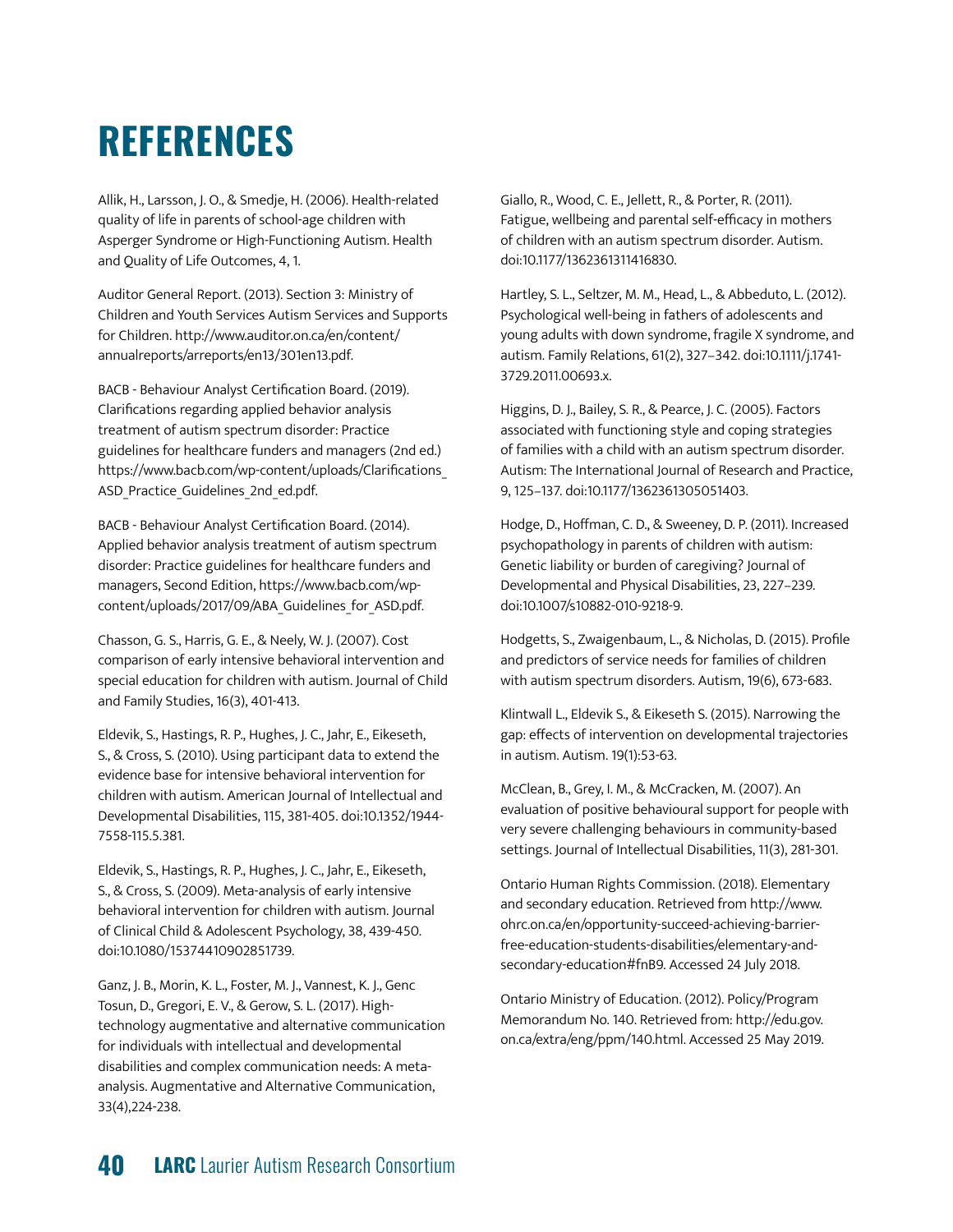Petalas, M. A., Hastings R. P., Nash, S., Reilly, D., & Dowey, A. (2012). The perceptions and experiences of adolescent siblings who have a brother with autism spectrum disorder. Journal of Intellectual & Developmental Disability, 37(4), 303-314.

Peters-Scheffer, N., Didden, R., Korzilius, H., & Matson, J. (2012). Cost comparison of early intensive behavioral intervention and treatment as usual for children with autism spectrum disorder in the Netherlands. Research in Developmental Disabilities, 33(6), 1763-1772.

Peters-Scheffer, N., Didden, R., Korzilius, H., & Sturmey, P. (2011). A meta-analytic study on the effectiveness of comprehensive ABA-based early intervention programs for children with Autism Spectrum Disorders. Research in Autism Spectrum Disorders, 5(1), 60-69.

Senate of Canada Report. (2007). Pay now or pay later: Autism families in crisis: The final report on the enquiry on the funding for the treatment of autism. Retrieved from http://publications.gc.ca/site/eng/318973/publication.html.

Virués-Ortega, J., Rodríguez, V., & Yu, C. T. (2013). Prediction of treatment outcomes and longitudinal analysis in children with autism undergoing intensive behavioral intervention. International Journal of Clinical and Health Psychology, 13, 91-100. doi:10.1016/S1697-2600(13)70012-7.

Vohra, R., Madhaven, S., Sambamoorthi, U., & St. Peter, C. (2014). Access to services, quality of care, and family impact for children with autism, other developmental disabilities, and other mental health conditions. Autism, 18(7), 815-826.

Walsh, C. E., Mulder, E., & Tudor, M. E. (2013). Predictors of parent stress in a sample of children with ASD: Pain, problem behavior, and parental coping. Research in Autism Spectrum Disorders, 7(2), 256–264. doi:10.1016/j. rasd.2012.08.010.

Weiss, J., Tint, A., Paquette-Smith, M., & Lunsky, Y. (2016). Perceived self-efficacy in parents of adolescents and adults with autism spectrum disorder. Autism, 20(4), 425-434.

Willis, M. (2016). Minority parents' narratives of living with their child with an autism spectrum disorder. Dissertation Abstracts International, 76,10-B(E).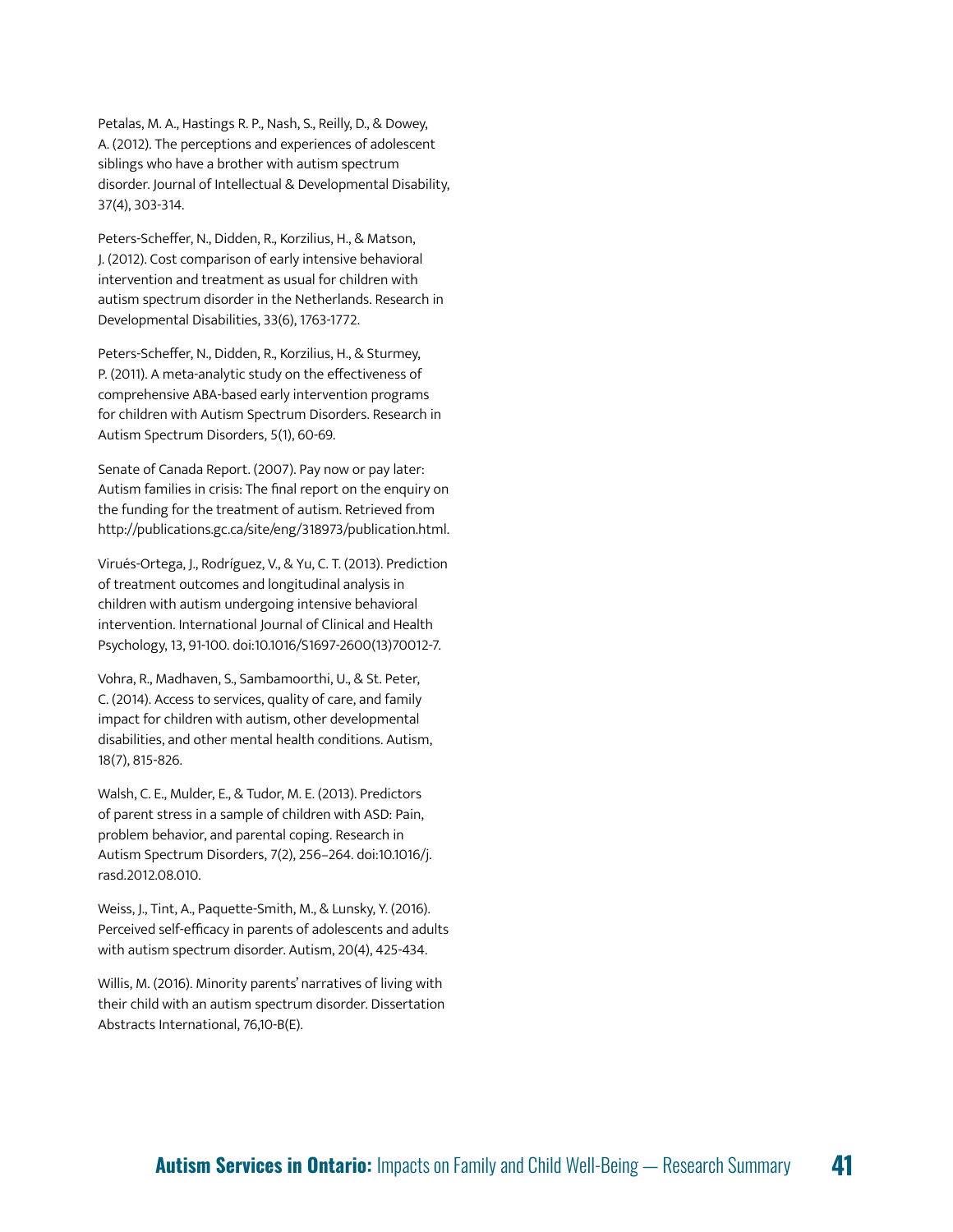#### **ENDNOTES**

- 1 This is in accordance with the BACB (2019) guidelines, which state: "Although the Guidelines reference some quantitative treatment parameters that have been derived from research and expert opinion, they state repeatedly that all aspects of ABA interventions must be customized to the strengths, needs, preferences, and environmental circumstances of each individual client and their caregivers, and must be flexible so as to accommodate changes that occur over the course of treatment. Due to the variability and symptom presentation, no two individuals with an ASD diagnosis are the same with respect to how the disorder manifests and its impact on families.…individualized treatment is a defining feature and integral component of ABA, which is one reason why it has been so successful in treating this heterogeneous disorder….Treatment may vary [across individuals] in terms of intensity and duration, the complexity and range of treatment goals, and the extent of direct treatment provided" (2019:1).
- 2 The full report can be found here: https://www. policyschool.ca/wp-content/uploads/2016/03/caregiverbrief.pdf.
- 3 "An intervention is considered to be an evidence-based practice when there is scientific evidence to support its claims. Evidence-based practices must be selected for implementation based on sound professional judgment, coupled with the careful review of available data, input from individuals and family members, and an honest evaluation of interventionists' capacity to implement the interventions accurately." (https://vkc.mc.vanderbilt.edu/ assets/files/tipsheets/ebptreatasdtips.pdf).
- 4 For a succinct summary of the highlights of studies demonstrating the broad financial savings associated with appropriate investments into autism therapy, see: https://create.piktochart. com/output/35892914-invest-in-individuals-withautism?fbclid=IwAR16-xHKmYD9lWdjBHlFW\_M0AbP54nT-ATFOYRJGkYicW535mxaj\_-mtQuM.
- 5 Applied Behaviour Analysis (ABA) "is a scientific approach for discovering environmental variables that reliably influence socially significant behavior and for developing a technology of behavior change that takes practical advantage of those discoveries" (Cooper et al., 2007, as cited in: http://www.hauglandlearningcenter.com/ haugland-learning-center-applied-behavior-analysisprograms-aba.html).
- 6 The following articles summarize some of the evidence on the clinical effectiveness and outcomes of ABA and other evidence-based therapies: https://www.ncbi.nlm. nih.gov/m/pubmed/19437303/; https://www.researchgate. net/publication/26816222 Applied behavior analytic interventions for children with autism A description and review of treatment research; https://autismpdc. fpg.unc.edu/sites/autismpdc.fpg.unc.edu/files/2014- EBP-Report.pdf; https://www.nationalautismcenter.org/ national-standards-project/phase-2/; http://www.ontaba. org/pdf/ONTABA%20OSETT-ASD%20REPORT%20WEB.pdf; https://www.ncbi.nlm.nih.gov/books/NBK79228/; https:// www.ncbi.nlm.nih.gov/books/NBK81385/.
- 7 See: https://www.huffingtonpost.ca/2019/03/07/ontarioshould-look-to-missouri-virginia-for-autism-fundingmodels-that-work-psychologists\_a\_23687292/?ncid=fcbkln kcahpmg00000008 for further details.
- 8 See: https://nationalpost.com/news/politics/over-16000 children-on-ontario-wait-lists-for-autism-services-somefamilies-are-waiting-years-for-help.
- 9 See BACB (2014) for more specific practice guidelines.
- 10 See BACB (2014, 2019).
- 11 See: http://www.health.gov.on.ca/en/pro/programs/hhrsd/ about/regulated\_professions.aspx.
- 12 Various studies have demonstrated that high-intensity treatment produces the largest improvements (Eldevik, Hastings, Hughes, Jahr, Eikeseth, & Cross, 2009, 2010; Klintwall, Eldevik, & Eikeseth, 2015; Virués-Ortega, Rodríguez, & Yu, 2013). At least 36 hours of direct ABA treatment per week for at least two years is associated with clinically significant, reliable changes in cognitive and adaptive skills (Eldevik et al., 2010).
- 13 Team meetings, consultations, planning, supervision, essential materials, and assessments should all be included in the costs covered by the government.
- 14 See note 1, above.
- 15 It is essential that money sent to school boards is specifically earmarked for these services, so they do not become lost among other expenses in overall budgets.
- 16 For more ideas on integrating evidence-based practices into schools, see: https://www.nationalautismcenter.org/ download/5155/.
- 17 See, for example, http://www.summit-school.com/, https://www.oakbridge.ca/, https://www.therecord.com/ news-story/9177262-spectrum-academy-expands-toprovide-specialized-classroom-for-autistic-students/.